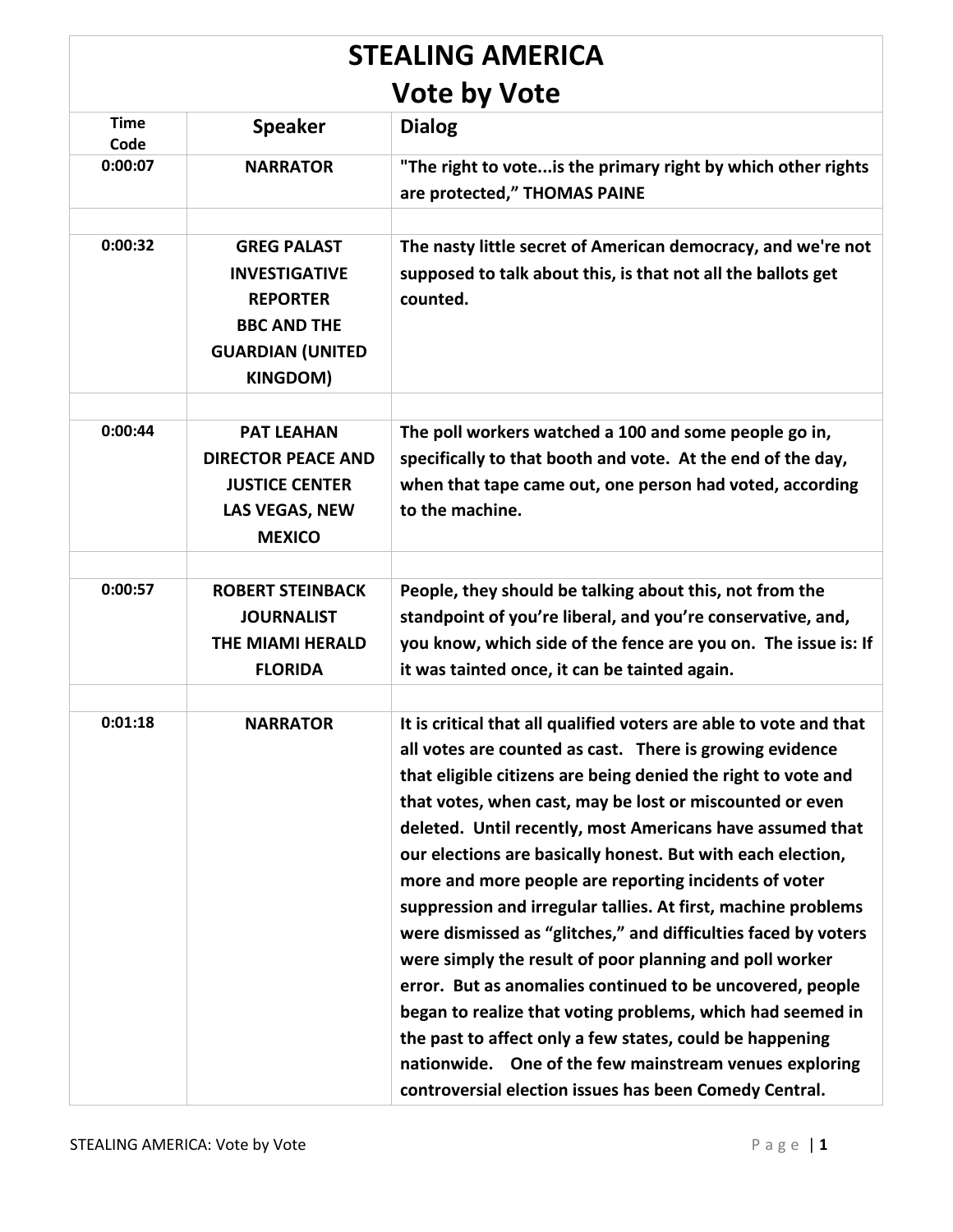|         |                                                                                              | It is critical that all qualified voters are able to vote and that<br>all votes are counted as cast. There is growing evidence<br>that eligible citizens are being denied the right to vote and<br>that votes, when cast, may be lost or miscounted or even<br>deleted. Until recently, most Americans have assumed that<br>our elections are basically honest. But with each election,<br>more and more people are reporting incidents of voter<br>suppression and irregular tallies. At first, machine problems<br>were dismissed as "glitches," and difficulties faced by voters<br>were simply the result of poor planning and poll worker<br>error. But as anomalies continued to be uncovered, people<br>began to realize that voting problems, which had seemed in<br>the past to affect only a few states, could be happening<br>nationwide. One of the few mainstream venues exploring<br>controversial election issues has been Comedy Central.<br>It is critical that all qualified voters are able to vote and that<br>all votes are counted as cast. There is growing evidence<br>that eligible citizens are being denied the right to vote and<br>that votes, when cast, may be lost or miscounted or even<br>deleted. Until recently, most Americans have assumed that<br>our elections are basically honest. But with each election,<br>more and more people are reporting incidents of voter<br>suppression and irregular tallies. At first, machine problems<br>were dismissed as "glitches," and difficulties faced by voters<br>were simply the result of poor planning and poll worker<br>error. But as anomalies continued to be uncovered, people<br>began to realize that voting problems, which had seemed in<br>the past to affect only a few states, could be happening<br>nationwide. One of the few mainstream venues exploring<br>controversial election issues has been Comedy Central. |
|---------|----------------------------------------------------------------------------------------------|------------------------------------------------------------------------------------------------------------------------------------------------------------------------------------------------------------------------------------------------------------------------------------------------------------------------------------------------------------------------------------------------------------------------------------------------------------------------------------------------------------------------------------------------------------------------------------------------------------------------------------------------------------------------------------------------------------------------------------------------------------------------------------------------------------------------------------------------------------------------------------------------------------------------------------------------------------------------------------------------------------------------------------------------------------------------------------------------------------------------------------------------------------------------------------------------------------------------------------------------------------------------------------------------------------------------------------------------------------------------------------------------------------------------------------------------------------------------------------------------------------------------------------------------------------------------------------------------------------------------------------------------------------------------------------------------------------------------------------------------------------------------------------------------------------------------------------------------------------------------------------------------------------------------|
| 0:02:41 | THE COLBERT REPORT:<br><b>STEPHEN COLBERT</b>                                                | What an honor. Thanks for coming on. Now you have made<br>quite a stir, Sir, with this article of yours in Rolling Stone. You<br>say, you ask with the title of this article, "Did Bush Steal the<br>2004 Election?" I'll bite! Did he? My answer is no, but then<br>the interview's over.                                                                                                                                                                                                                                                                                                                                                                                                                                                                                                                                                                                                                                                                                                                                                                                                                                                                                                                                                                                                                                                                                                                                                                                                                                                                                                                                                                                                                                                                                                                                                                                                                             |
| 0:03:03 | THE COLBERT REPORT:<br><b>ROBERT F. KENNEDY JR.</b><br><b>ENVIRONMENTAL</b><br><b>LAWYER</b> | In a representative democracy you want everybody to vote.<br>You want the majority of voters to try to select the<br>president.                                                                                                                                                                                                                                                                                                                                                                                                                                                                                                                                                                                                                                                                                                                                                                                                                                                                                                                                                                                                                                                                                                                                                                                                                                                                                                                                                                                                                                                                                                                                                                                                                                                                                                                                                                                        |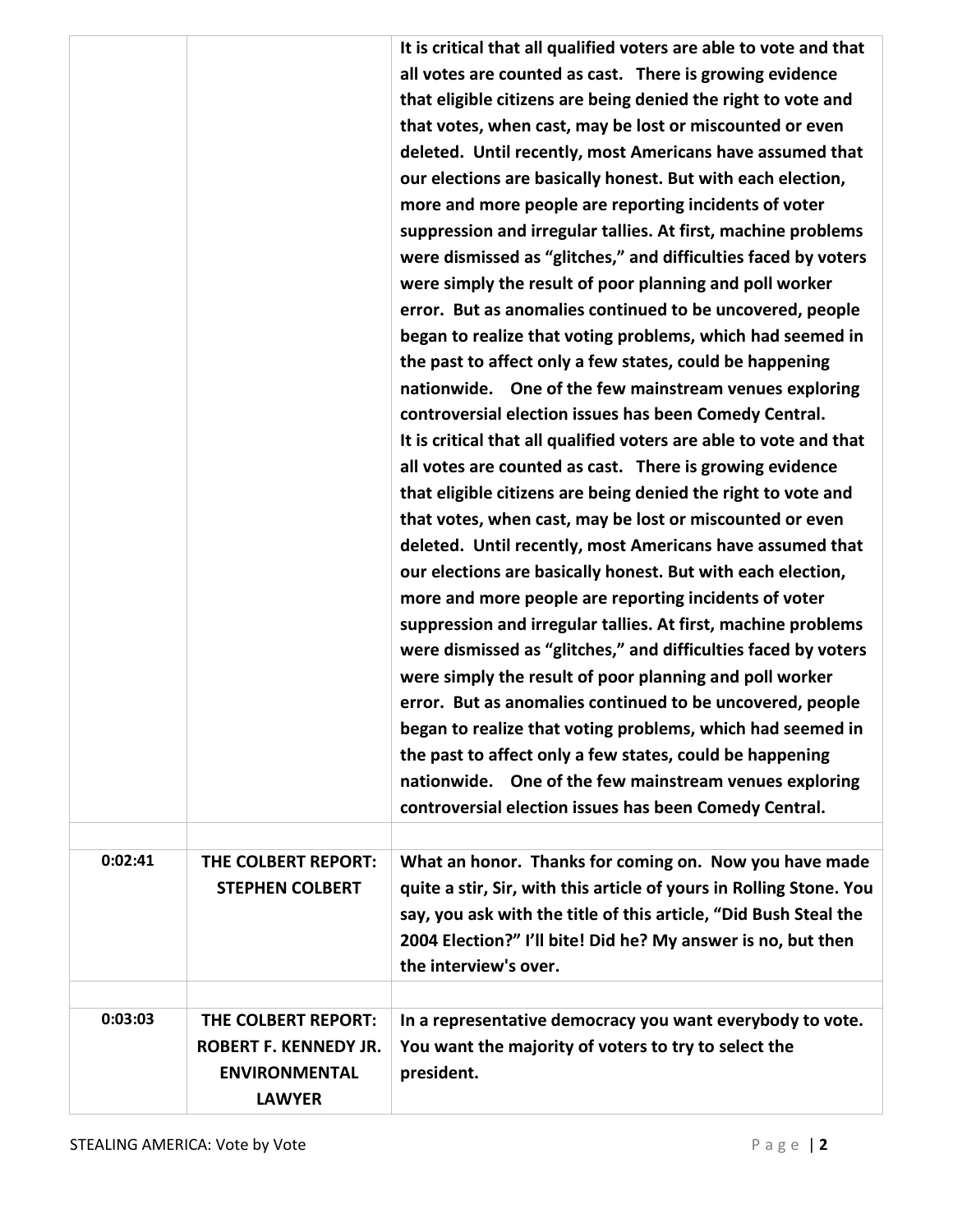| 0:03:09 | <b>STEPHEN COLBERT</b>                                                                                              | Okay, let me ask you something, which was easier: for, uh,<br>Bush to steal Ohio in 2004, or for your uncle to steal Illinois<br>in 1960?                                                                                                                                                                                                                                                                                                                                                         |
|---------|---------------------------------------------------------------------------------------------------------------------|---------------------------------------------------------------------------------------------------------------------------------------------------------------------------------------------------------------------------------------------------------------------------------------------------------------------------------------------------------------------------------------------------------------------------------------------------------------------------------------------------|
|         |                                                                                                                     |                                                                                                                                                                                                                                                                                                                                                                                                                                                                                                   |
| 0:03:23 | <b>ROBERT F. KENNEDY JR.</b>                                                                                        | Let me say something.                                                                                                                                                                                                                                                                                                                                                                                                                                                                             |
|         |                                                                                                                     |                                                                                                                                                                                                                                                                                                                                                                                                                                                                                                   |
| 0:03:24 | <b>STEPHEN COLBERT</b>                                                                                              | You can say anything you want.                                                                                                                                                                                                                                                                                                                                                                                                                                                                    |
|         |                                                                                                                     |                                                                                                                                                                                                                                                                                                                                                                                                                                                                                                   |
| 0:03:27 | <b>ROBERT F. KENNEDY JR.</b>                                                                                        | Okay, anybody who steals an election, or tries to steal one is<br>wrong, no matter who it is.                                                                                                                                                                                                                                                                                                                                                                                                     |
|         |                                                                                                                     |                                                                                                                                                                                                                                                                                                                                                                                                                                                                                                   |
| 0:03:35 | <b>NARRATOR</b>                                                                                                     | American elections have never been administered by saints<br>and angels. All parties, historically, have stuffed ballot<br>boxes, suppressed votes. Look at the history of the voting<br>rights movement in the South. As recently as the 1960s,<br>people died to get access to the ballot. American elections<br>have been two-fisted political brawls.                                                                                                                                         |
|         |                                                                                                                     |                                                                                                                                                                                                                                                                                                                                                                                                                                                                                                   |
| 0:04:00 | PETE MCCLOSKEY<br>(R-CALIFORNIA)<br><b>US CONGRESS (1967-</b><br>1983)<br><b>HOUSE OF</b><br><b>REPRESENTATIVES</b> | When Kennedy beat Nixon in 1960, there was a lot of talk<br>that in Chicago, the ballots had been rigged. There's never<br>been any question, but that, when an election is at hand, a<br>true believer will do what he or she thinks is necessary.                                                                                                                                                                                                                                               |
|         |                                                                                                                     |                                                                                                                                                                                                                                                                                                                                                                                                                                                                                                   |
| 0:04:17 | <b>NARRATOR</b>                                                                                                     | How do we know if an election is fair? One way is to recount<br>paper ballots by hand – or at least audit a given percentage<br>of them. Another way is to use polls and compare the results<br>with final tallies. In pre-election polls, people are asked how<br>they intend to vote, and in exit polls, how they just voted.<br>The largest gap ever reported in a U.S Presidential Election<br>between exit polls, based on first person reports, and the<br>official vote tally was in 2004. |
|         |                                                                                                                     |                                                                                                                                                                                                                                                                                                                                                                                                                                                                                                   |
| 0:05:06 | <b>PAUL CRAIG ROBERTS</b>                                                                                           | The 2004 election was very problematic, and it wasn't just in                                                                                                                                                                                                                                                                                                                                                                                                                                     |
|         | <b>ASST. SEC. TREASURY</b>                                                                                          | one state or one city or one location. It was a national                                                                                                                                                                                                                                                                                                                                                                                                                                          |
|         | <b>REAGAN</b>                                                                                                       | phenomenon. In state after state, exit polls showed a totally                                                                                                                                                                                                                                                                                                                                                                                                                                     |
|         | <b>ADMINISTRATION</b>                                                                                               | different outcome than vote counts. It's such an enormous                                                                                                                                                                                                                                                                                                                                                                                                                                         |
|         | <b>FORMER ASSOC.</b>                                                                                                | disparity between exit polls, which have always been                                                                                                                                                                                                                                                                                                                                                                                                                                              |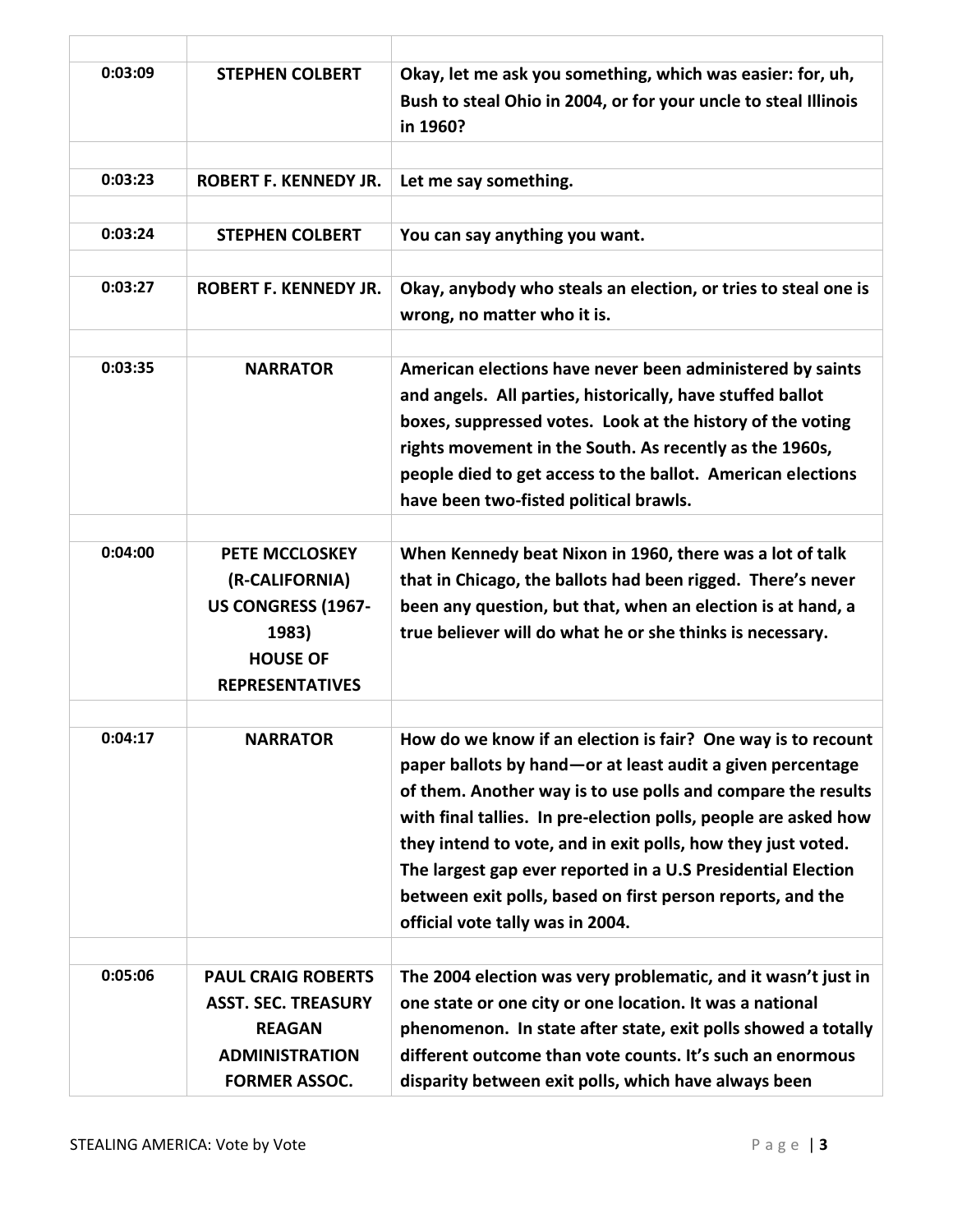|         | <b>EDITOR WALL STREET</b> | reliable and vote count, and instead of coming up with          |
|---------|---------------------------|-----------------------------------------------------------------|
|         | <b>JOURNAL</b>            | some, you know, real hard look at this, they just assumed       |
|         |                           | that the exit polls were discredited, but why not the vote      |
|         |                           | count?                                                          |
|         |                           |                                                                 |
| 0:05:48 | PETE MCCLOSKEY            | This is an issue that shouldn't be partisan; this is a people's |
|         |                           | issue. This is not Republican or Democrat. Everybody at least   |
|         |                           | says they want fair elections.                                  |
|         |                           |                                                                 |
| 0:06:05 | <b>MSNBC INTRO</b>        | The Election of 2004 is one of the most important, not just in  |
|         |                           | our lives, but in our history.                                  |
|         |                           |                                                                 |
| 0:06:16 | <b>JON STEWART</b>        | If there is one thing that we learned from our last             |
|         | THE DAILY SHOW            | presidential election, it's that democracy is far too important |
|         |                           | to rely on an outdated error-prone system like punch card       |
|         |                           | ballots. So, as we gear up for the 2004 vote, many              |
|         |                           | communities have moved onto electronic voting. Far more         |
|         |                           | "high-tech" error-prone system.                                 |
|         |                           |                                                                 |
| 0:06:42 | <b>NARRATOR</b>           | As new electronic voting machines were being installed          |
|         |                           | across the country, the parties mounted intensive               |
|         |                           | registration and "Get Out the Vote" drives.                     |
|         |                           |                                                                 |
| 0:06:51 | <b>TITLE</b>              | <b>CNN</b>                                                      |
|         |                           |                                                                 |
| 0:07:11 | <b>KENNETH BRIAN</b>      | So one of the fabulous things about this campaign has been      |
|         | <b>MEHLMAN</b>            | the number of volunteers. We have 1.2 million volunteers        |
|         | <b>BUSH CAMPAIGN</b>      | out. We have 7.5 million people who are e-activists,            |
|         | <b>MANAGER</b>            | voluntarily, without being paid, contacting their friends,      |
|         |                           | saying "Remember to vote."                                      |
|         |                           |                                                                 |
|         |                           |                                                                 |
|         |                           |                                                                 |
|         |                           |                                                                 |
| 0:07:25 | <b>GLORIANNE LECK</b>     | I and other people went out, and we registered voters.          |
|         | <b>EDUCATIONAL POLICY</b> | Sometimes you just had to beg people. You had to stand          |
|         | <b>ANALYST</b>            | there for a half-hour and convince them that voting was         |
|         | <b>PRECINCT CAPTAIN -</b> | important. Door-to-door, everyday or every weekend, we          |
|         | <b>MAHONING COUNTY</b>    | were out there.                                                 |
|         |                           |                                                                 |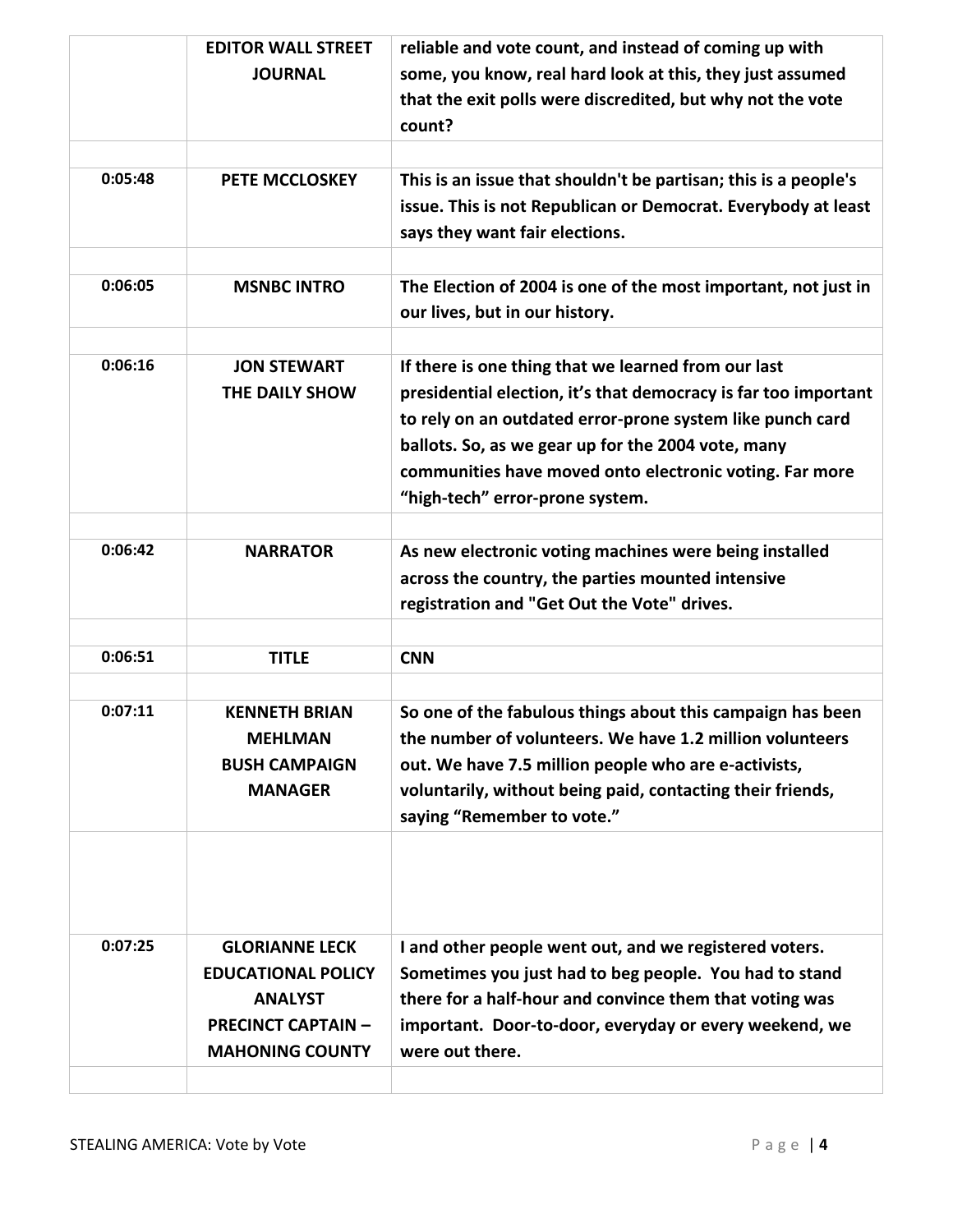| 0:07:41 | <b>ANTONIO SANFORD</b>     | There was always somebody who made sure everybody in            |
|---------|----------------------------|-----------------------------------------------------------------|
|         | <b>AMERICA COMING</b>      | their house was registered. Once you cast that vote, you        |
|         | <b>TOGETHER VOLUNTEER</b>  | said, "I'm a part of this."                                     |
|         | <b>CLEVELAND, OHIO</b>     |                                                                 |
|         |                            |                                                                 |
| 0:07:51 | <b>DEANNA ZANDT</b>        | It was just like this moment of connecting with people, of      |
|         | <b>DIGITAL MEDIA</b>       | just, a very fundamental job of being a citizen is voting, and  |
|         | <b>SPECIALIST</b>          | we were helping people to do that.                              |
|         | <b>ELECTION PROTECTION</b> |                                                                 |
|         | <b>VOLUNTEER</b>           |                                                                 |
|         |                            |                                                                 |
| 0:08:03 | <b>TITLE</b>               | <b>Election Day November 2, 2004</b>                            |
|         |                            |                                                                 |
| 0:08:13 | <b>CNN INTRO</b>           | <b>MALE VOICE: America Votes 2004.</b>                          |
|         |                            |                                                                 |
| 0:08:23 | <b>BILL HEMMER</b>         | On the calendar, it is Election Day. The polls opened at this   |
|         | <b>CNN</b>                 | particular location.                                            |
|         |                            |                                                                 |
|         |                            |                                                                 |
| 0:08:28 | <b>CNN</b>                 | MALE VOICE: A huge number of new voters registered all          |
|         |                            | across the state. North, South, East, and West.                 |
|         |                            |                                                                 |
| 0:08:36 | <b>CHARLES TRAYLOR</b>     | And on Election Day, we got reports about the many people       |
|         | <b>WVKO RADIO TALK</b>     | that were going out to vote, and everybody began to             |
|         | <b>SHOW HOST</b>           | become stakeholders.                                            |
|         | <b>COLUMBUS, OHIO</b>      |                                                                 |
|         |                            |                                                                 |
| 0:08:48 | <b>VOLUNTEER</b>           | The thing I've been most impressed with all day is the          |
|         |                            | number of young people that are coming out to vote. I           |
|         |                            | mean, from 18-22, it's phenomenal how they're all coming        |
|         |                            | out in record numbers!                                          |
|         |                            |                                                                 |
| 0:08:57 | <b>LOU DOBBS</b>           | With the caveat, again, that it is early, it appears this       |
|         | <b>CNN</b>                 | election, despite extraordinarily heavy turn out, is going very |
|         |                            | smoothly.                                                       |
|         |                            | Male Voice: And that's good!                                    |
|         |                            |                                                                 |
| 0:09:04 | <b>CNN</b>                 | As you pointed out, Jack's had lots of people emailing him      |
|         |                            | saying, "They're in and out in 10 minutes."                     |
|         |                            |                                                                 |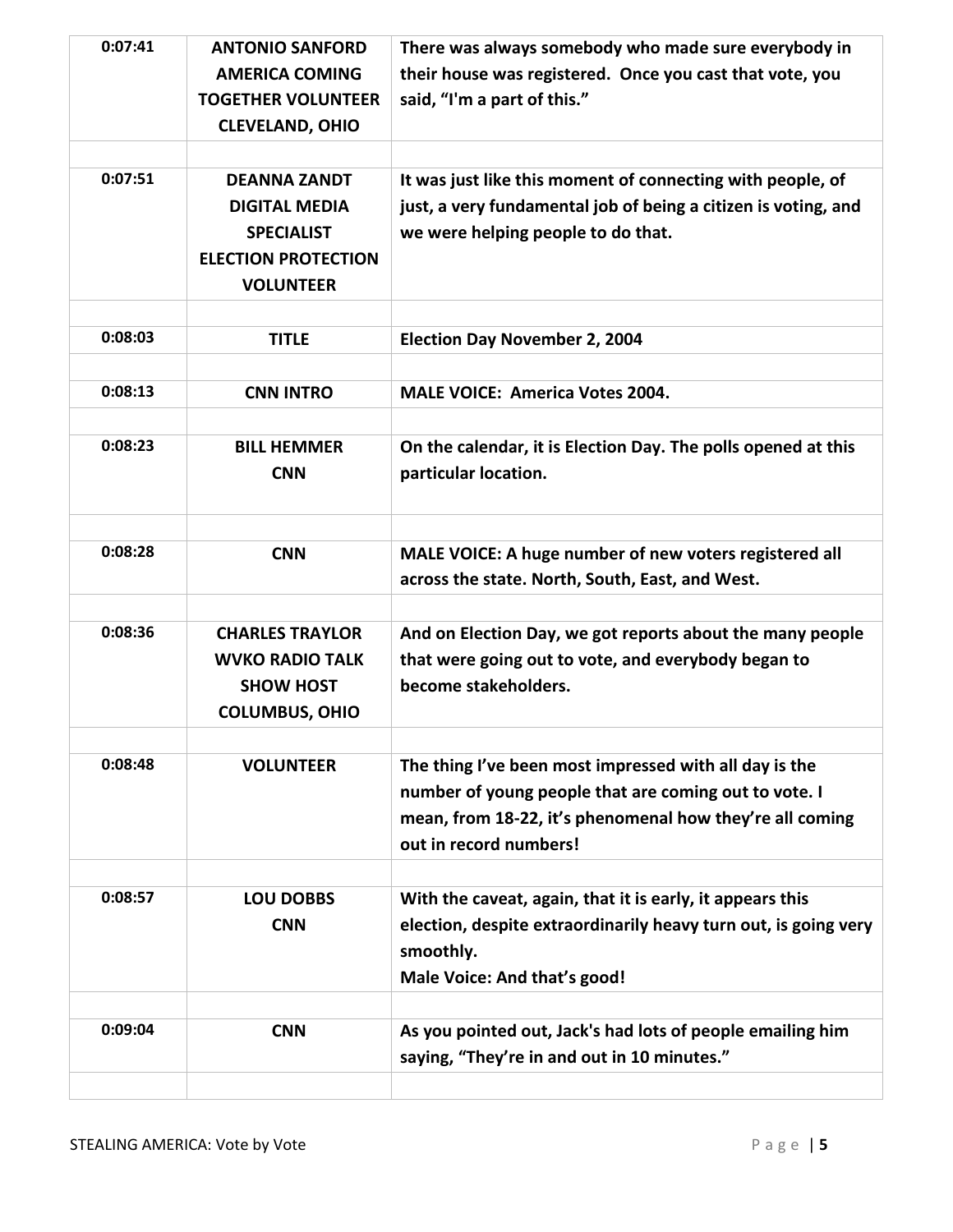| 0:09:08 | <b>CHARLES TRAYLOR</b>                                                                                                          | I passed a couple of polling places. It was raining, and it was<br>cold, and I saw something I had never seen. I saw long lines<br>of people around the corner, waiting to go vote.                                                                 |
|---------|---------------------------------------------------------------------------------------------------------------------------------|-----------------------------------------------------------------------------------------------------------------------------------------------------------------------------------------------------------------------------------------------------|
| 0:09:21 | <b>CHRIS JANSING</b><br><b>MSNBC</b><br><b>CLEVELAND, OH</b>                                                                    | And I have been talking to Democrats and Republicans all<br>day. Even though they were predicting record turnout, I<br>think they're really stunned by the lines they're seeing.                                                                    |
| 0:09:29 | <b>NARRATOR</b>                                                                                                                 | More than 120 million registered voters participated in the<br>2004 General Election, the highest number to have ever<br>voted in an election in the United States.                                                                                 |
| 0:09:40 | <b>CNN</b>                                                                                                                      | rivaling a modern benchmark that was set four decades<br>ago. But along with the crowds, there have been some<br>complaints, from Pennsylvania to Florida and even across<br>the country.                                                           |
| 0:09:51 | <b>EDNA PINCHAM</b><br><b>EDUCATOR</b><br><b>INITIATIVE RESOURCE</b><br><b>CENTER</b><br><b>MAHONING COUNTY,</b><br><b>OHIO</b> | It was a wonderful feeling, until we found that, um, there<br>was something wrong, something was going on that was<br>different.                                                                                                                    |
| 0:10:03 | <b>TITLE</b>                                                                                                                    | <b>ELECTION DAY</b><br><b>Problems</b><br>2004 Long Lines                                                                                                                                                                                           |
| 0:10:10 | <b>JERRY DOYLE</b>                                                                                                              | And when I got to the polls, I was out in the rain because the<br>line was all the way out the building. Now they vote in the<br>basement, so the line went all the way up the steps, all the<br>way through the building, and all the way outside. |
| 0:10:24 | <b>DARLA REID</b><br><b>FACILITIES DIRECTOR</b><br><b>KING ARTS COMPLEX</b><br><b>FRANKLIN COUNTY,</b><br><b>OHIO</b>           | I was hoping to get in and get out, you know, as I've been<br>voting for 35 years, and I've never had to wait in line, you<br>know, can go before I go to work, work on time. Well that<br>didn't happen this year.                                 |
| 0:10:36 | <b>CHARLES TRAYLOR</b>                                                                                                          | If you wanted to vote, you had to stand in line, and some                                                                                                                                                                                           |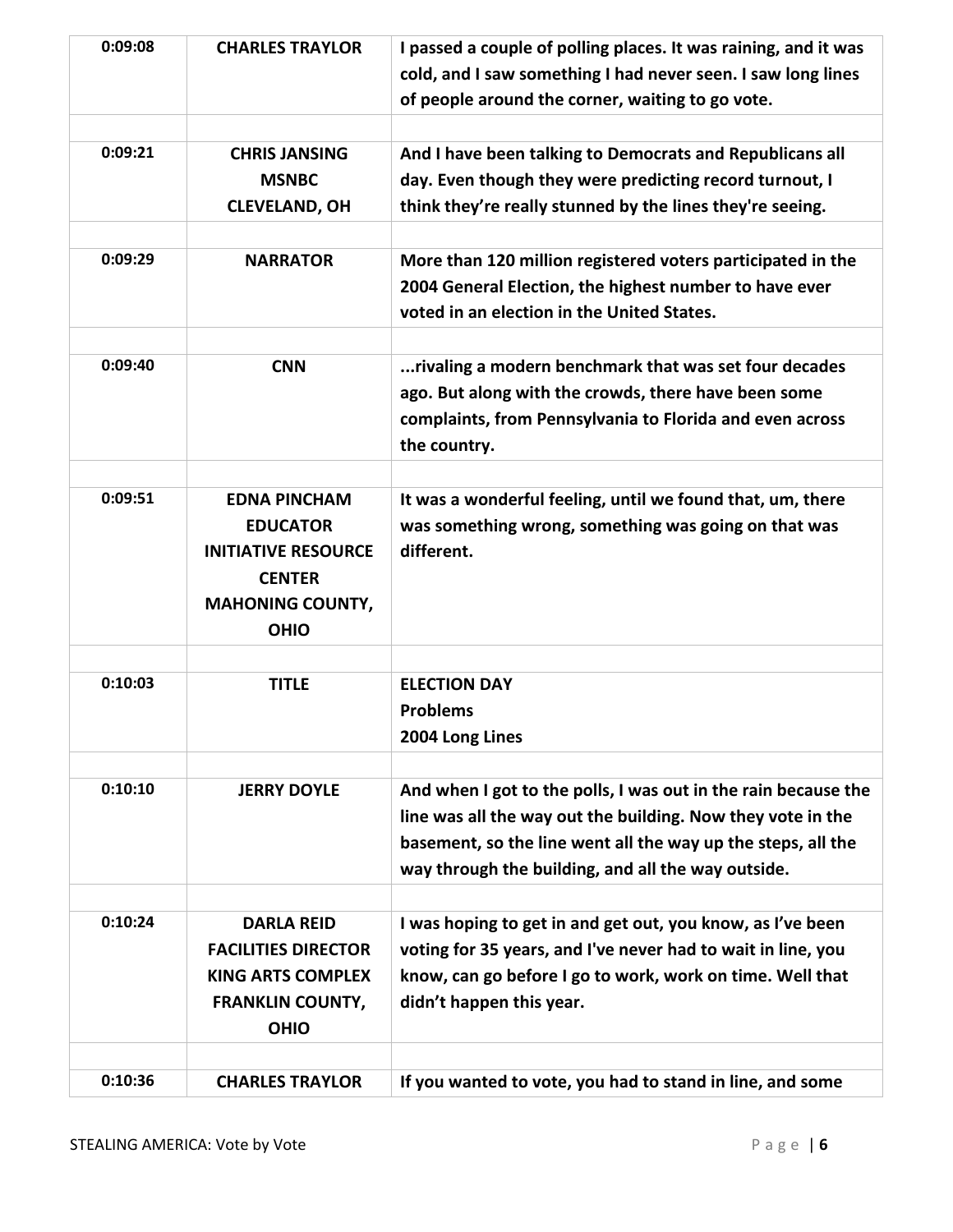|         |                                                                                                                                                         | people made sacrifices, and they got out of line, and I saw<br>people never come back to vote.                                                                                                                                                                                                                                                                                                                                                                                                                                                                                                                     |
|---------|---------------------------------------------------------------------------------------------------------------------------------------------------------|--------------------------------------------------------------------------------------------------------------------------------------------------------------------------------------------------------------------------------------------------------------------------------------------------------------------------------------------------------------------------------------------------------------------------------------------------------------------------------------------------------------------------------------------------------------------------------------------------------------------|
| 0:10:47 | <b>ARLENE PARENT</b><br><b>ELECTION PROTECTION</b><br><b>VOLUNTEER</b><br><b>COMMUNITY ACTIVIST</b><br><b>OHIO</b>                                      | There is no reason, absolutely no reason, why people should<br>have to wait three hours, four hours, two hours, whatever<br>they had to wait, when I waited five minutes in my own<br>precinct to vote. It was outrageous!                                                                                                                                                                                                                                                                                                                                                                                         |
| 0:11:03 | <b>COLBERT REPORT:</b><br><b>ROBERT F. KENNEDY JR.</b>                                                                                                  | In some of the African-American communities, there were<br>lines that were 11 hours long. On average, black people had<br>to wait 3 1/2 hours to vote, whereas white suburban<br>residents had to wait less than 18 minutes.                                                                                                                                                                                                                                                                                                                                                                                       |
| 0:11:18 | <b>BOB FITRAKIS</b><br><b>ATTORNEY</b><br><b>ELECTION PROTECTION</b><br><b>VOLUNTEER</b><br><b>EDITOR, COLUMBUS</b><br><b>FREE PRESS</b><br><b>OHIO</b> | There were some volunteers there from various groups<br>saying, "This woman can't vote, they won't let her vote. She<br>just fainted. She said she'd been waiting 2 1/2 hours. The<br>people around her said, "You know, she's sick. She's on<br>chemotherapy." She was entitled to move to the front of the<br>line. And I was told by the judge, "No, I'm not going to do it.<br>I'm the presiding judge here. All I remember is going outside<br>to the where the woman was sitting down outside the<br>school and saying, "They won't let you vote; they won't<br>move you up." And she said, "I did my best." |
| 0:11:54 | <b>TITLE</b>                                                                                                                                            | <b>ELECTION DAY Problems 2004</b><br><b>Machine Shortages</b>                                                                                                                                                                                                                                                                                                                                                                                                                                                                                                                                                      |
| 0:11:56 | <b>NARRATOR</b>                                                                                                                                         | In some communities the new voting machines speeded up<br>the voting process. In others, there were simply not enough<br>working machines.                                                                                                                                                                                                                                                                                                                                                                                                                                                                         |
| 0:12:09 | <b>MATTHEW SEGAL</b><br><b>STUDENT ASSOCIATION</b><br><b>FOR VOTER</b><br><b>EMPOWERMENT</b><br><b>KENYON COLLEGE -</b><br><b>OHIO</b>                  | I got a call from a few of my fellow volunteers at Kenyon,<br>and they said, "Matt, you gotta get out here. It's turned<br>crazy."                                                                                                                                                                                                                                                                                                                                                                                                                                                                                 |
| 0:12:17 | <b>KENYON COLLEGE</b>                                                                                                                                   | We got a long way to go. We got pizza coming in.                                                                                                                                                                                                                                                                                                                                                                                                                                                                                                                                                                   |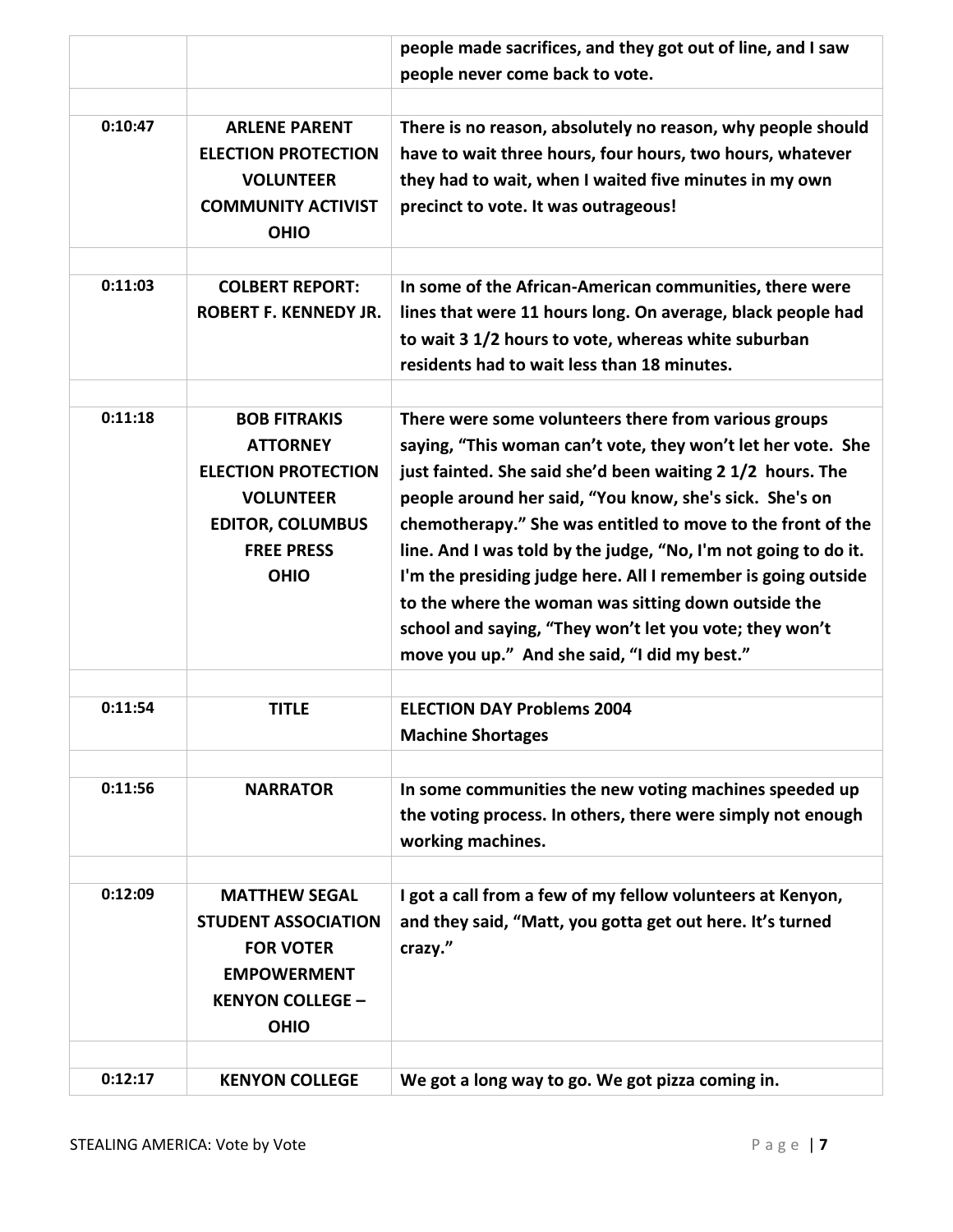| 0:12:22 | <b>KIM CHO</b><br><b>STUDENT</b><br><b>KENYON COLLEGE -</b><br><b>OHIO</b>                                                                                                                         | The first time I got there, they said four hours and then it<br>turned into 6 hours, 8 1/2 hours, 9 1/2 hours. Certainly,<br>that's not an isolated case.                                                                                                                                                                                                                                                                                        |
|---------|----------------------------------------------------------------------------------------------------------------------------------------------------------------------------------------------------|--------------------------------------------------------------------------------------------------------------------------------------------------------------------------------------------------------------------------------------------------------------------------------------------------------------------------------------------------------------------------------------------------------------------------------------------------|
| 0:12:31 | <b>NARRATOR</b>                                                                                                                                                                                    | In the Ohio precinct where Kenyon college students voted,<br>some students waited more than 12 hours. Two machines<br>served 1,300 registered voters. Each machine was expected<br>to handle at least 600 peoplemore than three times the<br>recommended Federal Guidelines.                                                                                                                                                                     |
| 0:12:53 | <b>KIM AKINS</b><br><b>ATTORNEY</b><br><b>ELECTION PROTECTION</b><br><b>VOLUNTEER</b><br><b>MAHONING COUNTY,</b><br><b>OHIO</b>                                                                    | We had one precinct where there were three machines. One<br>of them never worked, and this was from 9 o'clock in the<br>morning. We made calls to the Board of Elections all day.<br>And I was on the phone with the Board of Elections,<br>screaming, at that point, "We need another machine. We<br>need something," because at that point other polling places<br>were closed. There was no reason they couldn't bring in<br>another machine. |
| 0:13:16 | <b>MATT DAMSCHRODER</b><br><b>DIRECTOR OF THE</b><br><b>BOARD OF ELECTIONS</b><br><b>FRANKLIN COUNTY,</b><br>OHIO (2003 - 2008)<br><b>FORMER CHAIR</b><br><b>COUNTY REPUBLICAN</b><br><b>PARTY</b> | We got a lot of calls from voters upset because, you know,<br>again: two precincts, "Why does this one have more<br>machines than I do?" Well, it was based on registration and<br>some of those other estimates that we used. And the<br>bottom line was there were not enough voting machines.                                                                                                                                                 |
| 0:13:32 | <b>HARVEY WASSERMAN</b><br><b>SENIOR EDITOR</b><br><b>COLUMBUS FREE PRESS</b><br><b>OHIO</b>                                                                                                       | Did the Board of Elections do this on purpose? Did he<br>manipulate the distribution of voting machines? The<br>Republican party denies it. Even the Democrats, some of<br>them, say, "No, well, it was just accidental."                                                                                                                                                                                                                        |
| 0:13:46 | <b>ION SANCHO</b><br><b>SUPERVISOR OF</b><br><b>ELECTIONS</b><br>LEON COUNTY,<br><b>FLORIDA</b>                                                                                                    | People cannot wait for a day to vote. Our role is to provide<br>access to the right to vote. We are the gatekeepers of<br>democracy, and if we do not provide enough equipment for<br>the voters to access this process, then, in fact, we are<br>suppressing their votes!                                                                                                                                                                       |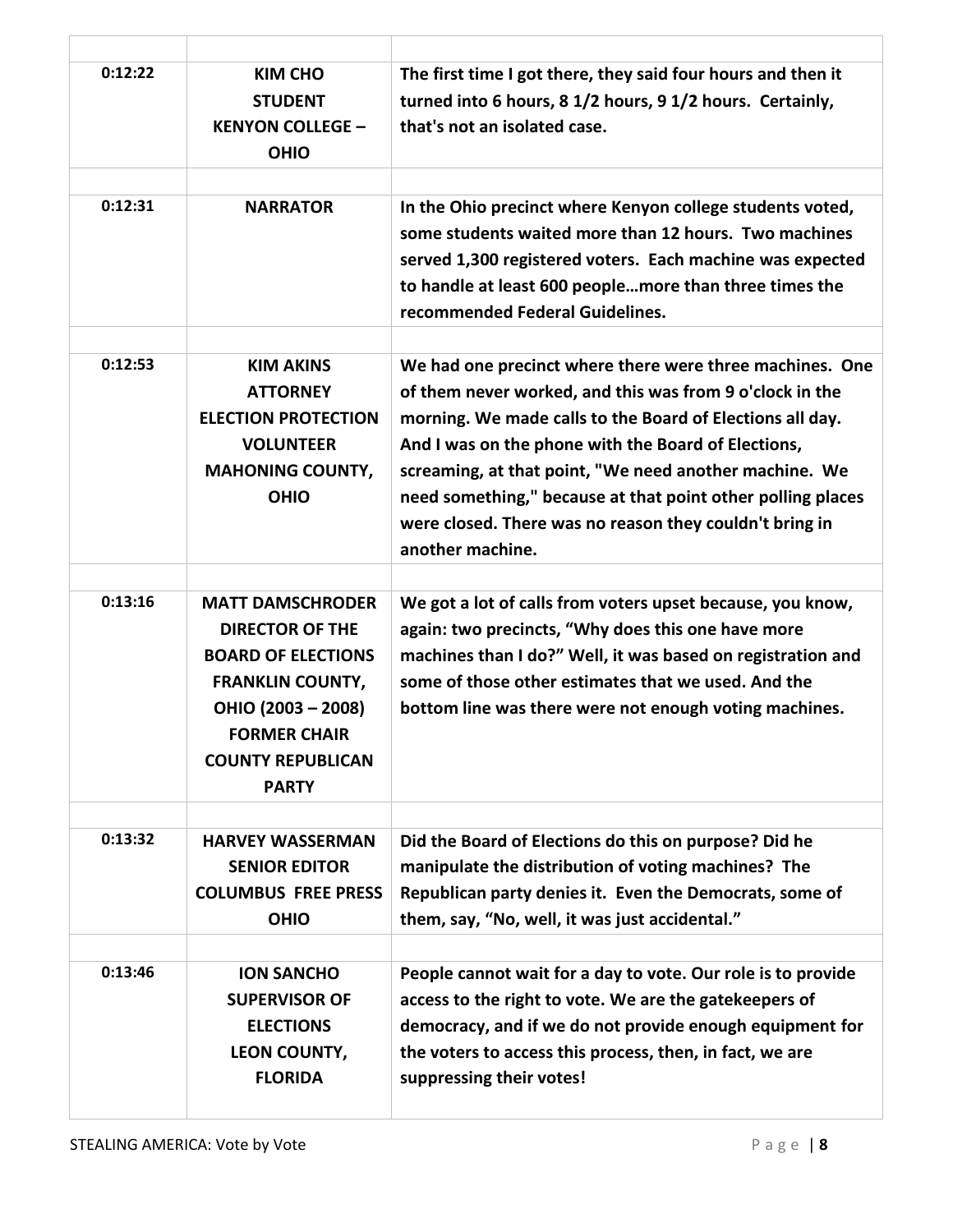| 0:14:10<br>0:14:44 | <b>KIM AKINS</b><br><b>TITLE</b> | I hope that those people thatuhthat looked like this is the<br>first time they ever stepped in a voting booth, that looked<br>like they had to bring their three kids with themthat I<br>hope that this experience does not make them say the next<br>time we don't make a difference, that we can't change<br>anythingthat, that we sold them this that, it was important<br>to do this.<br><b>ELECTION DAY Problems 2004: Equipment Malfunctions</b>                                                                      |
|--------------------|----------------------------------|-----------------------------------------------------------------------------------------------------------------------------------------------------------------------------------------------------------------------------------------------------------------------------------------------------------------------------------------------------------------------------------------------------------------------------------------------------------------------------------------------------------------------------|
|                    |                                  |                                                                                                                                                                                                                                                                                                                                                                                                                                                                                                                             |
| 0:14:46            | <b>NARRATOR</b>                  | Some of the long lines were caused by machine shortages.<br>Others were due to machine failures. Thousands of voters<br>reported machine malfunctions in 42 states. Machine<br>problems included: Touch screens going blank, votes<br>switching from one candidate to another, machine<br>breakdowns, and inaccurate totals. Some computer screens<br>froze, causing delays as technicians tried to fix them. The<br>technology that promised to make voting faster and more<br>accurate, was turning out to be unreliable. |
| 0:15:42            | <b>JON STEWART</b>               | "Ed, uh, it seems to me that these electronic voting                                                                                                                                                                                                                                                                                                                                                                                                                                                                        |
|                    | THE DAILY SHOW                   | machines still have a few kinks. How concerned do you think<br>we should be?                                                                                                                                                                                                                                                                                                                                                                                                                                                |
| 0:15:48            | <b>ED HELMS</b>                  | Well, Jon, most of these voting machines run on the same                                                                                                                                                                                                                                                                                                                                                                                                                                                                    |
|                    | THE DAILY SHOW                   | rock-solid Windows platform that never crashes at your<br>home or office. It's an exciting moment, Jon. We have finally<br>arrived at a Golden Age of technology, a Halcyon Era, in<br>whichin which                                                                                                                                                                                                                                                                                                                        |
| 0:16:11            | <b>JON STEWART</b>               | Ed? Ed!                                                                                                                                                                                                                                                                                                                                                                                                                                                                                                                     |
|                    |                                  |                                                                                                                                                                                                                                                                                                                                                                                                                                                                                                                             |
| 0:16:12            | <b>ED HELMS</b>                  | Sorry, hold on, Jon. The teleprompter crashedJust give it a<br>second, it's going to reboot.                                                                                                                                                                                                                                                                                                                                                                                                                                |
| 0:16:26            | <b>TITLE</b>                     | <b>ELECTION DAY Problems 2004</b><br><b>Vote Switching</b>                                                                                                                                                                                                                                                                                                                                                                                                                                                                  |

T

T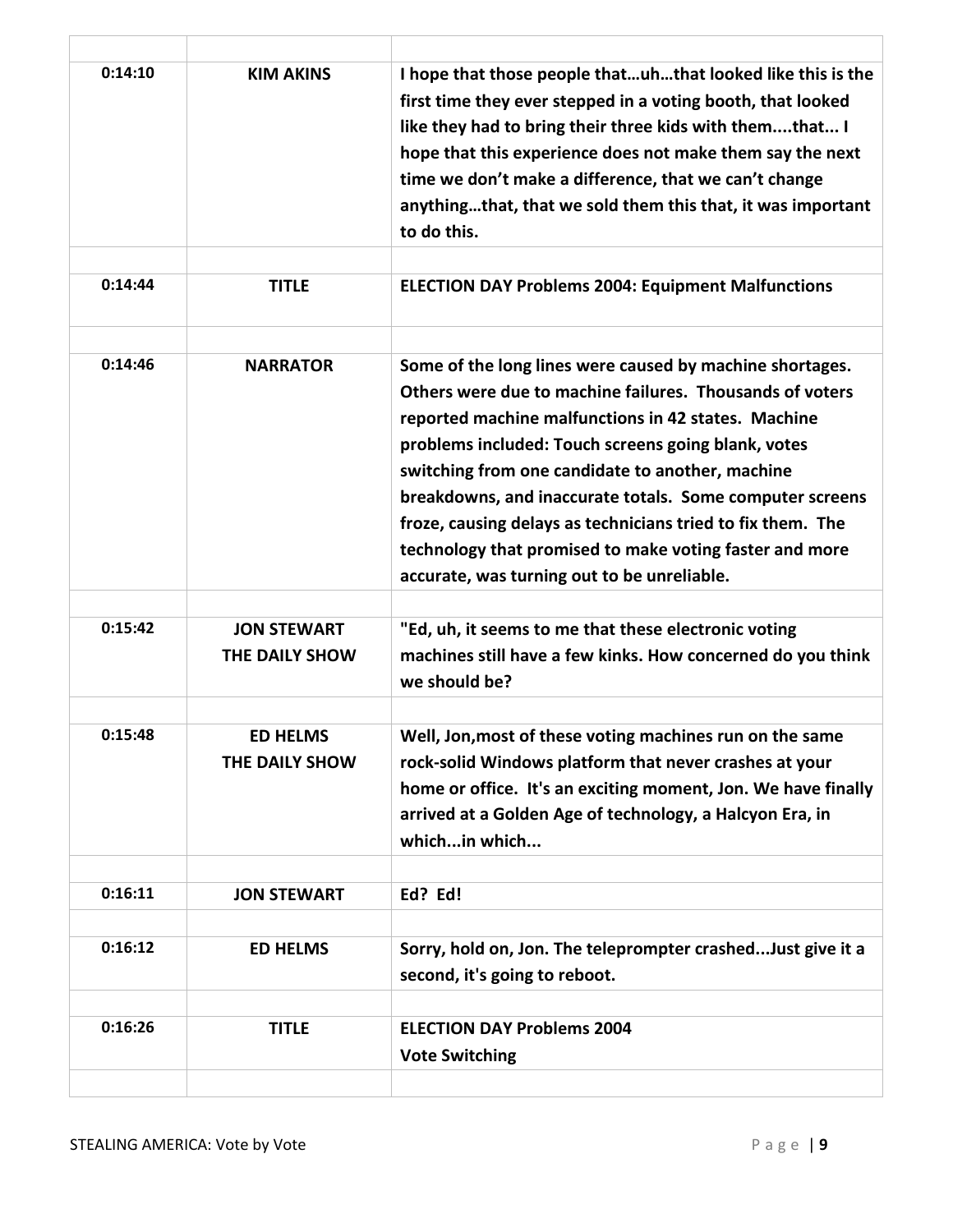| 0:16:27 | <b>NARRATOR</b>                                                                                                 | One serious touch screen malfunction was ""vote<br>switching." Voters would select one candidate, and their<br>vote would switch - on the screen - to someone else. "Vote<br>switching" in Florida was concentrated in certain counties.          |
|---------|-----------------------------------------------------------------------------------------------------------------|---------------------------------------------------------------------------------------------------------------------------------------------------------------------------------------------------------------------------------------------------|
| 0:16:44 | <b>ROBERT WEXLER</b><br>(D-FLORIDA)<br>US CONGRESS (1997-<br>2010)<br><b>HOUSE OF</b><br><b>REPRESENTATIVES</b> | In my area in Palm Beach and Broward Counties on Election<br>Day, remarkably, every complaintwas never anybody who<br>intended to vote for George Bush but who couldn't.                                                                          |
| 0:16:57 | <b>LIBBY ANKER</b><br><b>ELECTION PROTECTION</b><br><b>WORKER</b><br><b>VOLUNTEERED IN</b><br><b>FLORIDA</b>    | People were indignant or near tears because they had<br>pressed Kerry when they were trying to vote, and they, the<br>machine itself lit up and said, "Bush."                                                                                     |
| 0:17:10 | <b>CNN</b>                                                                                                      | HIM: Again, the good news: Problems in Florida virtually<br>non-existent. Just small glitches here and there.                                                                                                                                     |
| 0:17:17 | <b>NARRATOR</b>                                                                                                 | Mainstream news neglected to mention certain difficulties<br>faced by voters, like ""vote switching"". Though there was<br>little TV or radio coverage, election hotlines were getting<br>reports of ""vote switching""" from at least 13 states. |
| 0:17:43 | <b>KIM AKINS</b>                                                                                                | I voted for Kerry, and when I got to the final page, on this<br>computer screen, to say whom my final votes were for, it<br>came up Bush!                                                                                                         |
| 0:17:54 | <b>JOHN OBERMAN</b>                                                                                             | I pushed the square for John Kerry, and I almost went on to<br>the next page before I realized that it was lighting up,<br>"George Bush."                                                                                                         |
| 0:18:04 | <b>JEANNE WHITE SMITH</b><br><b>BUCKEYE REVIEW STAFF</b><br><b>MAHONING COUNTY,</b><br><b>OHIO</b>              | I pushed my vote for John Kerry. Immediately, the vote<br>jumps up and lights up the name of George Bush. Well, I<br>screamed.                                                                                                                    |
| 0:18:18 | <b>REV. SUSAN FREDERICK-</b>                                                                                    | There was chaos, when people were coming out and saying                                                                                                                                                                                           |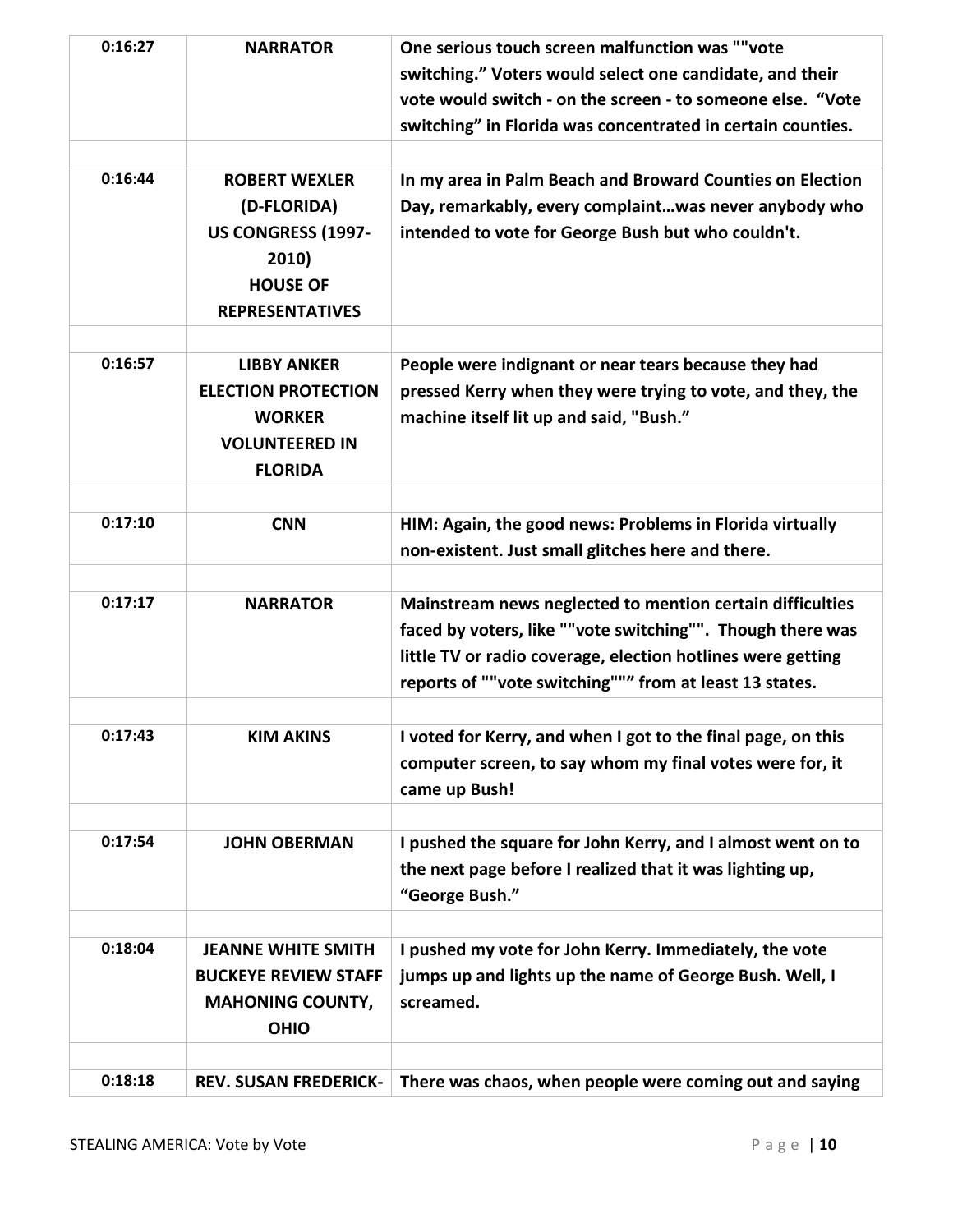|         | <b>GRAY</b><br><b>UNITARIAN</b><br><b>UNIVERSALIST</b><br><b>MINISTER</b><br><b>MAHONING COUNTY,</b><br><b>OHIO</b> | their votes didn't register right. They were angry!                                                                                                                                                                                                                                                      |
|---------|---------------------------------------------------------------------------------------------------------------------|----------------------------------------------------------------------------------------------------------------------------------------------------------------------------------------------------------------------------------------------------------------------------------------------------------|
| 0:18:24 | <b>WOMAN AT THE POLLS</b>                                                                                           | I'm sorry. No, what it says is, "How are your reconciling the<br>discrepancy?"                                                                                                                                                                                                                           |
| 0:18:29 | <b>JEANNE WHITE SMITH</b><br><b>BUCKEYE REVIEW STAFF</b><br><b>MAHONING COUNTY,</b><br><b>OHIO</b>                  | And right away one of the aides ran over to me, and she<br>says, "Oh! Push it again. That's been happening a lot."                                                                                                                                                                                       |
| 0:18:39 | <b>KIM AKINS</b><br><b>ELECTION PROTECTION</b><br><b>VOLUNTEER</b><br><b>MAHONING COUNTY,</b><br><b>OHIO</b>        | As I was leaving, there were people that were asking the poll<br>workers to help them because the same thing had happened<br>to them.                                                                                                                                                                    |
| 0:18:49 | <b>RANDY YOUNKIN</b><br><b>COUNSELOR/EPISCOPAL</b><br><b>DEACON</b><br><b>MAHONING COUNTY,</b><br><b>OHIO</b>       | And I thought to myself, "You're not real computer-literate.<br>Did you push the wrong button?" Then when I got out into<br>my car, I was thinking, "No, something happened to me.<br>Something happened to me. That machine is not right."                                                              |
| 0:19:04 | <b>REV. SUSAN FREDERICK-</b><br><b>GRAY</b>                                                                         | A few months after the election we had a gathering here at<br>the church. We met in the church basement, and one of the<br>things that we did is just ask, "How many people know<br>someone, not just a story, but know someone whose vote<br>switched?" And just in that room of 40 people, we knew 50. |
| 0:19:24 | <b>CNN</b>                                                                                                          | FEMALE VOICE: All the concerns going into the election<br>about the e-voting machines, the electronic voting, um, not<br>having a paper trail We're not really recording any<br>problems or significant problems.                                                                                        |
| 0:19:35 | <b>NARRATOR</b>                                                                                                     | Most newscasters continued to ignore reports of vote                                                                                                                                                                                                                                                     |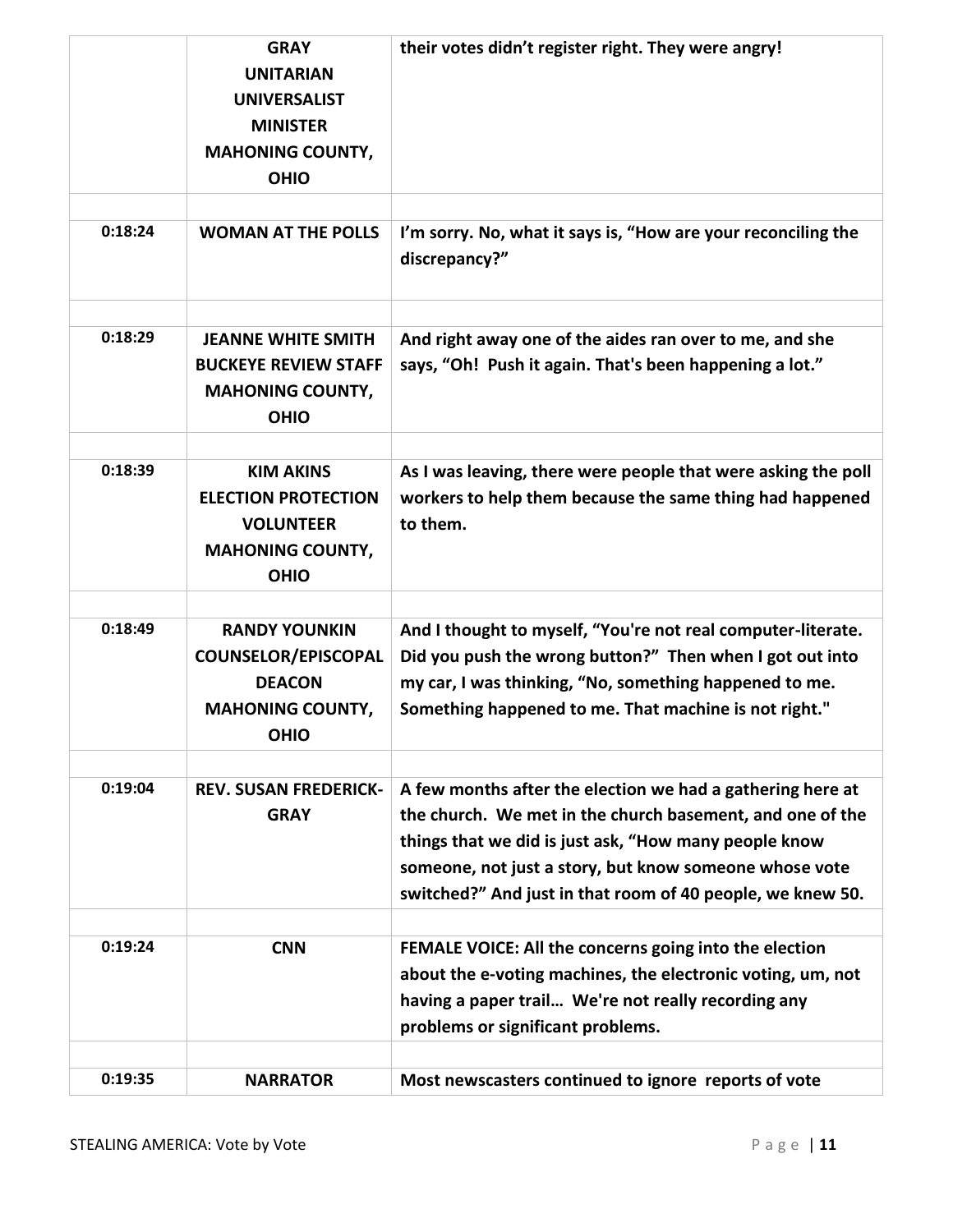|         |                                                                                                                   | switching, while concerned activists used the internet to                                                                                                                                                                                                                                              |
|---------|-------------------------------------------------------------------------------------------------------------------|--------------------------------------------------------------------------------------------------------------------------------------------------------------------------------------------------------------------------------------------------------------------------------------------------------|
|         |                                                                                                                   | bring attention to the issue.                                                                                                                                                                                                                                                                          |
| 0:19:45 | <b>KERRY TO BUSH</b><br><b>FLIP ANIMATION</b>                                                                     | MALE VOICE: John KerryHello? John Kerry?Next?Are<br>you sure? YesYesYes, I'm really, really sureYou don't<br>want to not vote for John Kerry? No!John Ker-Oh, come<br>on! John, John Kerry! Okay, maybe I want to vote for George<br>Bush. John Kerry! Oh! Come here, you little! Jo-What?<br>Noooooo! |
| 0:20:24 | <b>NARRATOR</b>                                                                                                   | In more than 90% of "vote switching" reports, votes cast for<br>John Kerry switched, on the screen, to George Bush.                                                                                                                                                                                    |
| 0:20:35 | <b>ROBERT STEINBACK</b>                                                                                           | There should be an expectation that the anomalies would<br>fall kinda fifty-fifty. Some would support one candidate;<br>some would support the other candidate. It didn't seem to<br>fall both ways.                                                                                                   |
| 0:20:50 | <b>TITLE</b>                                                                                                      | <b>WATCHING the Count: Polling</b>                                                                                                                                                                                                                                                                     |
| 0:20:53 | <b>NARRATOR</b>                                                                                                   | It's simply impossible to validate what happens inside<br>certain electronic voting and counting machines.                                                                                                                                                                                             |
| 0:21:00 | <b>JONATHAN SIMON</b><br><b>ELECTION DEFENSE</b><br><b>ALLIANCE</b><br><b>POLITICAL SURVEY</b><br><b>RESEARCH</b> | So, one of the, one of the ways of checking what's actually<br>happening in this sort of black box vote counting system,<br>where it's sort of faith-based voting and you don't know<br>really what's happening, would be exit polling.                                                                |
| 0:21:16 | <b>JIM LEHRER</b><br><b>PBS NEWSHOUR</b>                                                                          | The person comes out of the polls                                                                                                                                                                                                                                                                      |
| 0:21:18 | <b>PBS NEWSHOUR</b>                                                                                               | MALE VOICE: And there's somebody there, and they say,<br>"Could we interview you?" And what they do is they give<br>them a ballot, basically, and they fill it in.                                                                                                                                     |
| 0:21:26 | <b>JOHN ZOGBY</b>                                                                                                 | Exit polls are powerful when done right because they tell us                                                                                                                                                                                                                                           |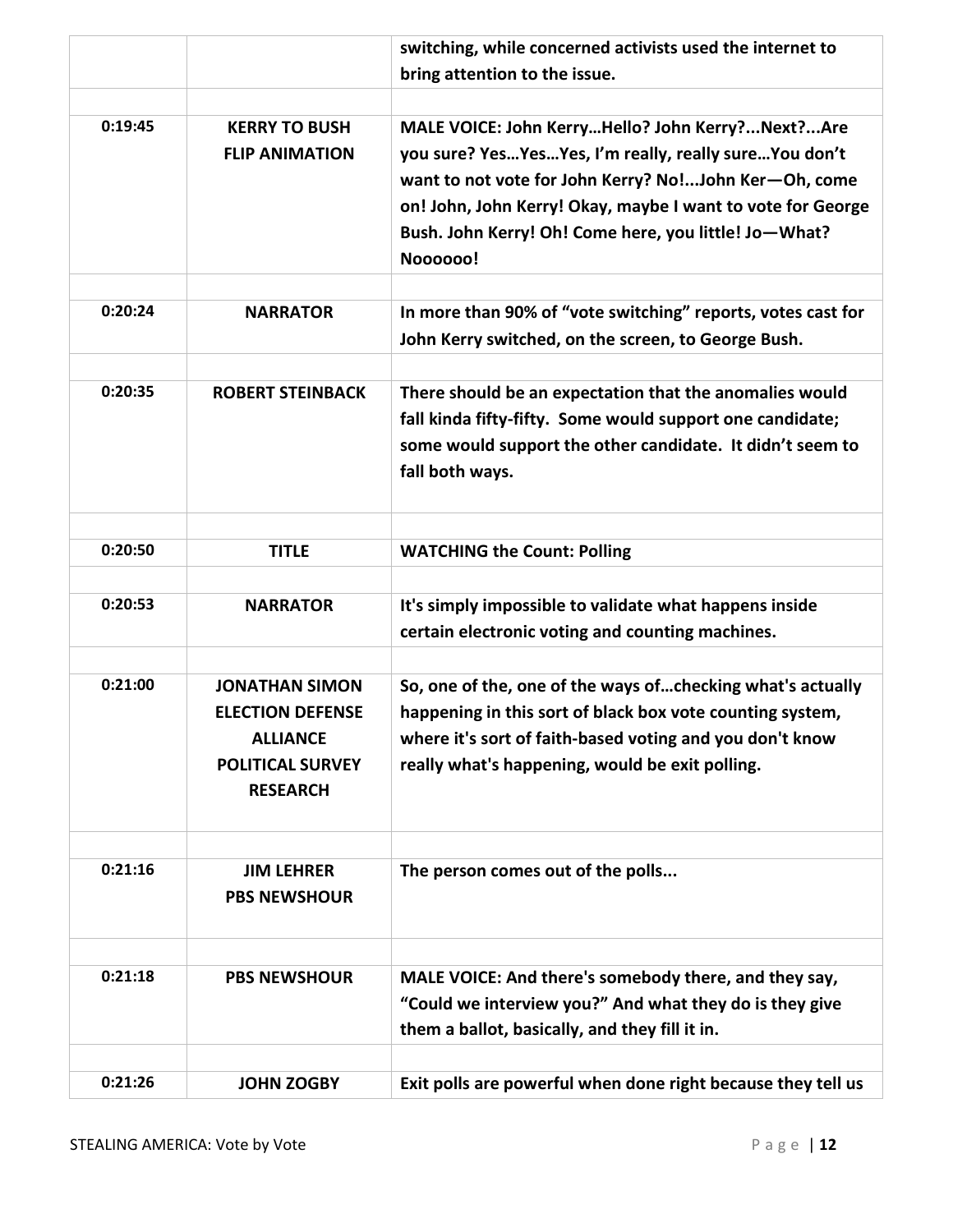|         | <b>PRESIDENT</b>           | the demographics of voting, the attitudes of voting. That's                                                              |
|---------|----------------------------|--------------------------------------------------------------------------------------------------------------------------|
|         | <b>ZOGBY INTERNATIONAL</b> | the stuff we've really come to depend on.                                                                                |
|         | <b>POLLING FIRM</b>        |                                                                                                                          |
|         |                            |                                                                                                                          |
|         |                            |                                                                                                                          |
| 0:21:39 | <b>NARRATOR</b>            | For the 2004 election, a consortium of broadcast networks                                                                |
|         |                            | hired a polling firm, Edison-Mitofsky. Interviewers were                                                                 |
|         |                            | stationed at 1,480 randomly selected voting sites across the                                                             |
|         |                            | country to gather information.                                                                                           |
| 0:21:56 | <b>CNN</b>                 | MALE VOICE: There are safeguards in place now. We will be                                                                |
|         |                            | much more careful, we know, as we go throughout the                                                                      |
|         |                            | evening tonight. In part, because the software is better, the                                                            |
|         |                            | computers are better, and also the analysis will be better.                                                              |
|         |                            |                                                                                                                          |
| 0:22:07 | <b>NARRATOR</b>            | In spite of Edison-Mitofsky's effort to withhold results until                                                           |
|         |                            | the polls closed, during the day early Exit Poll data was                                                                |
|         |                            | leaked to the public and published on the internet. The                                                                  |
|         |                            | leaked data revealed that in critical states, sometimes called                                                           |
|         |                            | battleground or swing states, Kerry was ahead, in the Exit                                                               |
|         |                            | Polls, in 10 of the 12 swing states.                                                                                     |
|         |                            |                                                                                                                          |
| 0:22:34 | <b>PAT LEAHAN</b>          | Every time there were percentages put up there, Kerry was                                                                |
|         |                            | definitely ahead and had the momentum, it was like, "He's                                                                |
|         |                            | going to win."                                                                                                           |
|         |                            |                                                                                                                          |
| 0:22:43 | <b>CNN</b>                 | MALE VOICE: Here are the states that we can project: for                                                                 |
|         |                            | Illinois, John Kerry wins that state as expected. He wins<br>Connecticut as well, as expected. The District of Columbia, |
|         |                            | there was never any doubt there. New Jersey, a big win for                                                               |
|         |                            | John Kerry.                                                                                                              |
|         |                            |                                                                                                                          |
| 0:22:58 | <b>NARRATOR</b>            | According to the Washington Post, early evening Exit Polls                                                               |
|         |                            | pointed to a decisive win for Kerry. Those Exit Polls showed                                                             |
|         |                            | Kerry holding a lead in states that totaled 309 electoral                                                                |
|         |                            | votes, with Bush's tally totaling 174.                                                                                   |
|         |                            |                                                                                                                          |
| 0:23:17 | <b>SECTION TITLE</b>       | <b>WATCHING the Count: After the Polls Closed</b>                                                                        |
|         |                            |                                                                                                                          |
| 0:23:17 | <b>NARRATOR</b>            | After the Polls closed, the Exit Polls being released on the                                                             |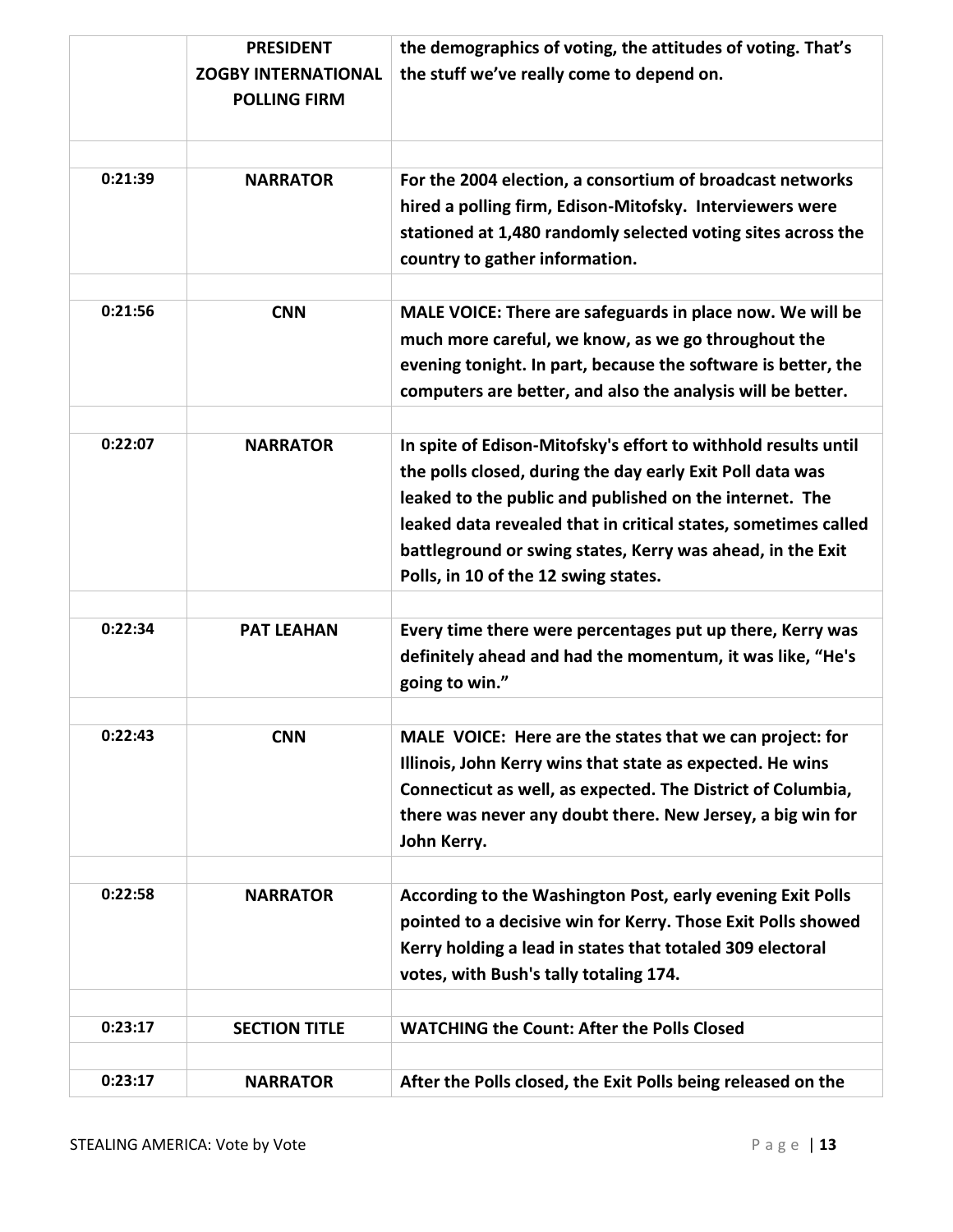|         |                                   | internet showed Kerry ahead, as he had been earlier in the<br>day. During the evening, a discrepancy appeared between<br>the Exit Polls and the official tallies. The official tally, as it<br>was being reported by the broadcast media, showed Bush<br>running much stronger than he had been doing in the Exit<br>Polls.         |
|---------|-----------------------------------|-------------------------------------------------------------------------------------------------------------------------------------------------------------------------------------------------------------------------------------------------------------------------------------------------------------------------------------|
| 0:23:44 | <b>JOHN KING</b><br><b>CNN</b>    | Those Exit Polls showing a Kerry win in Florida. Those Exit<br>Polls showing perhaps a Kerry win in Ohio, and in several<br>other states that have already been called, a Kerry margin<br>very different from what the actual results are showing. So<br>what the Bush campaign believes now is that the Exit Polls<br>were flawed. |
| 0:23:59 | <b>NARRATOR</b>                   | When there is a difference between Exit Poll data and the<br>vote count, the Exit Poll company mathematically adjusts<br>the poll numbers to match the official tally.                                                                                                                                                              |
| 0:24:14 | <b>CNN</b>                        | <b>FEMALE VOICE: CNN.com</b>                                                                                                                                                                                                                                                                                                        |
| 0:24:15 | <b>NARRATOR</b>                   | Between 10:30 and 11 PM, the EDISON MITOFSKY'S<br>computer server had gone down, and the Exit Poll numbers<br>remained unadjusted for several hours. As a result of this<br>temporary, unintended freeze, election observers were able<br>to download the unadjusted Exit Poll numbers, showing<br>Kerry still in the lead.         |
| 0:24:37 | <b>JONATHAN SIMON</b>             | I went on the CNN website, and Io and behold, there were all<br>these Exit Polls broken down in all sorts of various<br>demographic ways, and I set about, um, downloading them                                                                                                                                                     |
| 0:24:50 | <b>HARVEY WASSERMAN</b>           | So we're looking at the Exit Polls, and the Exit Polls clearly<br>showed that, uh, John Kerry carried Ohio, which was enough<br>to give him the election, and Iowa, and Nevada, and New<br>Mexico.                                                                                                                                  |
| 0:25:06 | <b>ROBERT NOVAK</b><br><b>CNN</b> | I've been on the phone to some Republicans in Ohio, and<br>they're very pessimistic.                                                                                                                                                                                                                                                |
| 0:25:11 | <b>PAUL BEGALA</b>                | 20 minutes now, 25 minutes after the polls close, African                                                                                                                                                                                                                                                                           |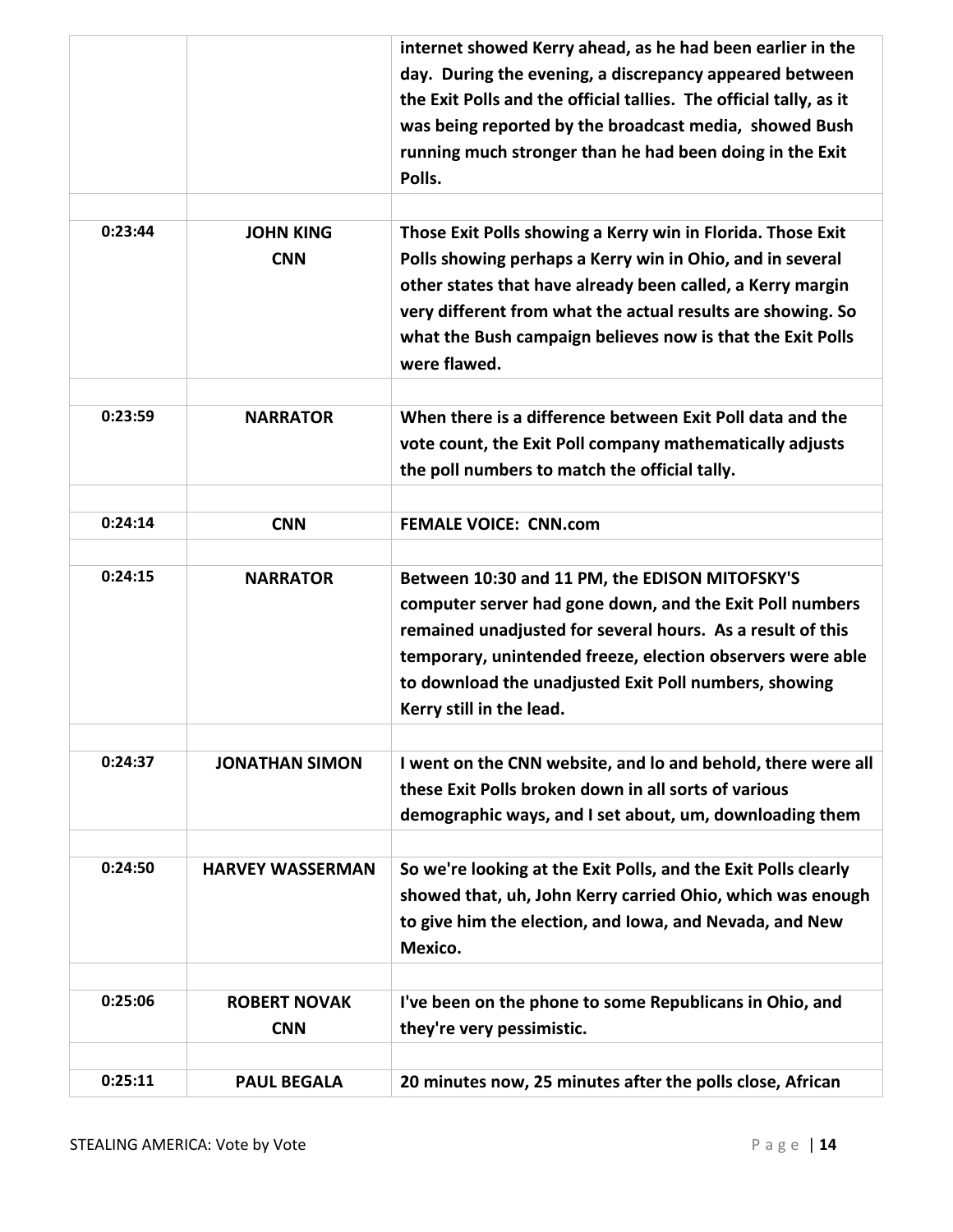|         | <b>CNN</b>                        | Americans were still waiting in line in predominantly black<br>precincts.                                                                                                                                                                                                                                                                                                    |
|---------|-----------------------------------|------------------------------------------------------------------------------------------------------------------------------------------------------------------------------------------------------------------------------------------------------------------------------------------------------------------------------------------------------------------------------|
| 0:25:17 | <b>ROBERT NOVAK</b><br><b>CNN</b> | Looking at the returns, they think it's going to be very tough<br>for Bush to, President Bush, to carry Ohio.                                                                                                                                                                                                                                                                |
| 0:25:24 | <b>JOHN KING</b>                  | They know they need Ohio. That is now the central focus for<br>the rest of this night, or at least the next few hours.                                                                                                                                                                                                                                                       |
| 0:25:29 | <b>NARRATOR</b>                   | Until 12:21 AM, Kerry was still leading, according to the Exit<br>Polls. The first indication that the apparent Democratic<br>victory might not happen as projected, had come around<br>midnight when ABC, CBS, CNN, and Fox News all called<br><b>Florida for Bush.</b>                                                                                                     |
| 0:25:52 | <b>PAT LEAHAN</b>                 | And then, something happened, where the next time it was<br>put on the screen, the percentages and the numbers, it was<br>exactly flipped.                                                                                                                                                                                                                                   |
| 0:26:01 | <b>NARRATOR</b>                   | In the early morning hours, when the backup server<br>reconnected, and Exit Poll adjustments resumed, observers<br>watched a dramatic shift. From that point on, Exit Polls<br>mirrored the vote count and projected George Bush as the<br>winner. Bush took the lead in the national popular vote, as<br>Kerry's projected wins in key states were disappearing.            |
| 0:26:34 | <b>JONATHAN SIMON</b>             | If you were to look on the internet any time after roughly<br>1:00 A.M, you would see exit poll results, which essentially<br>conformed to the vote count. The results that got pulled off<br>the web, and pulled away from the public eye, that I was<br>able to download, and print out, showed a discrepancy in<br>the popular vote, um, that was very, very significant. |
| 0:27:06 | <b>JON STEWART</b>                | Uh, Ed, very close race: It could still go either way. What's<br>the mood there?                                                                                                                                                                                                                                                                                             |
| 0:27:10 | <b>ED HELMS</b>                   | Confident, Jon, the President is thrilled he will be leading the<br>country for the next few years.                                                                                                                                                                                                                                                                          |
| 0:27:16 | <b>JON STEWART</b>                | It's a little early to say he will be. The numbers really aren't                                                                                                                                                                                                                                                                                                             |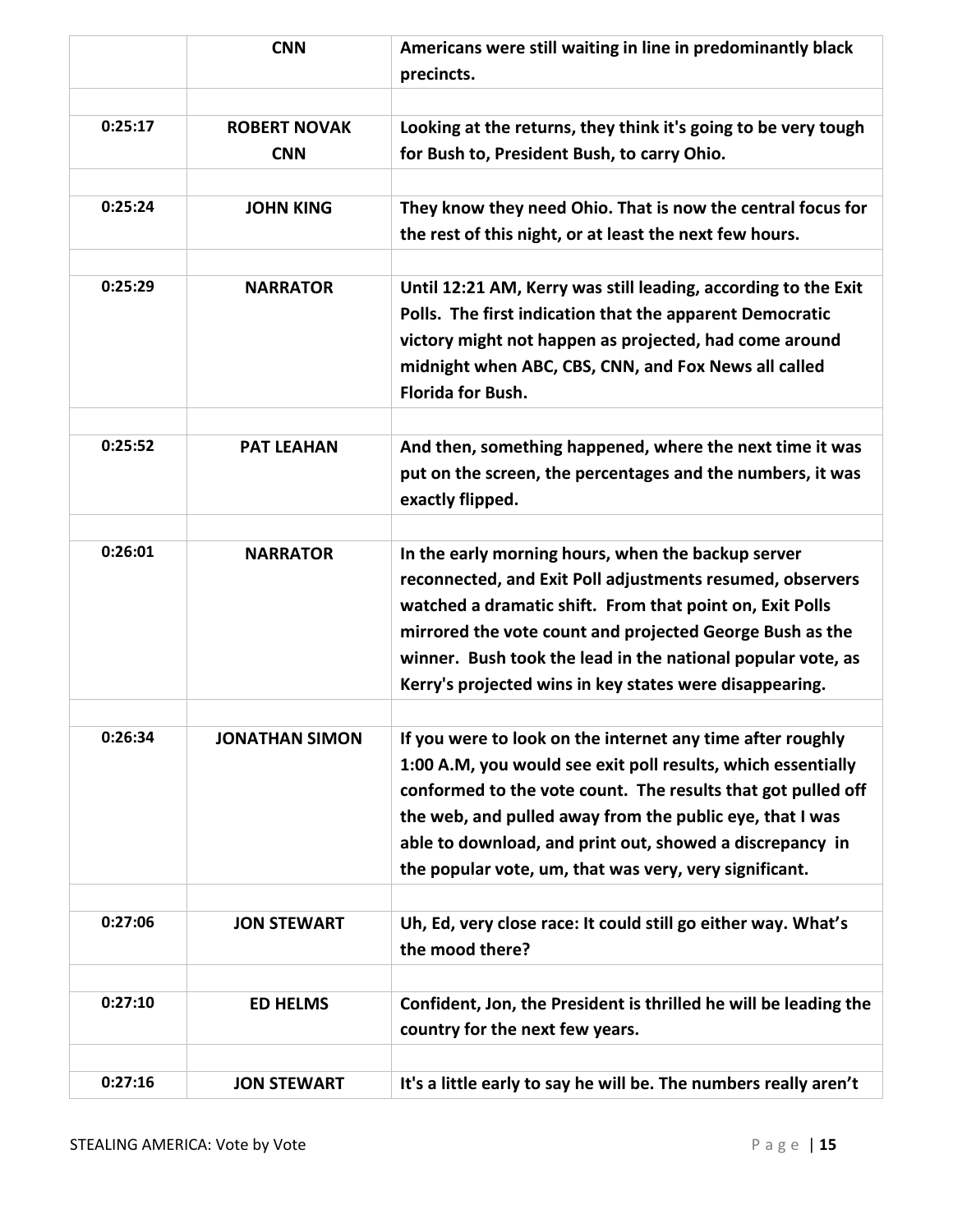|         |                                                                                       | in yet.                                                                                                                                                                                                                                                                                                                                                                                                   |
|---------|---------------------------------------------------------------------------------------|-----------------------------------------------------------------------------------------------------------------------------------------------------------------------------------------------------------------------------------------------------------------------------------------------------------------------------------------------------------------------------------------------------------|
| 0:27:20 | <b>ED HELMS</b>                                                                       | Numbers? Jon, this is not a man who is going to let the<br>numbers stand in the way of moving America forward.                                                                                                                                                                                                                                                                                            |
| 0:27:06 | <b>TERRY MORAN</b><br><b>CNN</b>                                                      | There's also a growing dissatisfaction, even anger with us,<br>uh, in the media, and it seems as if he wants the, uh, stamp<br>of legitimacy.                                                                                                                                                                                                                                                             |
| 0:27:42 | <b>ANTONIO SANFORD</b>                                                                | All these states are coming in: Red Blue Red Blue Red Red<br>Blue Blue, and now it's just Ohio. We're waiting on Ohio.                                                                                                                                                                                                                                                                                    |
| 0:27:50 | <b>CNN INTRO</b><br><b>KENNETH BLACKWELL</b><br>(R) OHIO SECRETARY OF<br><b>STATE</b> | What we're going to give you is a solid tabulation, when we<br>give it to you. If it takes two hours, two days, or two weeks,<br>the result that we give you will be good result that the<br>voters of the state of Ohio can have confidence in.                                                                                                                                                          |
| 0:28:06 | <b>TITLE</b>                                                                          | <b>CNN</b>                                                                                                                                                                                                                                                                                                                                                                                                |
| 0:28:11 | <b>DEANNA ZANDT</b>                                                                   | At about, um, 2:00 A.M, MSNBC called the vote, and we<br>were dumbfounded. We knew that there were people still<br>voting, that they were still on line to vote, that there were 9<br>to 15 hour waits that were still happening, and they were<br>calling the vote, and I couldn't believe this. I was shocked.                                                                                          |
| 0:28:30 | <b>NARRATOR</b>                                                                       | Among the last tallies added to Ohio's totals were 92,000<br>votes from Warren County. According to the Cincinnati<br>Enquirer, while those votes were being counted, the media<br>and other observers were "locked out" of the county<br>administration building.                                                                                                                                        |
| 0:29:24 | <b>BOB FITRAKIS</b>                                                                   | How did hundreds and hundreds of thousands of votes shift,<br>not in a, heh, progressive, incremental way, but in this<br>almost complete sudden violent reversal? Remember: At<br>the time these shifts are occurring, the people in lines are<br>overwhelmingly African American citizens and college<br>students at liberal campuses. If anything the shift should be<br>going in the other direction. |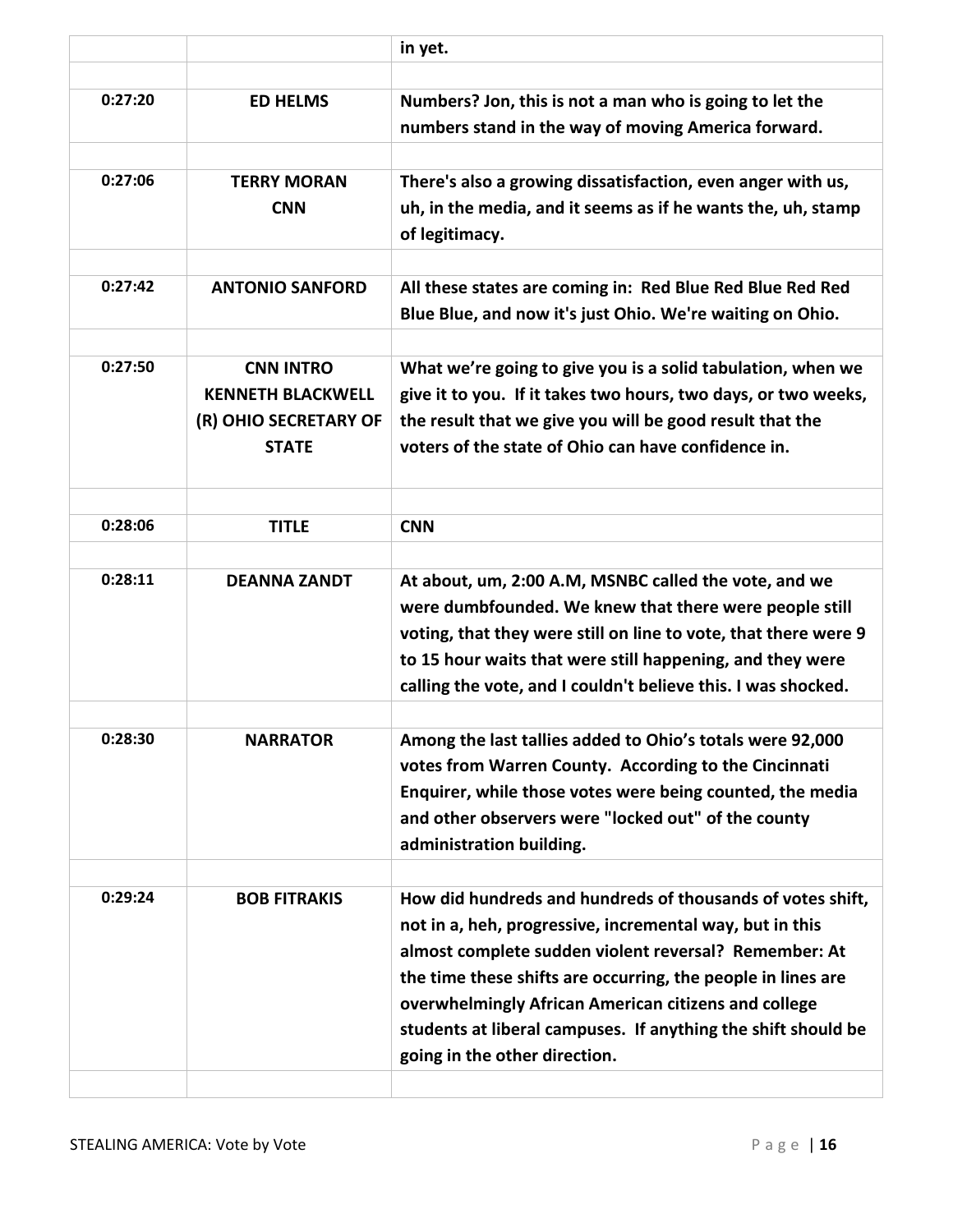| 0:29:56 | <b>NARRATOR</b>                                                    | In the early morning hours, reporters were closely<br>monitoring vote totals in the last states to be called,<br>including New Mexico.                                                                                                                                                                                                                                                                                                                                                                                                                                                                                               |
|---------|--------------------------------------------------------------------|--------------------------------------------------------------------------------------------------------------------------------------------------------------------------------------------------------------------------------------------------------------------------------------------------------------------------------------------------------------------------------------------------------------------------------------------------------------------------------------------------------------------------------------------------------------------------------------------------------------------------------------|
| 0:30:05 | <b>WOLF BLITZER</b><br><b>CNN</b>                                  | Judy Woodruff, help our viewers understand why we're now<br>going back from the Too Close to Call green column to the<br>white column in which we don't have enough information<br>yet to make any projection?                                                                                                                                                                                                                                                                                                                                                                                                                       |
| 0:30:17 | <b>JUDY WOODRUFF</b><br><b>CNN</b>                                 | Well, we're trying to figure all this out right now, Wolf, uh.<br>Apparently what has happened is that the Associated Press,<br>they were feeding numbers into us and then<br>suddenlythose numbers changed Uh, in other words,<br>there was about a, I'm told, two to six thousand vote margin<br>between President Bush's position and John Kerry's position<br>and then that margin grew, suddenly, to an 11,000 vote<br>margin, and because of that, we now want to make sh-- first<br>of all we have to find out what happened. What I'm telling<br>you is that, uh, the numbers changed, and sometimes these<br>things happen. |
| 0:30:56 | <b>PAT LEAHAN</b>                                                  | People in the room got quiet. It was funny because we were<br>all observing this on our own, but as, but collectively, we<br>knew something wasn't right.                                                                                                                                                                                                                                                                                                                                                                                                                                                                            |
| 0:31:06 | <b>JOHN KING</b>                                                   | They're in Karl Rove's office, several senior staffers, and<br>they're calling into the states, they're clicking up on these<br>counties, looking at the results come in. The President<br>himself popped in a short time ago and said, "What's the<br>hold up?" The motorcade is on the other side of the White<br>House. It is gassed up and ready to go.                                                                                                                                                                                                                                                                          |
| 0:31:21 | <b>JUDY WOODRUFF</b>                                               | All right, let's get some numbers for you. As you can see,<br>President Bush right now has 51% of the vote, uh, Senator<br>John Kerry has 48%.                                                                                                                                                                                                                                                                                                                                                                                                                                                                                       |
| 0:31:30 | <b>STUART TAYLOR, JR.</b><br><b>CNN</b><br><b>NATIONAL JOURNAL</b> | If he hangs on too long without conceding beyond the point<br>where it seems reasonable, and where the media for<br>example are calling the election, uh, then he'll look like, like<br>a sore loser.                                                                                                                                                                                                                                                                                                                                                                                                                                |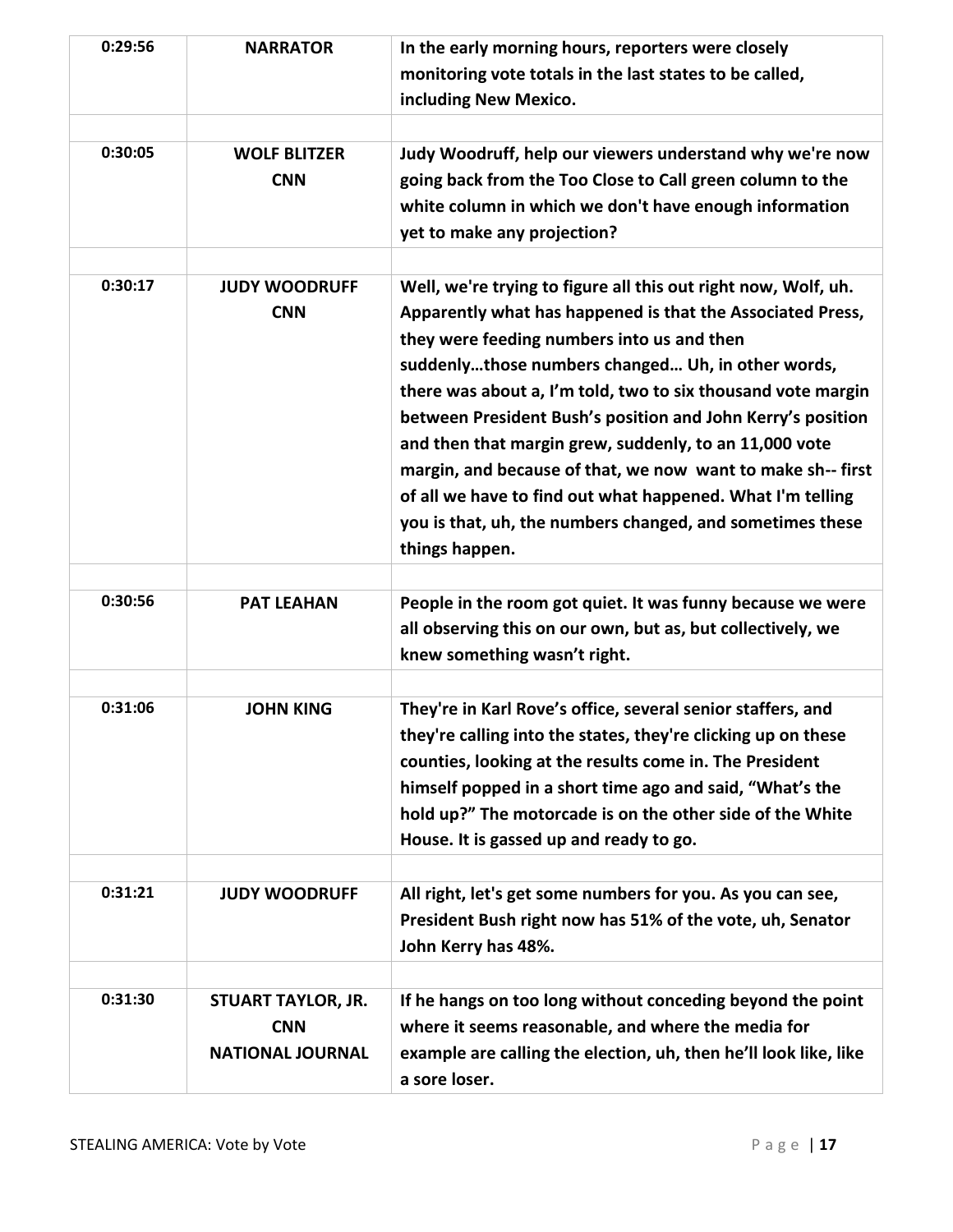| 0:31:50 | <b>WOLF BLITZER</b><br><b>CNN BREAKING NEWS</b>                  | Hello, I'm Wolf Blitzer in New York. Twelve full hours after<br>the last poll closings of Election 2004, there is now an<br>undisputed winner. The Democratic candidate for president,<br>John F. Kerry, has conceded the race in a phone call to the<br>Republican incumbent, President George W. Bush.                                                 |
|---------|------------------------------------------------------------------|----------------------------------------------------------------------------------------------------------------------------------------------------------------------------------------------------------------------------------------------------------------------------------------------------------------------------------------------------------|
| 0:32:09 | <b>JOHN KERRY</b>                                                | Earlier today, uh, I spoke to President Bush, and I offered<br>him and Laura our congratulations on their victory.                                                                                                                                                                                                                                       |
| 0:32:19 | <b>JUDY WOODRUFF</b><br><b>CNN</b>                               | I think today there is more sadness than there is anger.<br>They're just feeling pretty sad about the whole thing<br>because, as Jeff said, they, and we've watched them, they<br>have given their all.                                                                                                                                                  |
| 0:32:36 | <b>ARTICLE</b>                                                   |                                                                                                                                                                                                                                                                                                                                                          |
| 0:32:46 | <b>DAVID GERGEN</b><br><b>CNN</b>                                |                                                                                                                                                                                                                                                                                                                                                          |
| 0:32:58 | <b>CNN</b>                                                       | <b>MALE VOICE: Right</b>                                                                                                                                                                                                                                                                                                                                 |
| 0:32:59 | <b>DAVID GERGEN</b>                                              | in the actual election. He got way over that, and I think<br>that left everyone sort of puzzled. "What the heck<br>happened?"                                                                                                                                                                                                                            |
| 0:33:04 | <b>JEFF GREENFIELD</b><br><b>CNN</b>                             | And the anger of the Republicans, uh, feeling that the press<br>coverage in the early afternoon had been shaped by the Exit<br>Polls, not that anybody actually talked about them, but that<br>everybody had it in their mind. I think there's going to be a<br>lot of hell to pay, uh, after all this alleged reform, that these<br>numbers were wrong. |
| 0:33:24 | <b>JIM LEHRE</b><br><b>PBS NEWSHOUR</b>                          | David Brooks, how do you, what do you think's happened on<br>the Exit Polls? You have a theory? I know nobody knows why<br>they're so, the Exit Polls were so wrong.                                                                                                                                                                                     |
| 0:33:33 | <b>DAVID BROOKS</b><br><b>NEW YORK TIMES</b><br><b>COLUMNIST</b> | We all rely on this stuff, not only for predicting, but for<br>trying to figure out what the electorate looks like.                                                                                                                                                                                                                                      |

 $\overline{1}$ 

 $\Gamma$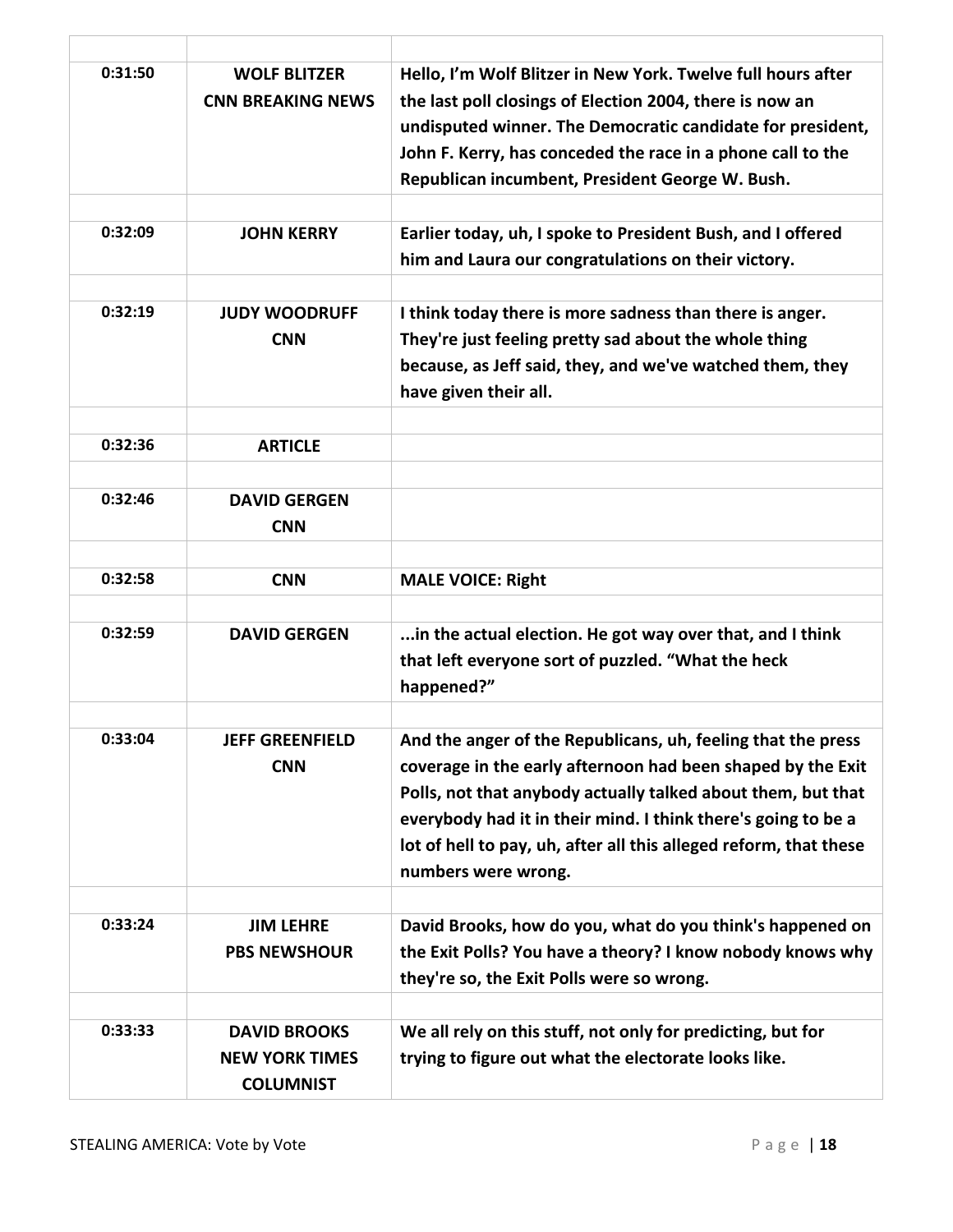| 0:33:38 | <b>DAVID GERGEN</b>                                                                                                                   | I have yet to hear a theory of the case, in effect, for what<br>happened, why it really happened.                                                                                                                                                                                                                                                                                                      |
|---------|---------------------------------------------------------------------------------------------------------------------------------------|--------------------------------------------------------------------------------------------------------------------------------------------------------------------------------------------------------------------------------------------------------------------------------------------------------------------------------------------------------------------------------------------------------|
| 0:33:46 | <b>TITLE</b>                                                                                                                          | Reflecting on 2004<br><b>The Shadow Side of Elections</b>                                                                                                                                                                                                                                                                                                                                              |
| 0:33:53 | <b>PAUL CRAIG ROBERTS</b>                                                                                                             | We can never sweep under the rug disturbing questions<br>either because we don't want to face them, or because we<br>think it may advantage one political party and disadvantage<br>another. Once that starts, the truth recedes even more.                                                                                                                                                            |
| 0:34:14 | <b>HARVEY WASSERMAN</b>                                                                                                               | If the Republicans in fact stole this election, the Democrats<br>were willing accomplices, by sitting by and letting it happen<br>and not challenging it. I mean, there is a sort of unspoken<br>situation here where the Democrats don't want to raise<br>these issues.                                                                                                                               |
| 0:34:33 | <b>NARRATOR</b>                                                                                                                       | When Senator Bob Hagan saw his vote switch from John<br>Kerry to George Bush, he tried to report what had happened<br>to Democratic Headquarters.                                                                                                                                                                                                                                                      |
| 0:34:42 | <b>BOB HAGAN</b><br>(D) STATE SENATOR<br>$(1986 - 2006)$<br><b>MAHONING COUNTY,</b><br><b>OHIO</b>                                    | I touched, uh, John Kerry, and as I touched it, it immediately<br>went to Bush. I called the Kerry campaign, and I said, "I<br>really think that this is a serious problem. We need to talk<br>about this, you know. We should get it out. The press would<br>be interested in this." But the Kerry campaign said, "Leave it<br>alone. Don't talk about it. It's not something we want to get<br>out." |
| 0:35:08 | <b>NARRATOR</b>                                                                                                                       | For decades, Senator Hagan's district in Mahoning County<br>had been a hub of political controversy, involving both major<br>parties.                                                                                                                                                                                                                                                                  |
| 0:35:18 | <b>WILLIAM BINNING</b><br>(R)FORMER ELECTION<br><b>OFFICIAL</b><br><b>MAHONING COUNTY</b><br><b>AUTHOR:</b><br><b>ENCYCLOPEDIA OF</b> | When I was on the Board of Elections in the 80's, there was a<br>Democrat who was a Secretary of State, and he made<br>outrageous rulings that helped the Democrats win elections<br>in Ohio. That's the kind of system that we have, and unless<br>we want to change it that's the kind of system we're gonna<br>have.                                                                                |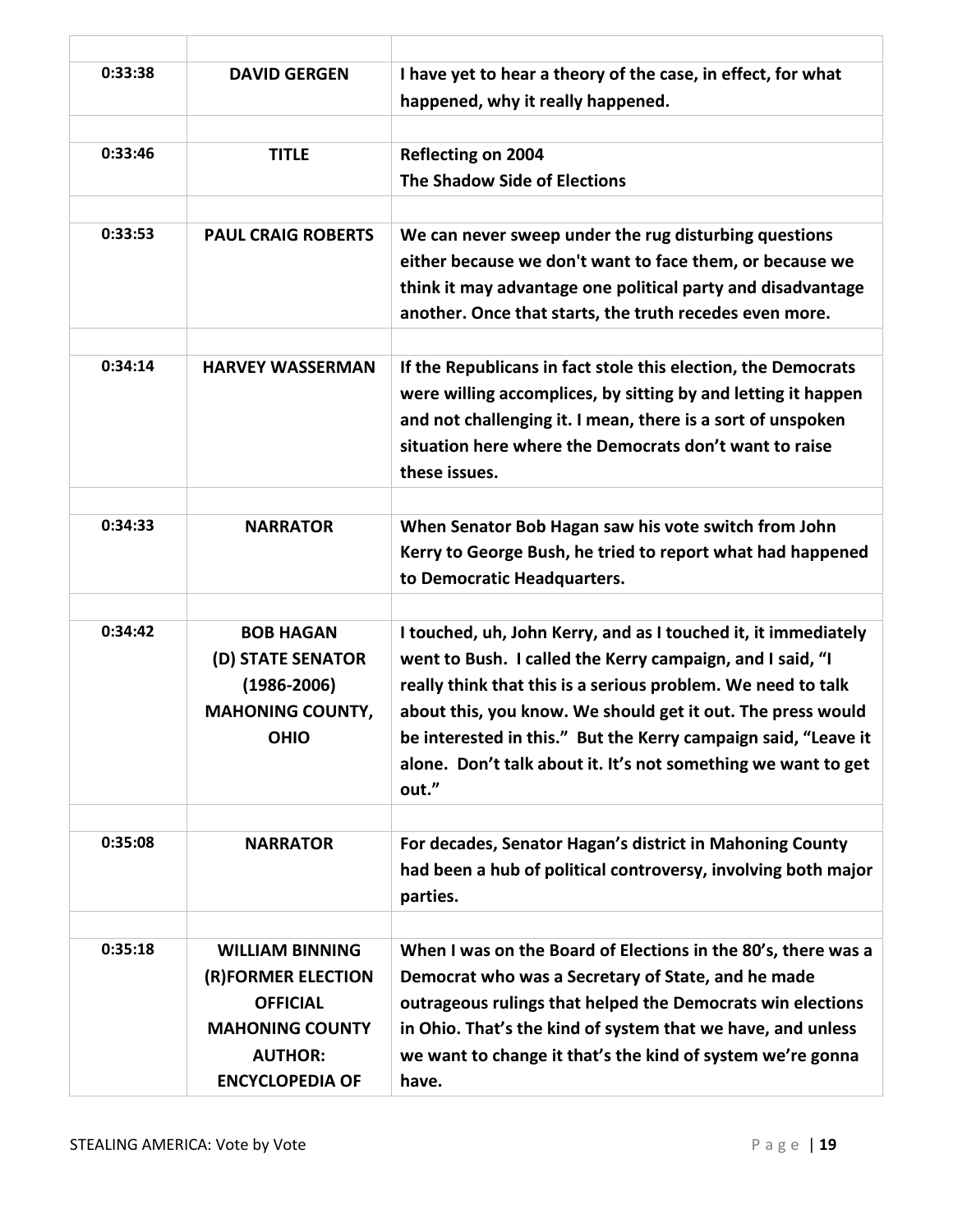|         | <b>AMERICAN ELECTIONS</b>                                                                                   |                                                                                                                                                                                                                                                                                                                                                                   |
|---------|-------------------------------------------------------------------------------------------------------------|-------------------------------------------------------------------------------------------------------------------------------------------------------------------------------------------------------------------------------------------------------------------------------------------------------------------------------------------------------------------|
| 0:35:33 | <b>GREG PALAST</b>                                                                                          | Both parties toy with the vote when they have the<br>opportunity, but at the moment the sophisticated methods<br>and the big money, which drives those sophisticated<br>methods, using massive computers, massive mailings,<br>databases, that is right now in the control of the Republican<br>Party.                                                            |
| 0:35:50 | <b>LYNN LANDES</b><br>JOURNALIST/POLITICAL<br><b>SCIENTIST</b><br><b>FORMER BBC</b><br><b>CORRESPONDENT</b> | Even though the Republicans seem to control the voting<br>technology and the corporations that, that count the votes,<br>uh, the Democrats have not exhibited a keen interest in<br>addressing this situation.                                                                                                                                                    |
| 0:36:06 | <b>PAUL CRAIG ROBERTS</b>                                                                                   | If the Democrats won't support the Constitution, and the<br>Republicans will, then I'll stand with the Republicans. If the<br>Republicans don't defend the Constitution, and the<br>Democrats will, then I'll stand with the Democrats. And the<br>great fear is that we'll reach a point where neither party will<br>defend the constitution.                    |
| 0:36:29 | <b>SECTION TITLE</b>                                                                                        | <b>Reflecting on 2004</b><br><b>Exit Polls</b>                                                                                                                                                                                                                                                                                                                    |
| 0:36:35 | <b>BRUCE O'DELL</b><br><b>SECURITY CONSULTANT</b><br><b>COMPUTER SYSTEM</b><br><b>ARCHITECT</b>             | Exit Polls developed in the late 1960's. For years and years<br>were regarded as very accurate and reliable indicators of<br>how an election would turn out. Exit Polls, in recent years,<br>have become increasingly inaccurate.                                                                                                                                 |
| 0:36:59 | <b>NARRATOR</b>                                                                                             | Exit polls, before they were adjusted had pointed toward a<br>Kerry victory. The official vote tally reflected a Bush victory.<br>A 3% decrease for Kerry and a 3% increase for Bush equals a<br>6% discrepancy in the margin of victory. The margin of error<br>is the maximum percentage one can reasonably expect a poll<br>to differ from the actual results. |
| 0:37:28 | <b>JONATHAN SIMON</b>                                                                                       | When you're dealing with statistics, you never get certainty.<br>A discrepancy of 6% is so far outside the margin of error of                                                                                                                                                                                                                                     |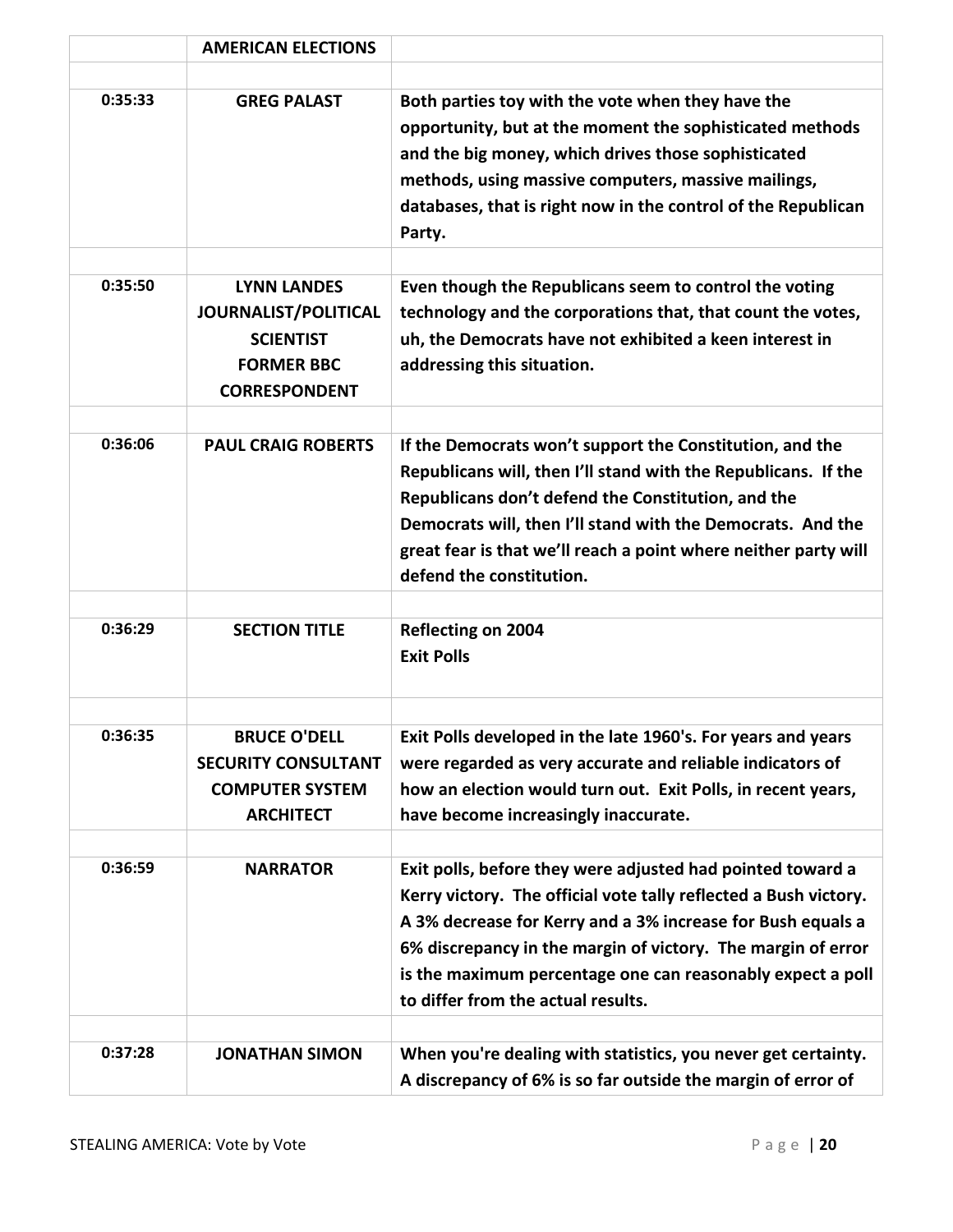|         |                          | that poll, that statisticians across the board will give you                                                                                                                                                                                                                                                |
|---------|--------------------------|-------------------------------------------------------------------------------------------------------------------------------------------------------------------------------------------------------------------------------------------------------------------------------------------------------------|
|         |                          | general agreement that it could not occur as a matter of                                                                                                                                                                                                                                                    |
|         |                          | chance or statistical aberration.                                                                                                                                                                                                                                                                           |
|         |                          |                                                                                                                                                                                                                                                                                                             |
| 0:37:51 | <b>NARRATOR</b>          | Exit polls were a focus of concern at meetings about election                                                                                                                                                                                                                                               |
|         |                          | problems, hosted by Representative John Conyers.                                                                                                                                                                                                                                                            |
|         |                          |                                                                                                                                                                                                                                                                                                             |
| 0:38:00 | <b>SHAWNTA WALCOTT</b>   | Today, we at Zogby International too have questions of our<br>own, many of which center on early Exit Polling results that<br>were uncharacteristically inaccurate in several battleground<br>states. This election has produced unprecedented levels of<br>suspicion regarding its outcome.                |
| 0:38:18 | <b>JONATHAN SIMON</b>    |                                                                                                                                                                                                                                                                                                             |
|         |                          | There has been very little willingness to cooperate, by those<br>who hold the information, which would be, basically, the<br>consortium of major media outlets. They claim proprietary<br>rights to all this data.                                                                                          |
|         |                          |                                                                                                                                                                                                                                                                                                             |
| 0:38:31 | <b>VICTORIA LOVEGREN</b> | That was the only checks and balances we had, with these<br>electronic voting machines. The electronic voting machines<br>have no audit trail. They can't be recounted. We have to<br>have some backup.                                                                                                     |
|         |                          |                                                                                                                                                                                                                                                                                                             |
| 0:38:44 | <b>JOHN ZOGBY</b>        | The man behind the Exit Polls, Warren Mitosky, very<br>respected in this business, is one of the key people who<br>wrote the rules of ethics, that are right here in my drawer.<br>One of those rules is transparency. I've talked to Warren<br>Mitofsky, and he said to me, "Well, it's proprietary data." |
| 0:39:05 | <b>NARRATOR</b>          | In spite of repeated requests, Edison-Mitofsky refused to                                                                                                                                                                                                                                                   |
|         |                          | release the raw data to researchers and colleagues.                                                                                                                                                                                                                                                         |
|         |                          |                                                                                                                                                                                                                                                                                                             |
| 0:39:13 | <b>JOHN ZOGBY</b>        | It's not proprietary data at all, and one of the difficulties I<br>have is that, lay it all out on the table. Let's see what<br>happened.                                                                                                                                                                   |
|         |                          |                                                                                                                                                                                                                                                                                                             |
| 0:39:25 | <b>VICTORIA LOVEGREN</b> | The only data that we have is the data that's in the Mitofsky-<br>Edison report, and that's a summarized data.                                                                                                                                                                                              |
|         |                          | (39:35) When you have the raw data, you have a lot more                                                                                                                                                                                                                                                     |
|         |                          | opportunity to do analysis, and the fact that we don't have                                                                                                                                                                                                                                                 |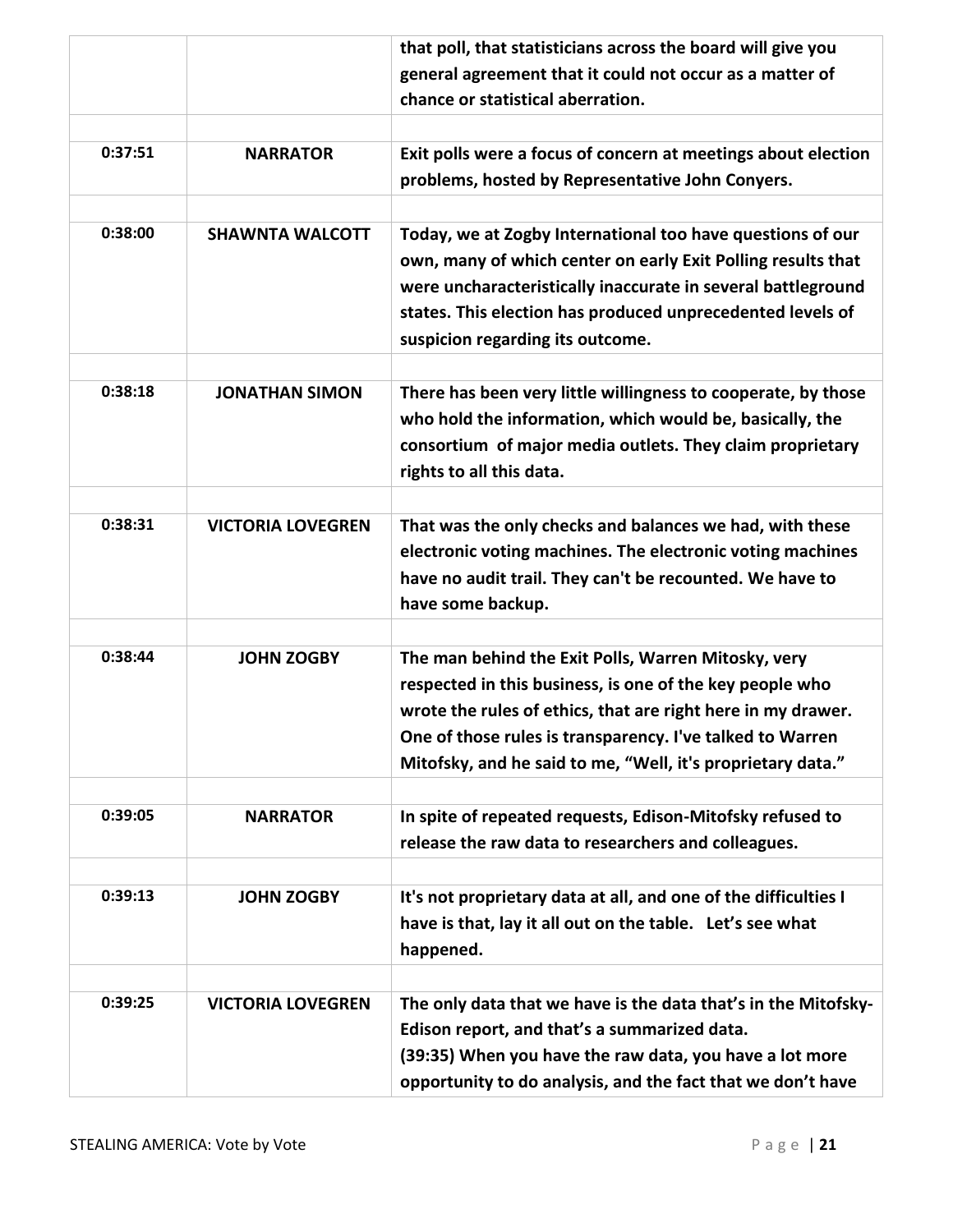|         |                                                                                                          | that, says a whole lot. It is very much a reason why we                                                                                                                                                                                                                                                                                                                                                                                                                                                                                                                                                                             |
|---------|----------------------------------------------------------------------------------------------------------|-------------------------------------------------------------------------------------------------------------------------------------------------------------------------------------------------------------------------------------------------------------------------------------------------------------------------------------------------------------------------------------------------------------------------------------------------------------------------------------------------------------------------------------------------------------------------------------------------------------------------------------|
|         |                                                                                                          | should investigate this election.                                                                                                                                                                                                                                                                                                                                                                                                                                                                                                                                                                                                   |
|         |                                                                                                          |                                                                                                                                                                                                                                                                                                                                                                                                                                                                                                                                                                                                                                     |
| 0:39:55 | <b>NARRATOR</b>                                                                                          | After the election, statisticians continued to analyze data, to<br>see if there were patterns to the widespread Exit Poll<br>discrepancies. In the Battleground or Swing states,<br>according to the Exit Polls. Kerry was ahead in ten of the<br>twelve states. The final tallies showed Kerry taking just five<br>of the ten states in which he had been ahead. When the<br>final tallies were compared with figures before the Exit Polls<br>had been adjusted, researchers noted that in eleven of the<br>twelve states, regardless of the winner, there was a "red<br>shift", away from Exit Poll results towards George Bush. |
| 0:40:46 | <b>ION SANCHO</b>                                                                                        | The polls now no longer match the results on Election Day on<br>the machines, and that is very disquieting to me because<br>there's got to be a reason for that. I want to know why.                                                                                                                                                                                                                                                                                                                                                                                                                                                |
| 0:40:49 | <b>SECTION TITLE</b>                                                                                     | <b>Reflecting on 2004:</b><br>The SILENCE of The MEDIA                                                                                                                                                                                                                                                                                                                                                                                                                                                                                                                                                                              |
| 0:41:04 | <b>NARRATOR</b>                                                                                          | Stories about irregularities with the 2004 Election did begin<br>to appear on the internet, on progressive TV shows, and in<br>local papers. But mainstream networks and national<br>newspaper chains continued to remain silent.                                                                                                                                                                                                                                                                                                                                                                                                   |
| 0:41:20 | <b>BOB KOEHLER</b><br><b>JOURNALIST</b><br><b>TRIBUNE MEDIA</b><br><b>SERVICES</b><br><b>CHICAGO, IL</b> | Frankly, I put off writing about the election because like<br>everybody else in the country, if there's a real problem, why<br>isn't it in the newspapers?                                                                                                                                                                                                                                                                                                                                                                                                                                                                          |
| 0:41:30 | <b>LIBBY ANKER</b>                                                                                       | Nobody had picked up any stories, um. The only time we'd<br>seen something were a couple articles in the "New York<br>Times" saying<br>"loonies on the internet say that, you know, votes had been<br>switched", something like that. We were furious.                                                                                                                                                                                                                                                                                                                                                                              |
| 0:41:42 | <b>PAUL CRAIG ROBERTS</b>                                                                                | I can see the decline in journalism, in the, in the Wall Street<br>Journal, especially on the editorial page. And you would                                                                                                                                                                                                                                                                                                                                                                                                                                                                                                         |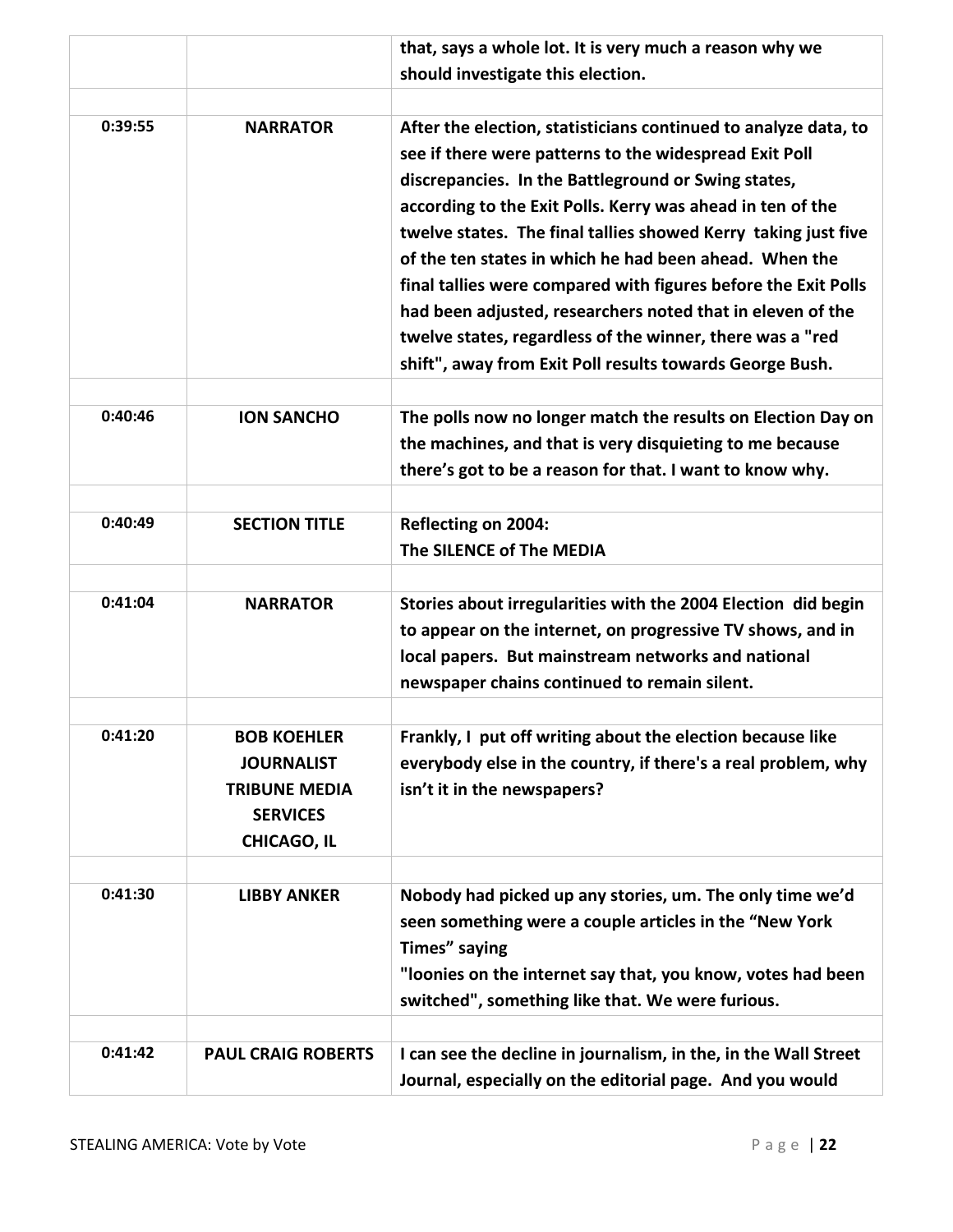| 0:42:10 | <b>GREG PALAST</b>                                                                                                   | have expected the Wall Street Journal to see an opportunity<br>in a story, such as the disparity between the Exit Polls and<br>the vote that was being neglected by the so-called<br>mainstream or corporate media.<br>The investigations of 2004 and the vote loss, the ballots that<br>were never counted. We reported this all over the planet,<br>and we could not get this on U.S. TV for anything. We tried,                                                                                                                                                                                                                                                                                                                                                                                                                          |
|---------|----------------------------------------------------------------------------------------------------------------------|---------------------------------------------------------------------------------------------------------------------------------------------------------------------------------------------------------------------------------------------------------------------------------------------------------------------------------------------------------------------------------------------------------------------------------------------------------------------------------------------------------------------------------------------------------------------------------------------------------------------------------------------------------------------------------------------------------------------------------------------------------------------------------------------------------------------------------------------|
|         |                                                                                                                      | believe me, we tried, and it was simply not permitted.                                                                                                                                                                                                                                                                                                                                                                                                                                                                                                                                                                                                                                                                                                                                                                                      |
| 0:42:29 | <b>BRAD FRIEDMAN</b><br><b>INTERNET JOURNALIST</b><br><b>BRADBLOG.COM</b>                                            | How do you counter this enormous force? The incredible<br>amount of money and resources that they have. The people<br>became the fourth estate. It was the folks on the internet<br>who found, uh, a great number of the irregularities, that<br>Lord only knows if they would have been discovered at all if<br>it hadn't been for these, I call them this army of citizen<br>patriots who were looking at these things, trying to figure it<br>out. Now, that said, there's only so much that bloggers and<br>folks on the internet can actually do. We need the<br>mainstream media to get down there, to get on the ground,<br>to talk to officials, who won't talk to us, who won't call me<br>back, but who might call the New York Times back, and to<br>find out what actually happened, and to find out what<br>actually happened. |
| 0:43:21 | <b>CHARLES LEWIS</b><br><b>INVESTIGATIVE</b><br><b>JOURNALIST</b><br><b>FORMER PRODUCER,</b><br><b>60 MINUTES</b>    | I remember in this country we used to call spin lying, now<br>we call it spin, and we study it, and we admire it. How to put<br>out a line of bull and have it fly for more than 24 hours.<br>That's the ultimate power, in a, in a political realm, is<br>controlling perceptions.                                                                                                                                                                                                                                                                                                                                                                                                                                                                                                                                                         |
| 0:43:39 | <b>SECTION TITLE</b>                                                                                                 | The MACHINERY of Voting:<br><b>The Equipment</b>                                                                                                                                                                                                                                                                                                                                                                                                                                                                                                                                                                                                                                                                                                                                                                                            |
| 0:43:45 | <b>AVI RUBIN</b><br><b>TECHNICAL DIRECTOR</b><br>OF JOHNS HOPKINS<br><b>INFORMATION</b><br><b>SECURITY INSTITUTE</b> | People often wonder if there has been an evaluation of what<br>actually happened in 2004 and, uh, any kind of post-mortem,<br>uh, forensic analysis of the machines. And not only hasn't<br>there been one, but there couldn't be one. These machines<br>are fully electronic. If there's any code in the machines, by<br>design, that would change votes from one candidate to<br>another, that code could erase itself, uh, there would be no                                                                                                                                                                                                                                                                                                                                                                                             |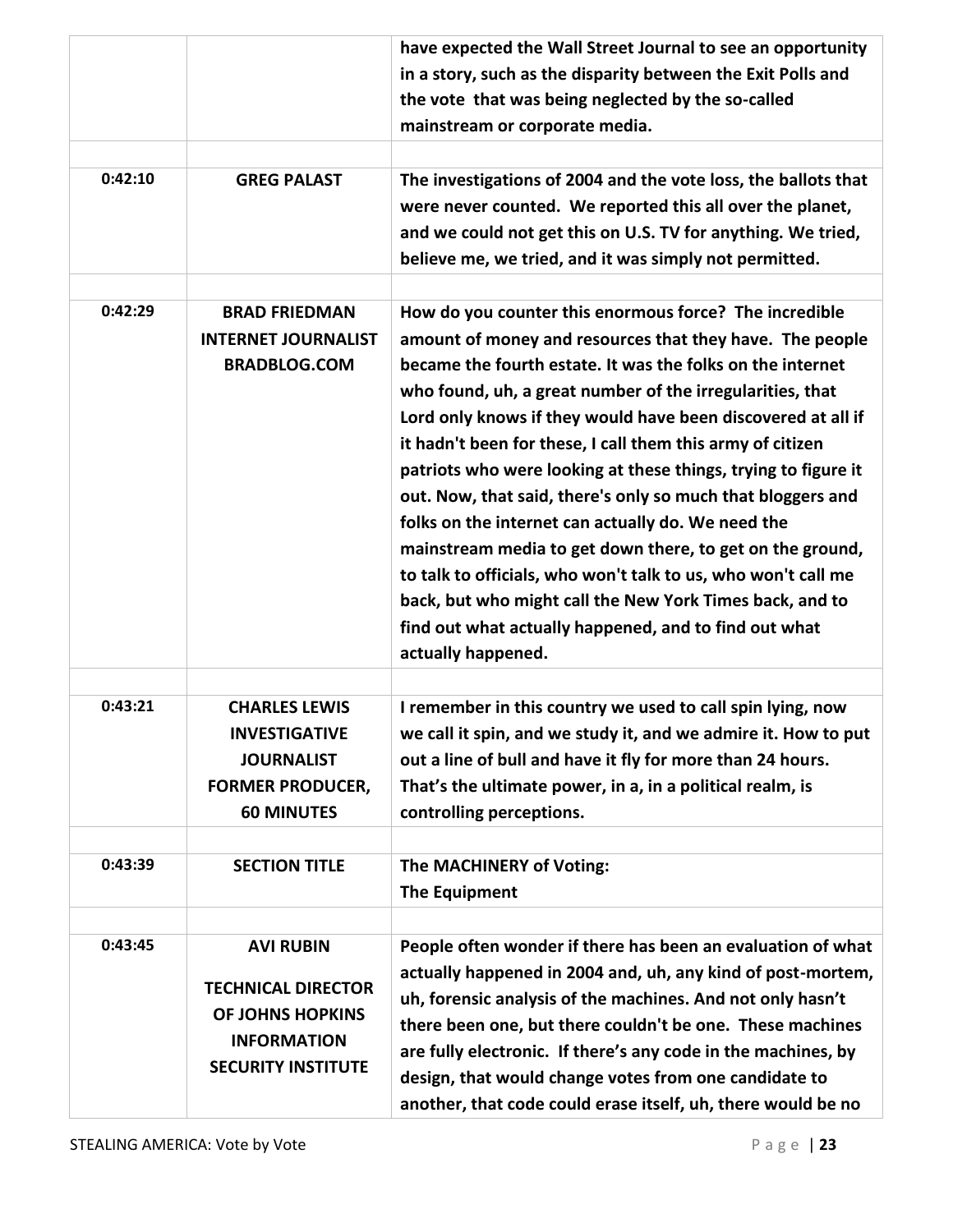|         | <b>DIRECTOR OF</b><br><b>ACCURATE</b>                                                                                   | trace.                                                                                                                                                                                                                                                                                                                                                                                                                                                                                                          |
|---------|-------------------------------------------------------------------------------------------------------------------------|-----------------------------------------------------------------------------------------------------------------------------------------------------------------------------------------------------------------------------------------------------------------------------------------------------------------------------------------------------------------------------------------------------------------------------------------------------------------------------------------------------------------|
| 0:44:10 | <b>JON STEWART</b>                                                                                                      | Bob, if you could walk us through how this electronic voting<br>works, if you could.                                                                                                                                                                                                                                                                                                                                                                                                                            |
| 0:44:14 | <b>BOB WILTFONG</b><br>THE DAILY SHOW                                                                                   | Okay, Jon, after the voter has made his or, from what I<br>understand in some states, her on-screen selection, the<br>information is converted from the complex English language,<br>such as this, to this simple binary code. This server processes<br>the information and tells you who won.                                                                                                                                                                                                                  |
| 0:44:36 | <b>JON STEWART</b>                                                                                                      | But how do you know that the server is correct?                                                                                                                                                                                                                                                                                                                                                                                                                                                                 |
| 0:44:39 | <b>BRUCE O'DELL</b>                                                                                                     | It is possible to manipulate votes on a very massive scale<br>with a low probability of detection, and the reason that's<br>true now is a result of the advance of technology.                                                                                                                                                                                                                                                                                                                                  |
| 0:44:52 | <b>CHUCK HERRIN</b><br><b>COMPUTER SECURITY</b><br><b>SPECIALIST</b><br><b>AUDITING &amp; RISK</b><br><b>MANAGEMENT</b> | One of the things that we've done in penetration tests is<br>come in and attach a wireless access point behind a copier<br>somewhere and then sit out in the parking lot and access<br>network resources from outdoors. I changed I think 13,000<br>votes with a sample database taken from an old election,<br>um, and in my speed hacking the vote, I changed something<br>like 1.6 million votes, um, just to show that it can be done.<br>There's really no limit to the number of votes you can<br>change. |
| 0:45:34 | <b>NARRATOR</b>                                                                                                         | A major study released in 2006, concluded that all commonly<br>used voting systems are susceptible to tampering.                                                                                                                                                                                                                                                                                                                                                                                                |
| 0:45:25 | <b>CNN</b>                                                                                                              | The Brennan Report, compiled by a panel of computer an                                                                                                                                                                                                                                                                                                                                                                                                                                                          |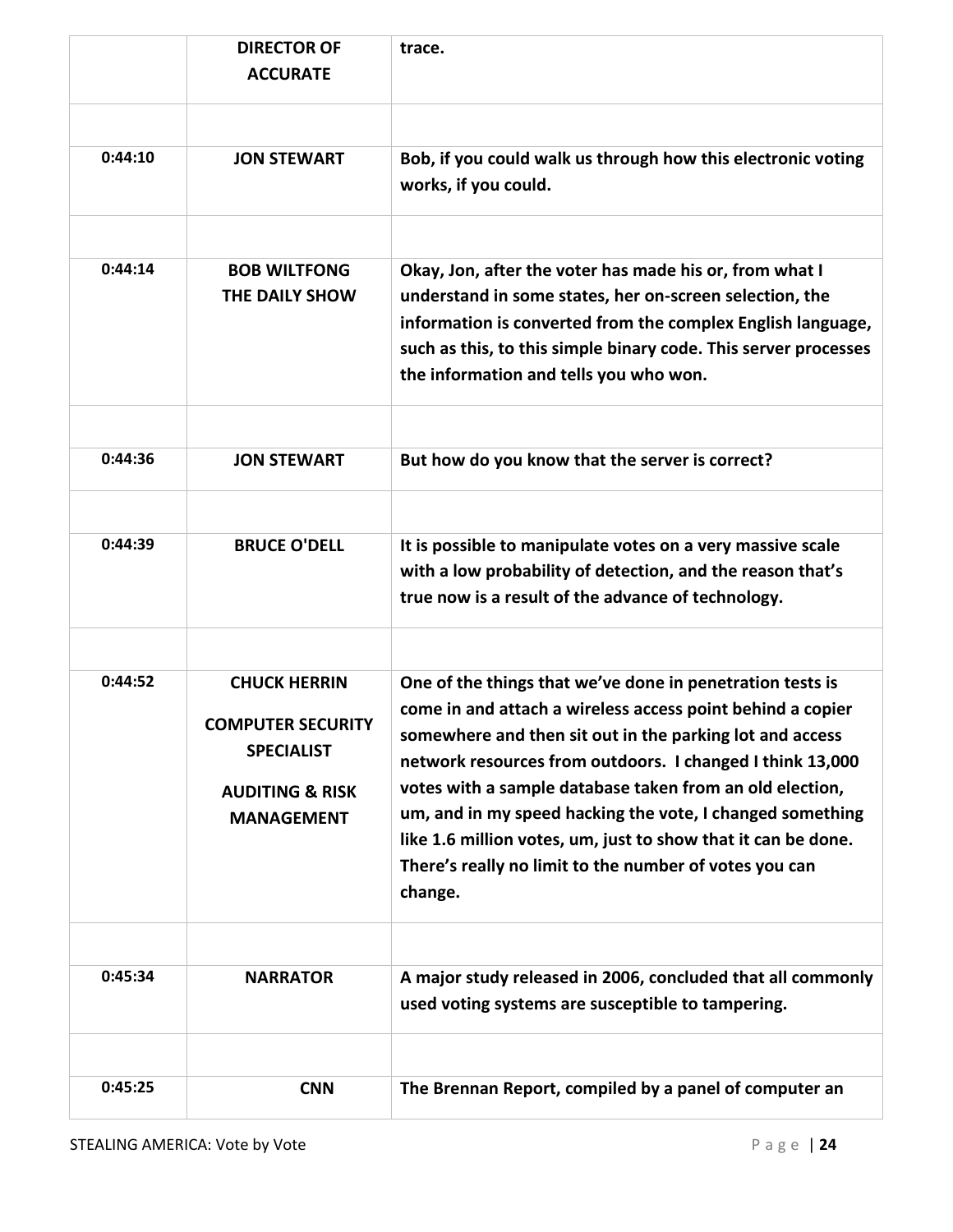|         |                      | election experts, plainly states, "The threat analysis shows     |
|---------|----------------------|------------------------------------------------------------------|
|         |                      | that machines with wireless components are particularly          |
|         |                      | vulnerable to software attack programs and other attacks."       |
|         |                      |                                                                  |
| 0:45:48 | <b>BRUCE O'DELL</b>  | Machines record our votes, machines tally our votes. And         |
|         |                      | we're, of course, told to trust the machines.                    |
|         |                      |                                                                  |
| 0:45:55 | <b>NARRATOR</b>      | In spite of official assurances of accuracy and security, voters |
|         |                      | find it difficult to trust machines when they can actually see   |
|         |                      | their votes switch from one candidate to another.                |
|         |                      |                                                                  |
| 0:46:08 | <b>CHUCK HERRIN</b>  | People tried to vote for Kerry, and it flipped to Bush. So       |
|         |                      | people ask me, "Is that possible? Would it be possible to        |
|         |                      | program something like that?" Well, absolutely!                  |
|         |                      |                                                                  |
| 0:46:19 | <b>BRUCE O'DELL</b>  | Vote switching not only, overwhelmingly, occurred in             |
|         |                      | multiple jurisdictions, but also occurred on equipment           |
|         |                      | programmed by different vendors. Something that favors           |
|         |                      | one candidate, that occurs all over the country and spans        |
|         |                      | across equipment from multiple vendors is no simple              |
|         |                      | accident.                                                        |
|         |                      |                                                                  |
| 0:46:42 | <b>JOHN BOYD</b>     | We have this stampedeto embrace these machines. It               |
|         |                      | ought to be the most critically important technology that        |
|         |                      | exists in this country, is the technology that we use to decide  |
|         |                      | who will be our next leader, andit's junk!                       |
|         |                      |                                                                  |
| 0:47:04 | <b>SECTION TITLE</b> | The MACHINERY of VOTING: Programming the Computers               |
|         |                      |                                                                  |
| 0:47:04 | <b>NARRATOR</b>      | The machines themselves are a focus of concern, which leads      |
|         |                      | to the question: Who controls the software that tells the        |
|         |                      | machines what to do?                                             |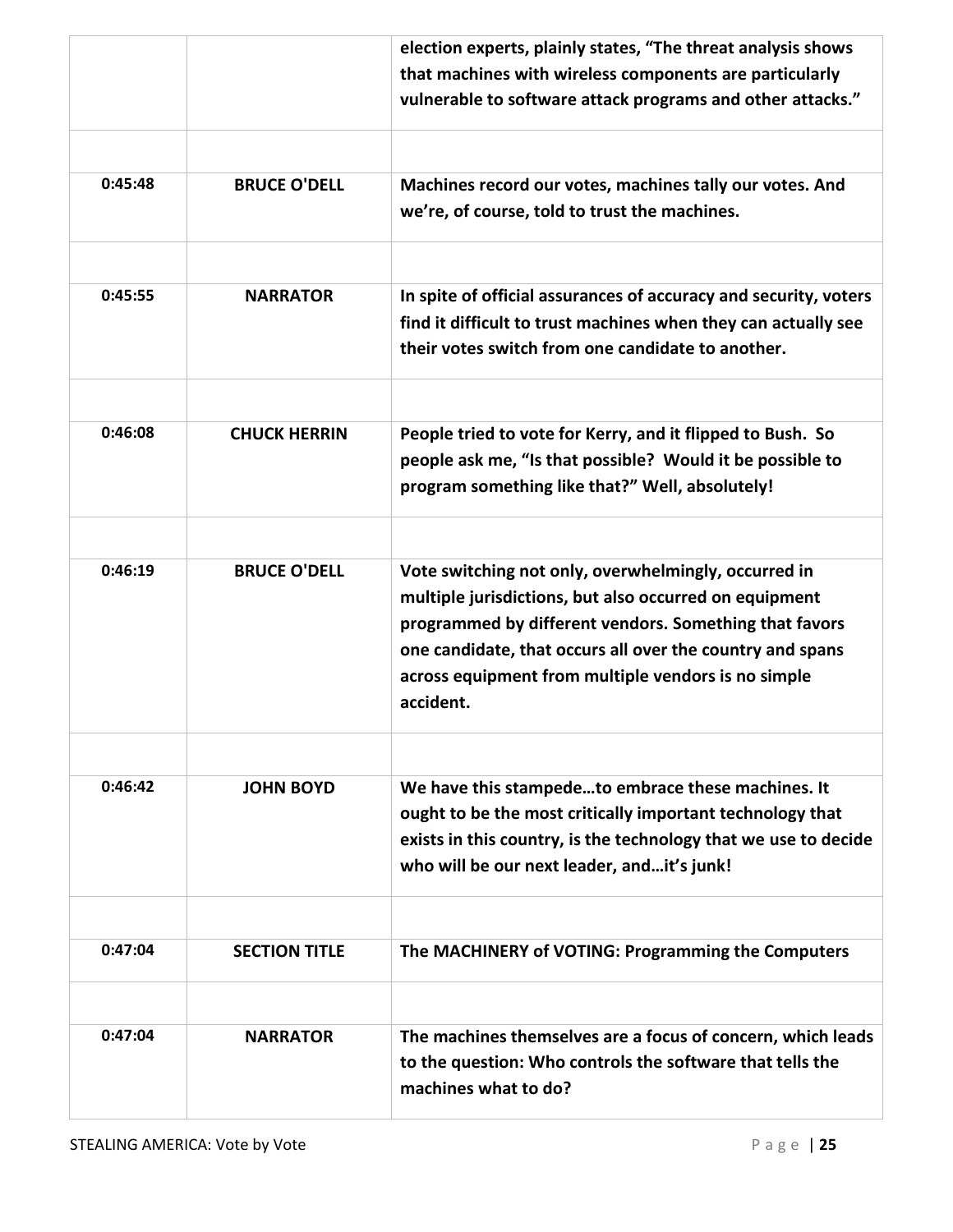| 0:47:15 | <b>CLIFF ARNEBACK</b>                                                         | Mr. Curtis, would you please state your name for the record?                                                                                                                                                                                                                                                                                                                                                                                                                                                                                                      |
|---------|-------------------------------------------------------------------------------|-------------------------------------------------------------------------------------------------------------------------------------------------------------------------------------------------------------------------------------------------------------------------------------------------------------------------------------------------------------------------------------------------------------------------------------------------------------------------------------------------------------------------------------------------------------------|
| 0:47:18 | <b>CLINT CURTIS</b><br><b>COMPUTER</b><br><b>PROGRAMMER</b><br><b>FLORIDA</b> | My name is Clinton Eugene Curtis.                                                                                                                                                                                                                                                                                                                                                                                                                                                                                                                                 |
| 0:47:21 | <b>NARRATOR</b>                                                               | In December 2004, a Congressional committee met to gather<br>information about the technology used in the November<br>election. One witness was Clint Curtis, a computer<br>programmer who testified about being asked to create vote<br>switching software.                                                                                                                                                                                                                                                                                                      |
| 0:47:41 | <b>CLIFF ARNEBACK</b>                                                         | Mr. Curtis, are there programs that can be used to secretly<br>fix elections?                                                                                                                                                                                                                                                                                                                                                                                                                                                                                     |
| 0:47:45 | <b>CLINT CURTIS</b>                                                           | <b>Yes</b>                                                                                                                                                                                                                                                                                                                                                                                                                                                                                                                                                        |
| 0:47:46 | <b>CLIFF ARNEBACK</b>                                                         | How do you know that to be the case?                                                                                                                                                                                                                                                                                                                                                                                                                                                                                                                              |
| 0:47:48 | <b>CLINT CURTIS</b>                                                           | Because in October of 2000, I wrote a prototype for<br><b>Congressman Tom Feeney.</b>                                                                                                                                                                                                                                                                                                                                                                                                                                                                             |
| 0:47:54 | <b>CLIFF ARNEBACK</b>                                                         | It could rig an election.                                                                                                                                                                                                                                                                                                                                                                                                                                                                                                                                         |
| 0:47:56 | <b>CLINT CURTIS</b>                                                           | It would flip the vote 51-49. Andhe was very specific on<br>what he wanted. He wanted it to be touch screen capable,<br>which, if you write in Windows, it's X-Y coordinates, it's<br>some mouse movements, it's done, no problem. He wanted<br>it to be so you didn't have to have any third party<br>implements, you didn't have to sit across the street with a<br>keyboard, you didn't have to bring something in, a little chip<br>and insert into a computer, nothing. He wanted so that you<br>can go to the screen, hit some hidden buttons, and flip the |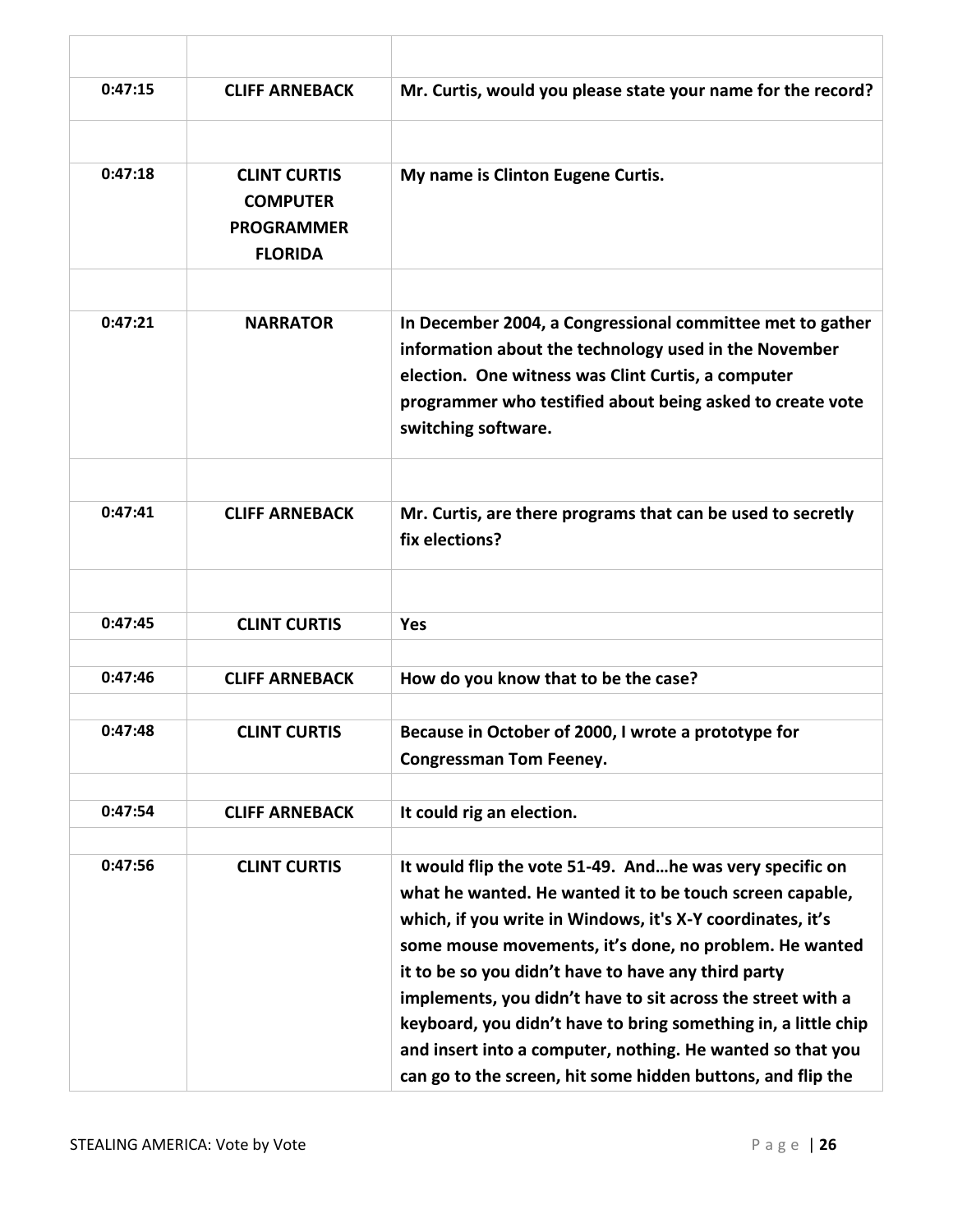|         |                                                                                   | vote, and decide who the winner is, just by doing that.                                                                                                                                                                                                                                                                                                                                                                                 |
|---------|-----------------------------------------------------------------------------------|-----------------------------------------------------------------------------------------------------------------------------------------------------------------------------------------------------------------------------------------------------------------------------------------------------------------------------------------------------------------------------------------------------------------------------------------|
| 0:48:29 | <b>STEPHANIE TUBBS</b><br><b>JONES</b><br>U.S.<br><b>CONGRESSWOMAN (D-</b><br>OH) | For whom did you say you were asked to prepare?                                                                                                                                                                                                                                                                                                                                                                                         |
| 0:48:32 | <b>CLINT CURTIS</b>                                                               | I was asked by Tom Feeney. He's now Congressman. At that<br>time, he was the speaker of the House of Florida.                                                                                                                                                                                                                                                                                                                           |
| 0:48:40 | <b>JERROLD NADLER</b>                                                             | And he asked you to design a, to secretly design a code to rig<br>an election.                                                                                                                                                                                                                                                                                                                                                          |
| 0:48:45 | <b>CLINT CURTIS</b>                                                               | Yes.                                                                                                                                                                                                                                                                                                                                                                                                                                    |
| 0:48:46 | <b>JERROLD NADLER</b><br><b>US CONGRESSMAN(D-</b><br>NY)                          | While he was Speaker of the Florida House?                                                                                                                                                                                                                                                                                                                                                                                              |
| 0:48:49 | <b>CLINT CURTIS</b>                                                               | He wanted the source code, so that you, when the<br>manipulation happened, you couldn't see it even if you saw<br>the source code. This is to control the vote in South Florida.<br>So I told him, "You can't do that, shouldn't do that. You<br>know, that'll get you in trouble." And so, you know, with the<br>bulk of finding out how dishonest Feeney and this company<br>was, it was time for me to leave, so I quit andmoved on. |
| 0:49:17 | <b>JERROLD NADLER</b>                                                             | I have been told that people who assume that a large<br>fraction of the election result may have been affected by<br>deliberate fraud in the computer are, are paranoid because,<br>in order to do that, you have to have access to thousands of<br>machines. To what extent is that true?                                                                                                                                              |
| 0:49:38 | <b>CLINT CURTIS</b>                                                               | It depends on the technology you used. If you did a simple<br>tabulation machine that fed in, all you'd have to do is set a<br>flag.                                                                                                                                                                                                                                                                                                    |
| 0:49:47 | <b>JERROLD NADLER</b>                                                             | So one person putting in bad code in the central tabulation                                                                                                                                                                                                                                                                                                                                                                             |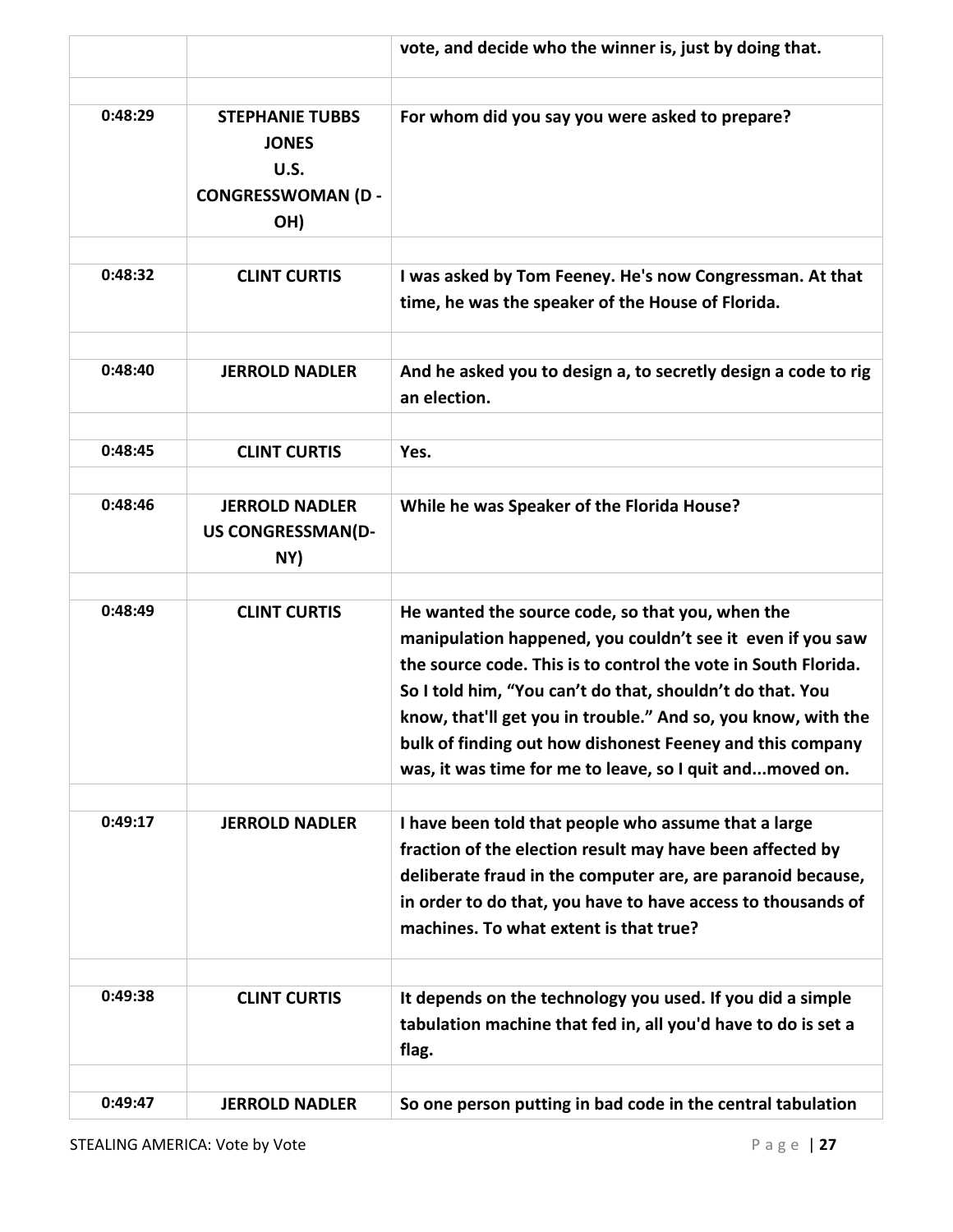|         |                                                                  | machine could affect thousands and thousands or tens of                                                                                                                                                                                                                                                                                 |
|---------|------------------------------------------------------------------|-----------------------------------------------------------------------------------------------------------------------------------------------------------------------------------------------------------------------------------------------------------------------------------------------------------------------------------------|
|         |                                                                  | thousands of votes.                                                                                                                                                                                                                                                                                                                     |
|         |                                                                  |                                                                                                                                                                                                                                                                                                                                         |
| 0:49:54 | <b>CLINT CURTIS</b>                                              | Right.                                                                                                                                                                                                                                                                                                                                  |
|         |                                                                  |                                                                                                                                                                                                                                                                                                                                         |
| 0:49:56 | <b>CLIFF ARNEBACK</b>                                            | And your testimony is under oath.                                                                                                                                                                                                                                                                                                       |
| 0:49:58 | <b>CLINT CURTIS</b>                                              | Yes, Sir.                                                                                                                                                                                                                                                                                                                               |
|         |                                                                  |                                                                                                                                                                                                                                                                                                                                         |
| 0:49:59 | <b>CLIFF ARNEBACK</b>                                            | And the testimony you have given is true.                                                                                                                                                                                                                                                                                               |
|         |                                                                  |                                                                                                                                                                                                                                                                                                                                         |
| 0:50:01 | <b>CLINT CURTIS</b>                                              | Yes, Sir.                                                                                                                                                                                                                                                                                                                               |
| 0:50:02 | <b>CLIFF ARNEBACK</b>                                            | Thank you.                                                                                                                                                                                                                                                                                                                              |
|         |                                                                  |                                                                                                                                                                                                                                                                                                                                         |
| 0:50:06 | <b>NARRATOR</b>                                                  | Soon after he testified, Clint Curtis passed a lie detector test<br>administered by the retired Chief Polygraph Operator for the<br>Florida Department of Law Enforcement. [0:50:28] If<br>software to manipulate an election can be developed, has<br>anyone proven that it can be installed and actually used on<br>voting equipment? |
|         |                                                                  |                                                                                                                                                                                                                                                                                                                                         |
| 0:50:38 | <b>WENDY CHIOJI</b><br><b>MSNBC</b>                              | There's new evidence tonight that computer hackers could<br>change election results without anyone knowing about it!                                                                                                                                                                                                                    |
| 0:50:43 | <b>STEPHEN STOCK</b><br><b>WESH NBC AFFILIATE</b><br>ORLANDO, FL | The supervisor of elections in Tallahassee tested voting<br>machines several times over the last several months. Just<br>Monday, his workers were able to hack into a voting<br>machine and change the outcome.                                                                                                                         |
|         |                                                                  |                                                                                                                                                                                                                                                                                                                                         |
| 0:50:54 | <b>NARRATOR</b>                                                  | The election protection group Black Box Voting.org worked<br>with voting official, Ion Sancho, to conduct an experiment on<br>the security of voting machines.                                                                                                                                                                          |
|         |                                                                  |                                                                                                                                                                                                                                                                                                                                         |
| 0:51:06 | <b>ION SANCHO</b><br><b>SUPERVISOR OF</b><br><b>ELECTIONS</b>    | We did discover a potential security problem that exists,<br>which had not been disclosed by the vendor.                                                                                                                                                                                                                                |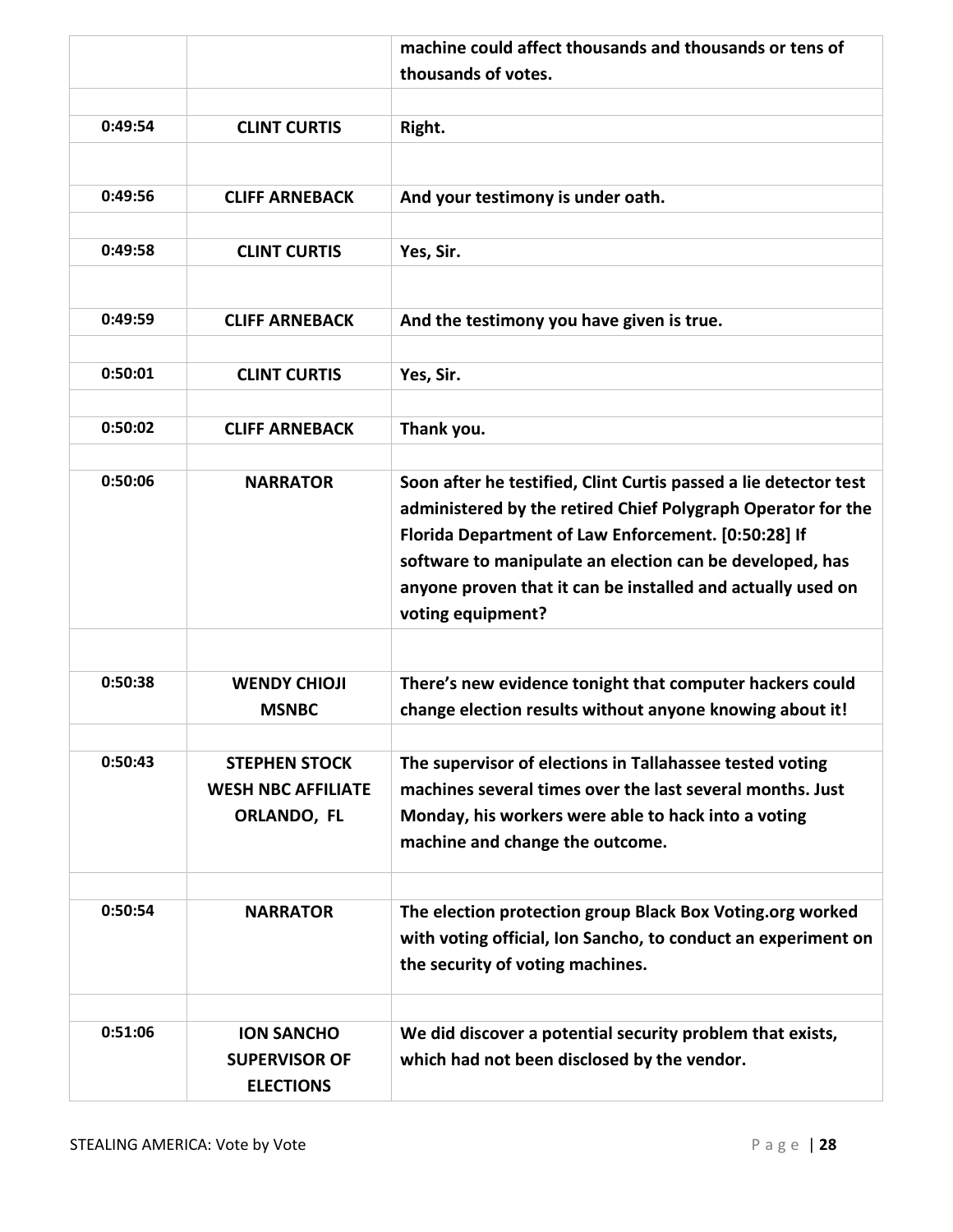|         | LEON COUNTY,                                                                                             |                                                                                                                                                                                                                                                                                                                                                                                                                                      |
|---------|----------------------------------------------------------------------------------------------------------|--------------------------------------------------------------------------------------------------------------------------------------------------------------------------------------------------------------------------------------------------------------------------------------------------------------------------------------------------------------------------------------------------------------------------------------|
|         | <b>FLORIDA</b>                                                                                           |                                                                                                                                                                                                                                                                                                                                                                                                                                      |
|         |                                                                                                          |                                                                                                                                                                                                                                                                                                                                                                                                                                      |
| 0:51:12 | <b>STEPHEN STOCK</b><br><b>WESH NBC AFFILIATE</b><br>ORLANDO, FL                                         | The big controversy revolves around this little black<br>computer card--smaller than a floppy disk, bigger than a<br>flash drive. The card is inserted into voting machines, which<br>scan paper ballots. When Leon County's Supervisor of<br>Elections tested the Diebold system and allowed experts to<br>manipulate the card electronically, he could change the<br>outcome of a mock election without leaving any kind of trail. |
| 0:51:35 | <b>ION SANCHO</b>                                                                                        | Our tests also showed that if you audited or counted the<br>paper ballots against the electronic totals,<br>you could catch this vulnerability 100 times out of 100 times.                                                                                                                                                                                                                                                           |
| 0:51:50 | <b>LIDA RODRIGUEZ</b><br><b>ION SANCHO'S</b><br><b>ATTORNEY</b><br><b>LEON COUNTY,</b><br><b>FLORIDA</b> | I've worked with the supervisor I've worked with the<br>supervisor on a number of things, and I think the biggest<br>battle was over, uh, the fact that he was being punished for<br>having had his machines tested. The vendors were trying to<br>deprive him of ADA compliant machines for his voters with<br>disabilities as a way of punishing him for having the nerve to<br>have his machines tested.                          |
| 0:52:15 | <b>ION SANCHO</b>                                                                                        | The security tests that I did upset the voting machine<br>vendors. I believe it's because for the first time, a curtain<br>had been pulled away, and someone on my side of the line,<br>an election official, had actually had the temerity to<br>investigate the equipment, which Leon County owned,<br>without actually having the vendor there to affect the tests.                                                               |
| 0:52:40 | <b>LIDA RODRIGUEZ</b>                                                                                    | People across Florida let their voices be heard and<br>demanded that their be an anti-trust investigation into why<br>the vendors were denying Ion Sancho machines, and I think<br>it was that investigation, which the public demanded, that<br>really helped our legal case. We won that battle.                                                                                                                                   |
| 0:53:08 | <b>NARRATOR</b>                                                                                          | In 2006, scientists from Princeton University replicated Ion<br>Sancho's findings. They proved that it is possible for one<br>person to insert fraudulent software on many Diebold<br>machines with a single installation.                                                                                                                                                                                                           |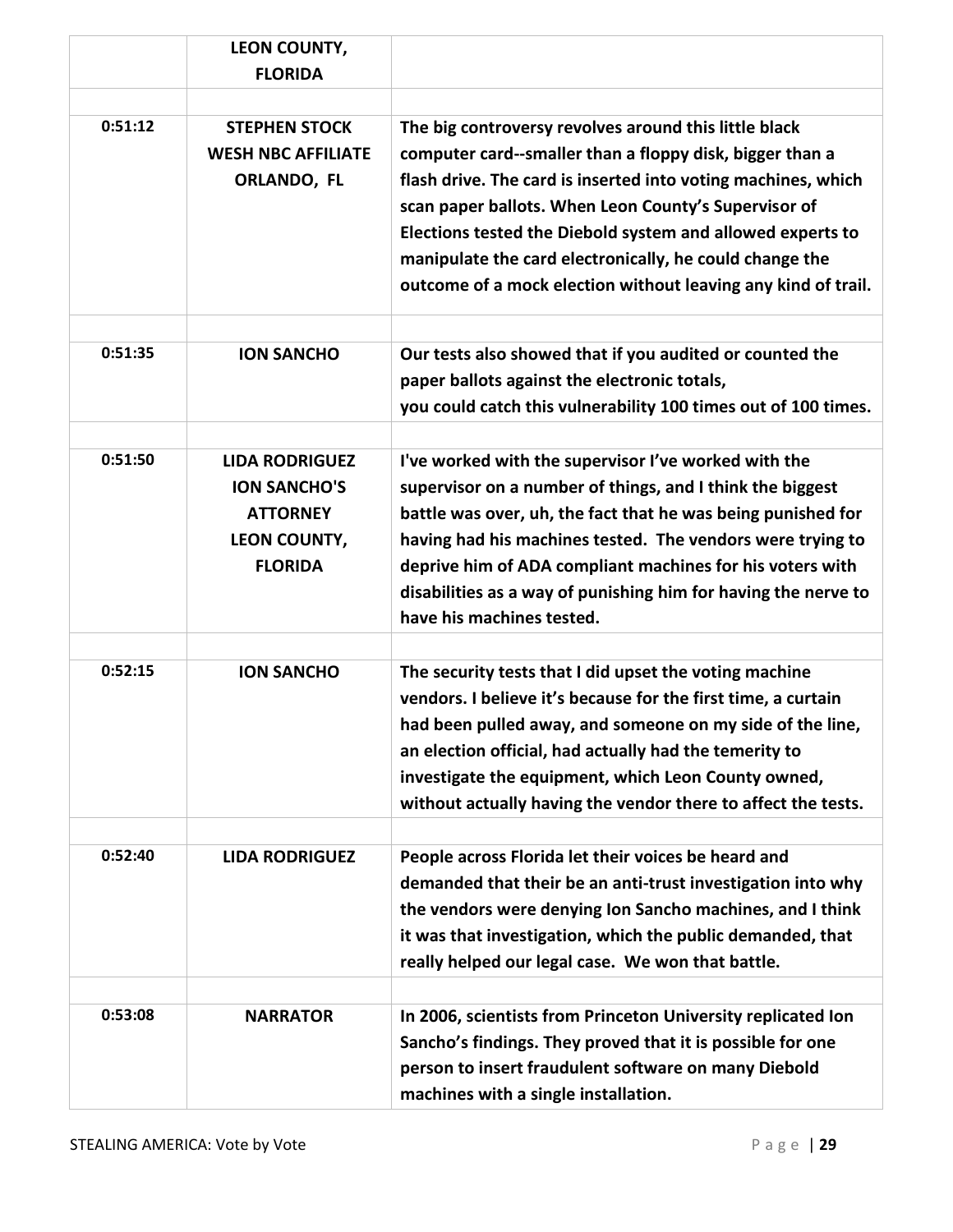| 0:53:25 | <b>ALISYN CAMEROTA</b><br><b>FOX NEWS</b>                                  | But how technologically savvy do you have to be to be a<br>hacker or to do this?                                                                                                                                                                                                                                                                                                                                                                                                                                                              |
|---------|----------------------------------------------------------------------------|-----------------------------------------------------------------------------------------------------------------------------------------------------------------------------------------------------------------------------------------------------------------------------------------------------------------------------------------------------------------------------------------------------------------------------------------------------------------------------------------------------------------------------------------------|
| 0:53:27 | <b>ED FELTON</b><br><b>COMPUTER SCIENCE</b><br><b>PRINCETON UNIVERSITY</b> | You have to be able to write computer programs, which a lot<br>of people can do. You need to be able to open this door on<br>the side which anybody can do and that's about it.                                                                                                                                                                                                                                                                                                                                                               |
| 0:53:36 | <b>STEVE DOOCY</b><br><b>FOX NEWS</b>                                      | Lets see how it works                                                                                                                                                                                                                                                                                                                                                                                                                                                                                                                         |
| 0:53:38 | THE PRINCETON<br><b>EXPERIMENT</b>                                         | In advance, we prepare a Memory Card containing our<br>malicious software. When we get a few minutes alone with<br>the machine, we first open the side door.<br>(0:53:49) We remove any memory card that is already in the<br>machine and insert our prepared memory card. We press the<br>Power button to boot the machine.<br>(0:54:00) We remove our memory card, replace any card that<br>was there before, and close the door. Our malicious code is<br>now installed on the machine. The total elapsed time is less<br>than one minute. |
| 0:54:15 | <b>ED FELTEN</b>                                                           | This computer virus went and switched the votes inside the<br>computerand when you see this result, what you see                                                                                                                                                                                                                                                                                                                                                                                                                              |
| 0:54:21 | ALISYN CAMEROTA                                                            | Hackers would have had to have done this before people<br>voted. They would have had to have infected it with a virus,<br>and then it skews the results.                                                                                                                                                                                                                                                                                                                                                                                      |
| 0:54:27 | <b>STEVE DOOCY</b>                                                         | Hackers would have had to have done this before people<br>voted. They would have had to have infected it with a virus,<br>and then it skews the results.                                                                                                                                                                                                                                                                                                                                                                                      |
| 0:54:29 | <b>ED FELTEN</b>                                                           | Anytime before election day.                                                                                                                                                                                                                                                                                                                                                                                                                                                                                                                  |
|         |                                                                            |                                                                                                                                                                                                                                                                                                                                                                                                                                                                                                                                               |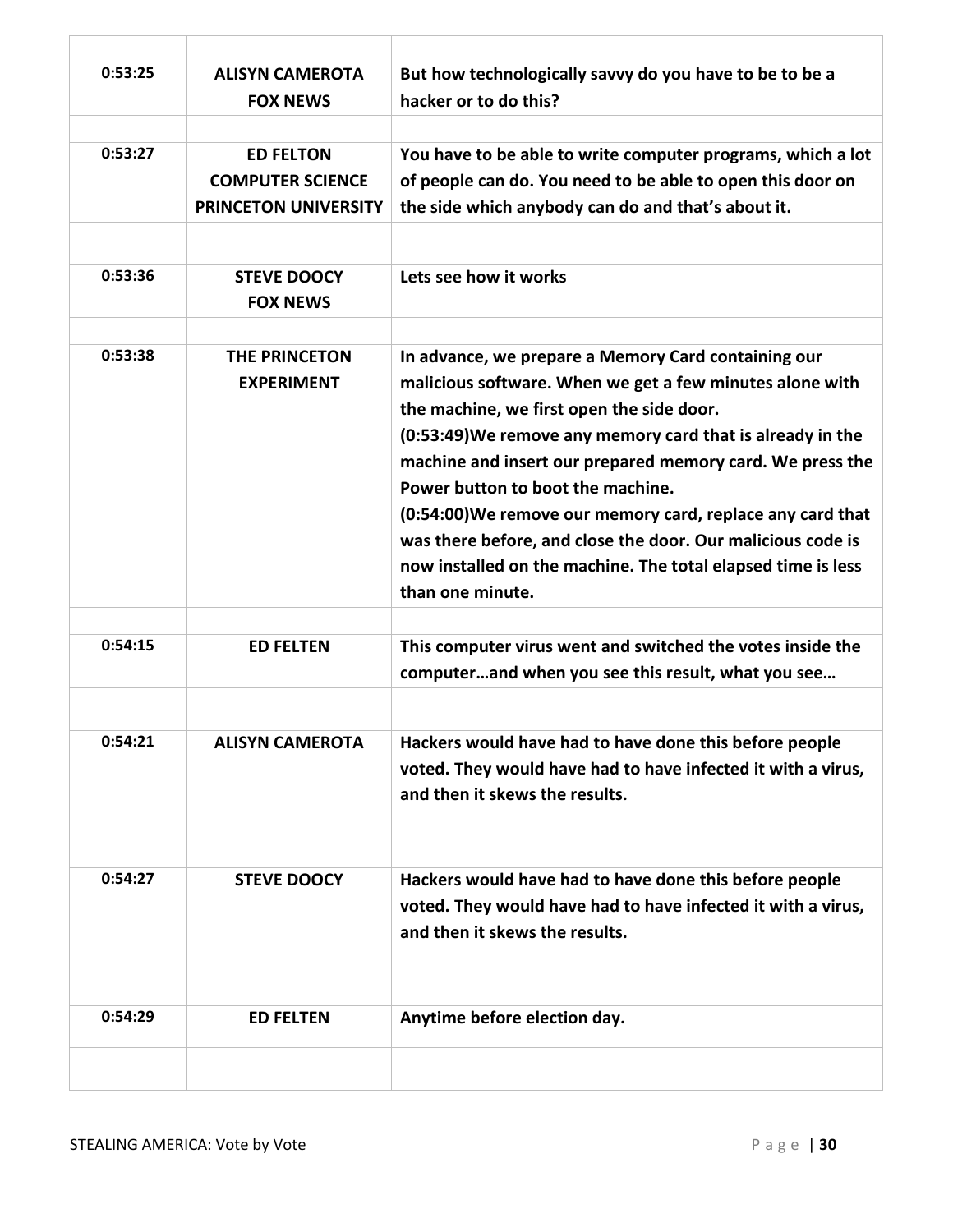| 0:54:31 | <b>ION SANCHO</b>    | Security is so slack in the Diebold operation that when they<br>printed a copy of their keys on their website, and it was on<br>their website, scientists actually made copies of that key,<br>and that one key will open every Diebold voting machine in<br>the United States of America!                                                                                                                                                                                                                                                     |
|---------|----------------------|------------------------------------------------------------------------------------------------------------------------------------------------------------------------------------------------------------------------------------------------------------------------------------------------------------------------------------------------------------------------------------------------------------------------------------------------------------------------------------------------------------------------------------------------|
| 0:54:54 | <b>BRUCE O'DELL</b>  | If a company like DIEBOLD or ES&S came into American<br>Express or one of the companies where I've worked and<br>presented their software, and they said, "We're not going to<br>give you an independent audit mechanism. We have security<br>mechanisms in our software, trust us, but they're so good<br>you can't see them. They're trade secrets." If they were so<br>foolish as to present that in any bank or brokerage house in<br>America, we'd laugh them out of the room. Not only that,<br>we'd pick up the phone and call the FBI. |
| 0:55:31 | <b>LYNN LANDES</b>   | When is a glitch not a glitch? When are these malfunctions<br>not malfunctions at all? We can't just think we voted and<br>hope we voted. We have to know we voted. And, under<br>present circumstances, most people have no clue as to<br>whether they voted or not.                                                                                                                                                                                                                                                                          |
| 0:55:49 | <b>BRUCE O'DELL</b>  | It's little known that the Department of Homeland Security<br>issued a security bulletin saying that a known vulnerability<br>existed in the software. Were elections run in 2004 on<br>equipment that was known by Homeland Security to be<br>vulnerable? Yes, they were.                                                                                                                                                                                                                                                                     |
| 0:56:08 | <b>SECTION TITLE</b> | The Machinery of Voting:<br><b>Who Sells the Voting Machines?</b>                                                                                                                                                                                                                                                                                                                                                                                                                                                                              |
| 0:56:10 | <b>NARRATOR</b>      | There are more than twenty voting machine companies in<br>the United States, often with overlapping ownership,<br>financing, staff and equipment. Two of these companies,<br>electronically tally about 80% of the votes in our elections.                                                                                                                                                                                                                                                                                                     |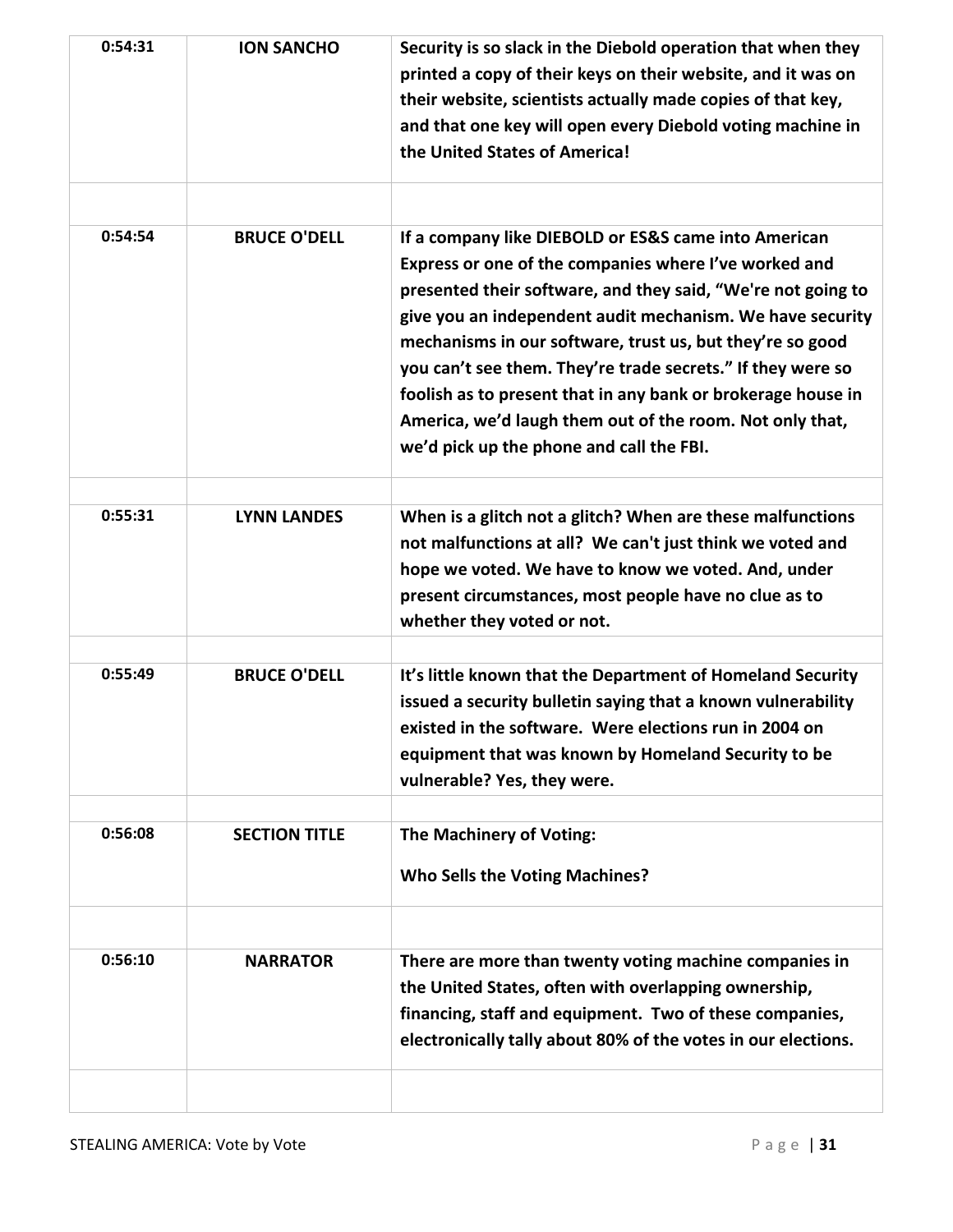| 0:56:29 | <b>JONATHAN SIMON</b>   | ES&S Diebold, they Design, program, service, repair,<br>maintainand have virtually exclusive proprietary control of<br>the machines that count our votes.                                                                                                                                                                                                                                                                                                                                                                                                                    |
|---------|-------------------------|------------------------------------------------------------------------------------------------------------------------------------------------------------------------------------------------------------------------------------------------------------------------------------------------------------------------------------------------------------------------------------------------------------------------------------------------------------------------------------------------------------------------------------------------------------------------------|
|         |                         |                                                                                                                                                                                                                                                                                                                                                                                                                                                                                                                                                                              |
| 0:56:48 | <b>ION SANCHO</b>       | Private companies have to take their software to other<br>private companies and pay them for reports, which tell them<br>their equipment works fine. And if they write reports that<br>don't indicate the equipment works fine, they don't get that<br>company's business. So this kind of, this privatized process<br>that we have supposedly set up to protect America's voters'<br>votes, in my opinion, is a sham!                                                                                                                                                       |
| 0:57:21 | <b>LYNN LANDES</b>      | Unfortunately, the U.S. government has taken a completely<br>hands off approach, uh, to, to this issue.                                                                                                                                                                                                                                                                                                                                                                                                                                                                      |
| 0:57:29 | <b>JOHN BOYD</b>        | And you have voting machine companies who are out, just<br>avidly and, and aggressively lobbying every public official,<br>who has anything to do with the process, to get them to buy<br>these machines.                                                                                                                                                                                                                                                                                                                                                                    |
| 0:57:44 | <b>MATT DAMSCHRODER</b> | Uh, when I came on board as the director of the Board of<br>Elections, a representative of DIEBOLD corporation came<br>here to my office<br>and, in the course of the conversation, uh, he pulled out his<br>checkbook and said, you know, "I'm here to write you a<br>\$10,000 check. Who do you want to make it payable to?"<br>And I said, "Well, you're certainly not going to make the<br>check payable to me If you want to make a contribution to<br>the County Republican Party, I'm sure they'd be grateful."                                                       |
| 0:58:08 | <b>NARRATOR</b>         | In addition to allegations that Diebold vendors offered gifts<br>to election officials, reports also surfaced that some had<br>direct ties to political parties. Before the 2004 Presidential<br>Election, Walden O'Dell, CEO of Diebold, announced that he<br>had been a top fundraiser for George W. Bush. In a letter to<br>potential donors, O'Dell wrote: "I am committed to helping<br>Ohio deliver its electoral votes to the President"<br>(0:58:42) Reports of voting difficulties have been increasing<br>over the last decade. We now know that voter suppression |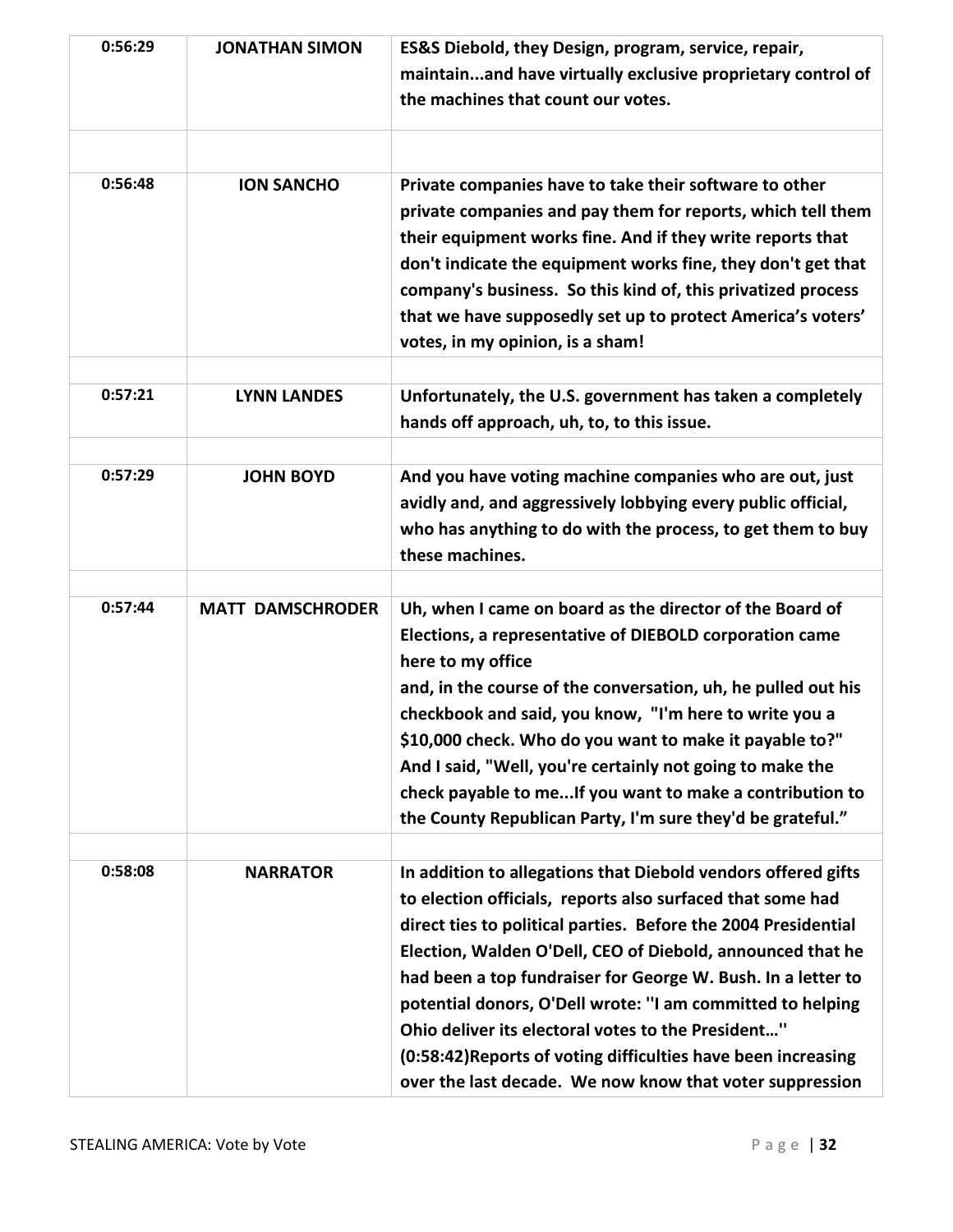|         |                     | and irregular tallies, reported widely in 2004, were not<br>unique to that election.                                                                                                                                                                                                                                                                                            |
|---------|---------------------|---------------------------------------------------------------------------------------------------------------------------------------------------------------------------------------------------------------------------------------------------------------------------------------------------------------------------------------------------------------------------------|
| 0:58:59 | <b>TITLE</b>        | A DECADE OF ELECTION ANOMALIES 1996 - 2006<br>1996                                                                                                                                                                                                                                                                                                                              |
| 0:58:56 | <b>NARRATOR</b>     | Reviewing the last decade, we can begin to see if there are<br>patterns.<br>(0:59:05) The first major election in which a voting machine<br>company appeared to influence the outcome was in<br>Nebraska.                                                                                                                                                                       |
| 0:59:14 | <b>BRUCE O'DELL</b> | In 1996, Chuck Hagel ran for US Senate. And although his<br>opponent Ben Nelson, the incumbent governor, was ahead<br>in the polls and was expected to make an easy win, Hagel<br>won the election.                                                                                                                                                                             |
| 0:59:29 | <b>NARRATOR</b>     | The final pre-election polls were off by 14%. It was later<br>learned that the winning candidate, Chuck Hagel, had failed<br>to disclose that he was the former Chairman, and still part<br>owner, of the company that counted the votes and put him<br>in office.                                                                                                              |
| 0:59:50 | <b>TITLE</b>        | A DECADE OF ELECTION ANOMALIES 1996 - 2006<br>2000                                                                                                                                                                                                                                                                                                                              |
| 0:59:53 | <b>NARRATOR</b>     | The first well-publicized exit poll discrepancy in a US<br>Presidential race was in Florida in 2000.                                                                                                                                                                                                                                                                            |
| 1:00:01 | <b>ION SANCHO</b>   | On the morning of Nov 7th, I contacted a friend of mine who<br>was a professional political consultant, and I said, "What are<br>the tracking polls telling you today? Because I know you<br>have it. I know you have these numbers." And he said, "The<br>numbers indicate that Gore will win the election between,<br>somewhere between 30 and 80 thousand votes in Florida." |
| 1:00:24 | <b>NARRATOR</b>     | Early in the evening, the networks confidently predicted that<br>Gore would take Florida, after Exit Polls showed him ahead<br>by 7% percent.                                                                                                                                                                                                                                   |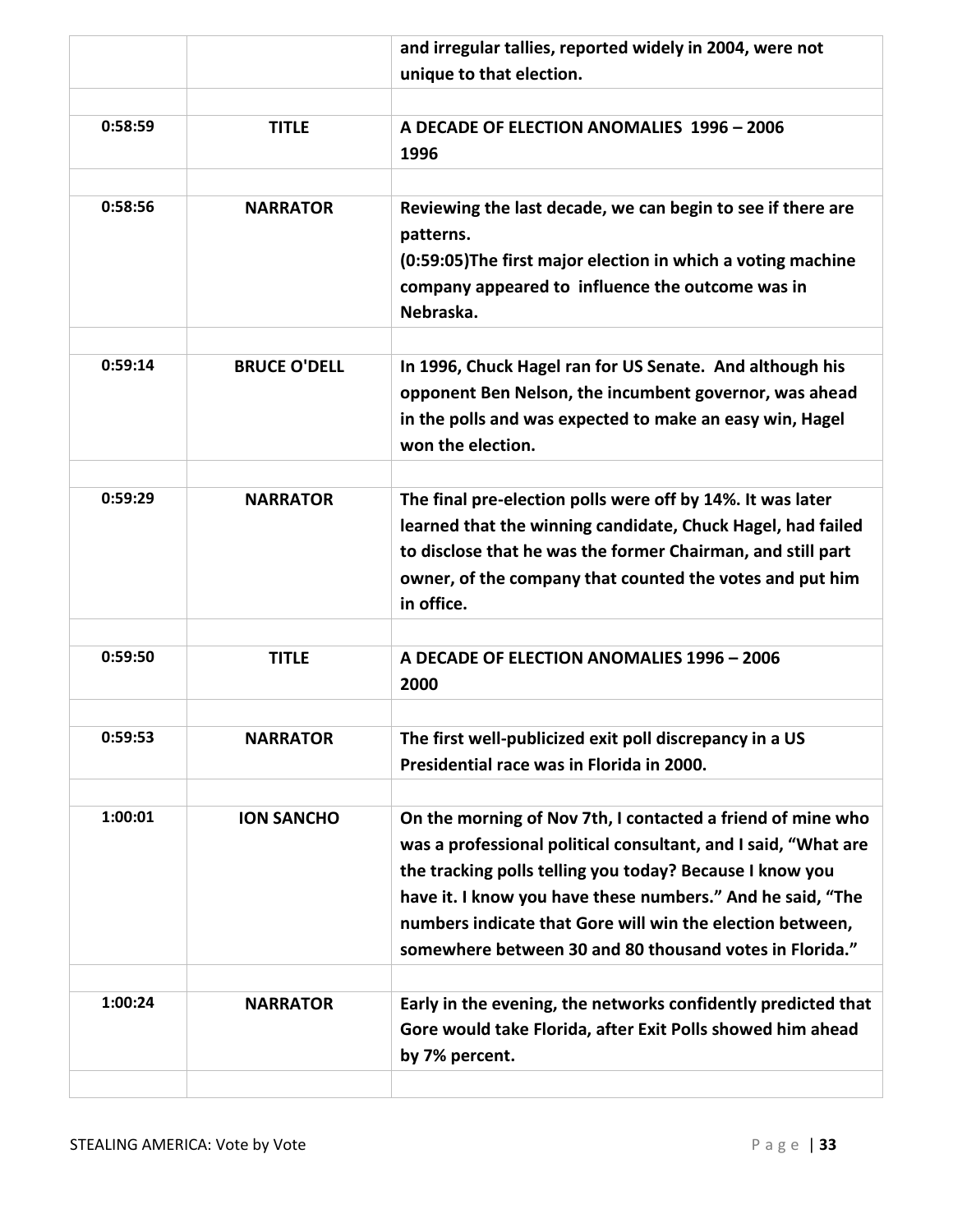| 1:00:34 | <b>JUDY WOODRUFF</b><br><b>CNN</b> | A big call to make: CNN announces that we call Florida in the<br>Al Gore column.                                                                                                                                                                                                                                                                                                                                                                        |
|---------|------------------------------------|---------------------------------------------------------------------------------------------------------------------------------------------------------------------------------------------------------------------------------------------------------------------------------------------------------------------------------------------------------------------------------------------------------------------------------------------------------|
| 1:00:42 | <b>NARRATOR</b>                    | That prediction turned out to be premature.                                                                                                                                                                                                                                                                                                                                                                                                             |
| 1:00:46 | <b>CNN</b>                         | MALE VOICE: Our earlier declaration of Florida, back to the<br>too-close-to-call column.                                                                                                                                                                                                                                                                                                                                                                |
| 1:00:53 | <b>NARRATOR</b>                    | Vote totals continued to fluctuate throughout the night.                                                                                                                                                                                                                                                                                                                                                                                                |
| 1:00:56 | <b>CNN</b>                         | MALE VOICE: There were so many flip-flops election night<br>2000. Network heads were questioned about it. During<br>hearings, one Congressman called it, "A monumental screw-<br>up."                                                                                                                                                                                                                                                                   |
| 1:01:07 | <b>NARRATOR</b>                    | Activists across the country launched challenges, stating that<br>THOUSANDS Florida voters had been blocked from voting,<br>that their names were illegally removed from the lists, or<br>that their votes simply hadn't been counted.<br>(1:01:24) Ion Sancho's jurisdiction, Leon County, had among<br>the lowest error rates in the country. Based on that success,<br>the Florida Supreme Court put Ion Sancho in charge of the<br>Florida recount. |
| 1:01:39 | <b>ION SANCHO</b>                  | I really thought that the whole process was about counting<br>all of Florida's legal votes. That's what I thought.                                                                                                                                                                                                                                                                                                                                      |
| 1:01:50 | <b>NARRATOR</b>                    | On December 12, 2000, the Supreme Court stopped a<br>recount in Florida and ended the debate. In a 5 to 4, one<br>time only decision, that the Court stressed would not set<br>legal precedent, the Court determined who would be<br>President.                                                                                                                                                                                                         |
| 1:02:10 | <b>ION SANCHO</b>                  | The ballots from Miami Dade and Palm Beach, which were<br>stored in my office in the safe, would never be counted. And<br>when I went home, that's what I felt. America had been<br>betrayed. For the first time, in the history of this republic, a<br>state was prevented from completing its own election.                                                                                                                                           |
| 1:02:41 | <b>NARRATOR</b>                    | The only complete count of Florida's votes was done in 2001                                                                                                                                                                                                                                                                                                                                                                                             |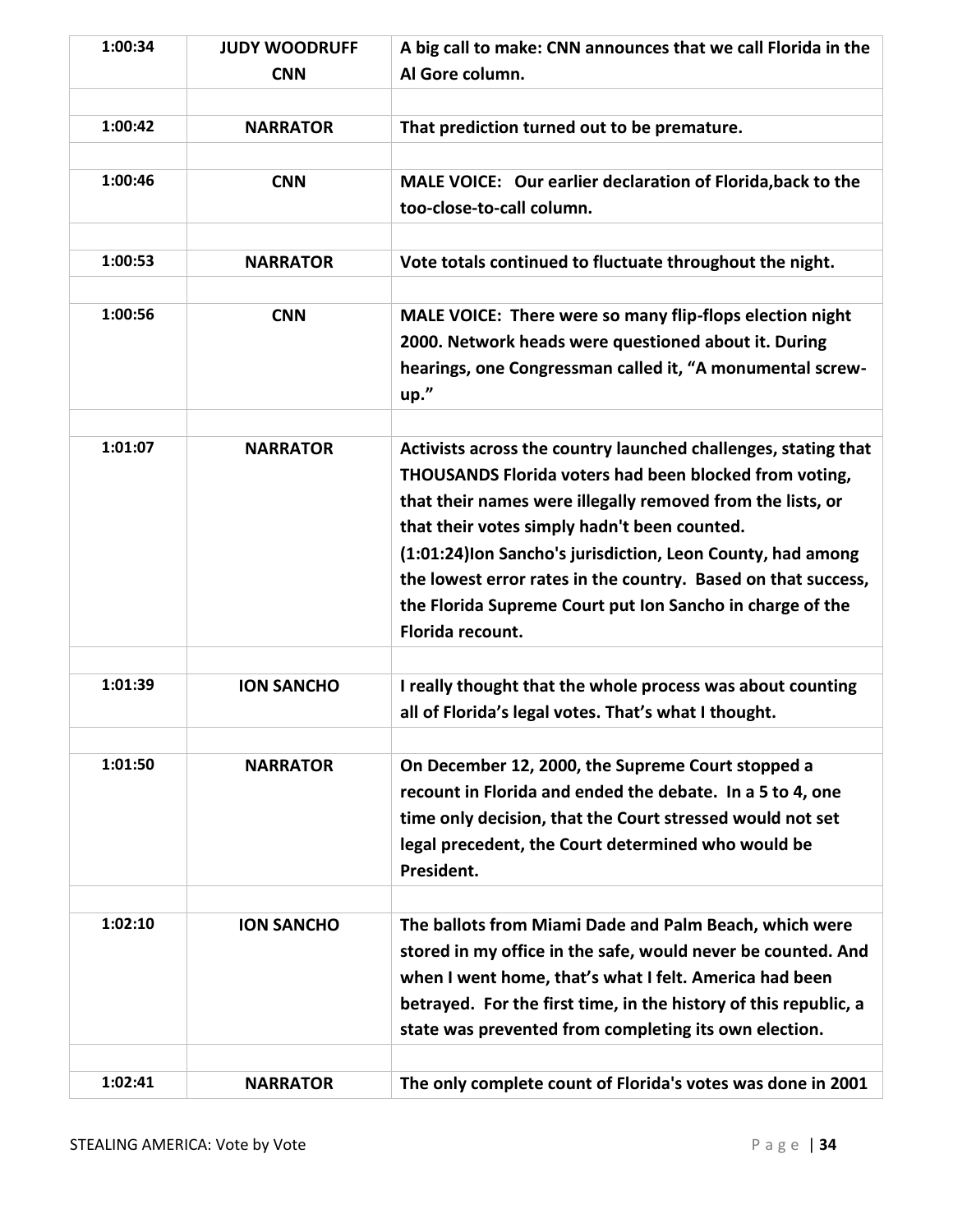|         |                                                                                                                           | by the media consortium. Their findings indicated that if<br>Florida's manual recount law had been followed, Al Gore<br>would have won the election.<br>The Presidential Election of 2000 marked a watershed in<br>United States history - - the chaos, the spoiled ballots, the<br>uncertainty, and a deeply divided Supreme Court. The result<br>was a clear loss of public trust in elections. In response,<br>Congress introduced new legislation, upgrading all election<br>procedures, especially voting technology. As a result,<br>millions of voters would be using electronic voting<br>equipment for the first time.                                                |
|---------|---------------------------------------------------------------------------------------------------------------------------|--------------------------------------------------------------------------------------------------------------------------------------------------------------------------------------------------------------------------------------------------------------------------------------------------------------------------------------------------------------------------------------------------------------------------------------------------------------------------------------------------------------------------------------------------------------------------------------------------------------------------------------------------------------------------------|
| 1:03:34 | <b>TITLE</b>                                                                                                              | A DECADE OF ELECTION ANOMALIES 1996 - 2006<br>2002                                                                                                                                                                                                                                                                                                                                                                                                                                                                                                                                                                                                                             |
| 1:03:36 | <b>NARRATOR</b>                                                                                                           | In the 2002 midterm elections, Georgia was one of the first<br>states to use only electronic voting machines statewide in an<br>election.<br>(1:03:49) Chris Hood was an election consultant, who had<br>worked for Diebold, now known as Premier Election<br>Solutions. In 2002, he was on the ground in Georgia, helping<br>Diebold prepare for the mid-term election.                                                                                                                                                                                                                                                                                                       |
| 1:04:03 | <b>CHRIS HOOD</b><br><b>ELECTION SYSTEMS</b><br><b>CONSULTANT</b><br><b>FORMER DIEBOLD</b><br><b>EMPLOYEE (2001-2004)</b> | The Secretary of State signed an agreement and gave<br>Diebold the authority to run the entire election, top to<br>bottom. So that meant, we're going to bring our own<br>people in, and basically create the balance, run the election,<br>tabulate the votes for the state of Georgia.<br>(1:04:17) The state had established a test procedure, which<br>was a list of required tests by state law. So during this<br>deployment, when we saw a lot of machines failing, we<br>weren't following the exact procedure called for by the<br>state. So with so many failures, and so much confusion, and<br>so much unskilled staff, this was a very disorganized<br>operation. |
| 1:04:38 | <b>NARRATOR</b>                                                                                                           | The votes cast on Diebold machines were stored in<br>unprotected memory cards, which could be easily altered.<br>These memory cards not only carry vote data, they also carry<br>computer programs and software updates, or "patches". As<br>one of his responsibilities, Chris Hood, was asked to place a                                                                                                                                                                                                                                                                                                                                                                     |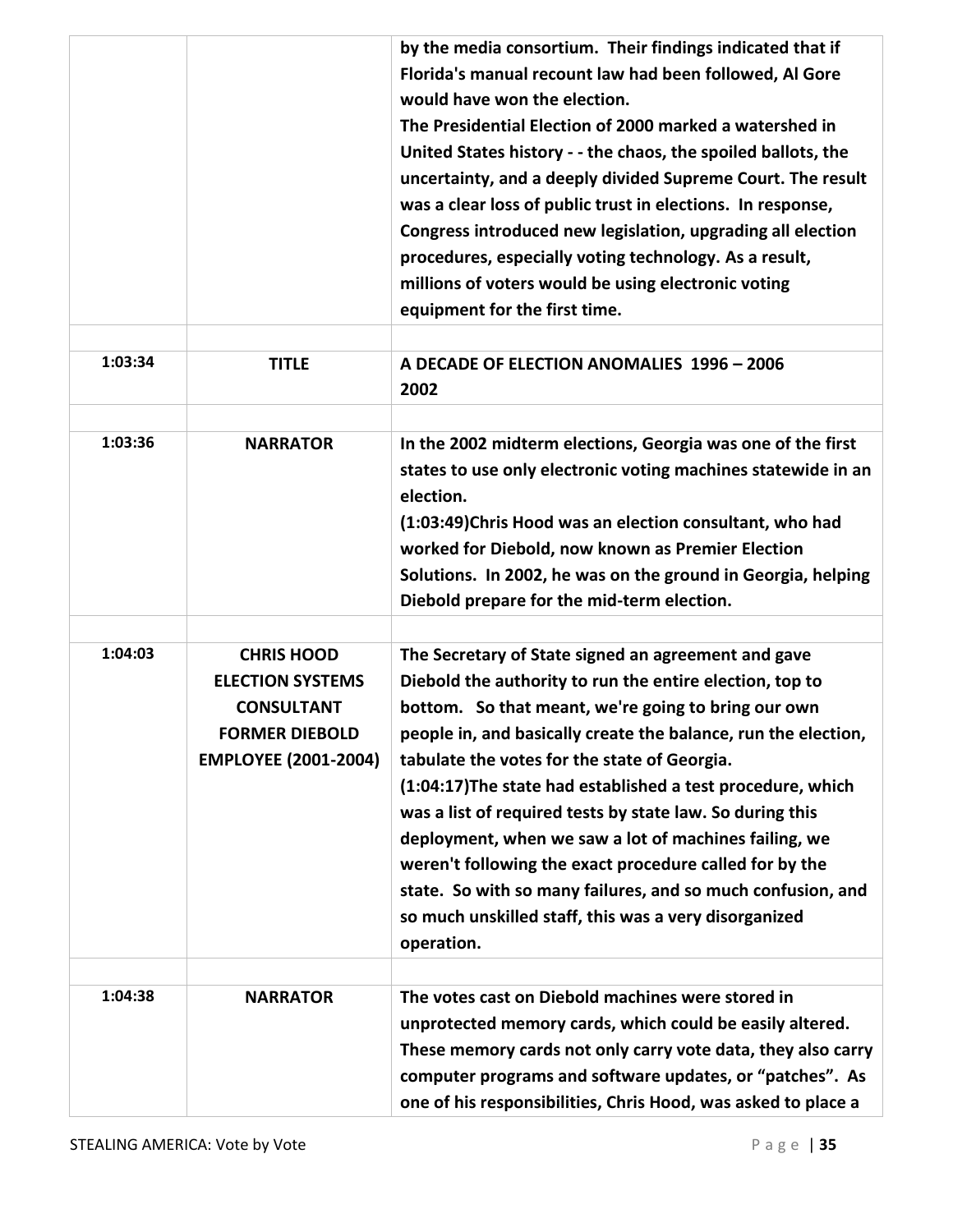|         |                     | software "patch" on the machines to be used in certain                                                                                                                                                                                                                                                                                |
|---------|---------------------|---------------------------------------------------------------------------------------------------------------------------------------------------------------------------------------------------------------------------------------------------------------------------------------------------------------------------------------|
|         |                     | Georgia counties before the election.                                                                                                                                                                                                                                                                                                 |
|         |                     |                                                                                                                                                                                                                                                                                                                                       |
| 1:05:09 | <b>CHRIS HOOD</b>   | I'd received a call from, uh, one of the project managers at<br>Diebold to be at this warehouse, which was, in this case,<br>DeKalb County. And, um, references were also made to<br><b>Fulton County.</b>                                                                                                                            |
| 1:05:20 | <b>NARRATOR</b>     | Fulton and DeKalb counties are home to more than half of<br>the Democratic voters in Georgia.                                                                                                                                                                                                                                         |
| 1:05:27 | <b>CHRIS HOOD</b>   | After we got into the warehouse, Bob Urosovitch, the<br>president of Diebold arrived, with a stack of these memory<br>cards and announced that we needed to patch the machine<br>because the clock wasn't working properly. So he said, "This<br>will fix that situation." And we also needed to patch every<br>machine in the state. |
| 1:05:44 | <b>NARRATOR</b>     | One closely watched Georgia race in 2002, was the Senate<br>contest between Max Cleland and Saxby Chambliss.                                                                                                                                                                                                                          |
| 1:05:53 | <b>BRUCE O'DELL</b> | In the final pre-election polls, incumbent Democratic Senator<br>Max Cleland, led his Republican challenger Saxby Chambliss,<br>by five points, and most people were expecting that he<br>would be re-elected.                                                                                                                        |
| 1:06:09 | <b>CHRIS HOOD</b>   | We were only a few weeks away from an election, and we're<br>going to patch every machine. This operation took all day.<br>But after this event, I never heard another word about a<br>patch. I never heard about any other counties being<br>patched. It was also said that the state was not to know<br>about this.                 |
| 1:06:28 | <b>BRUCE O'DELL</b> | When the actual votes were tallied, it was Saxby Chambliss<br>winning over Cleland by 7 points. That's a unexpected 12<br>point shift, in a state that for the first time had deployed<br>across the state, Diebold touchscreen electronic voting<br>equipment.                                                                       |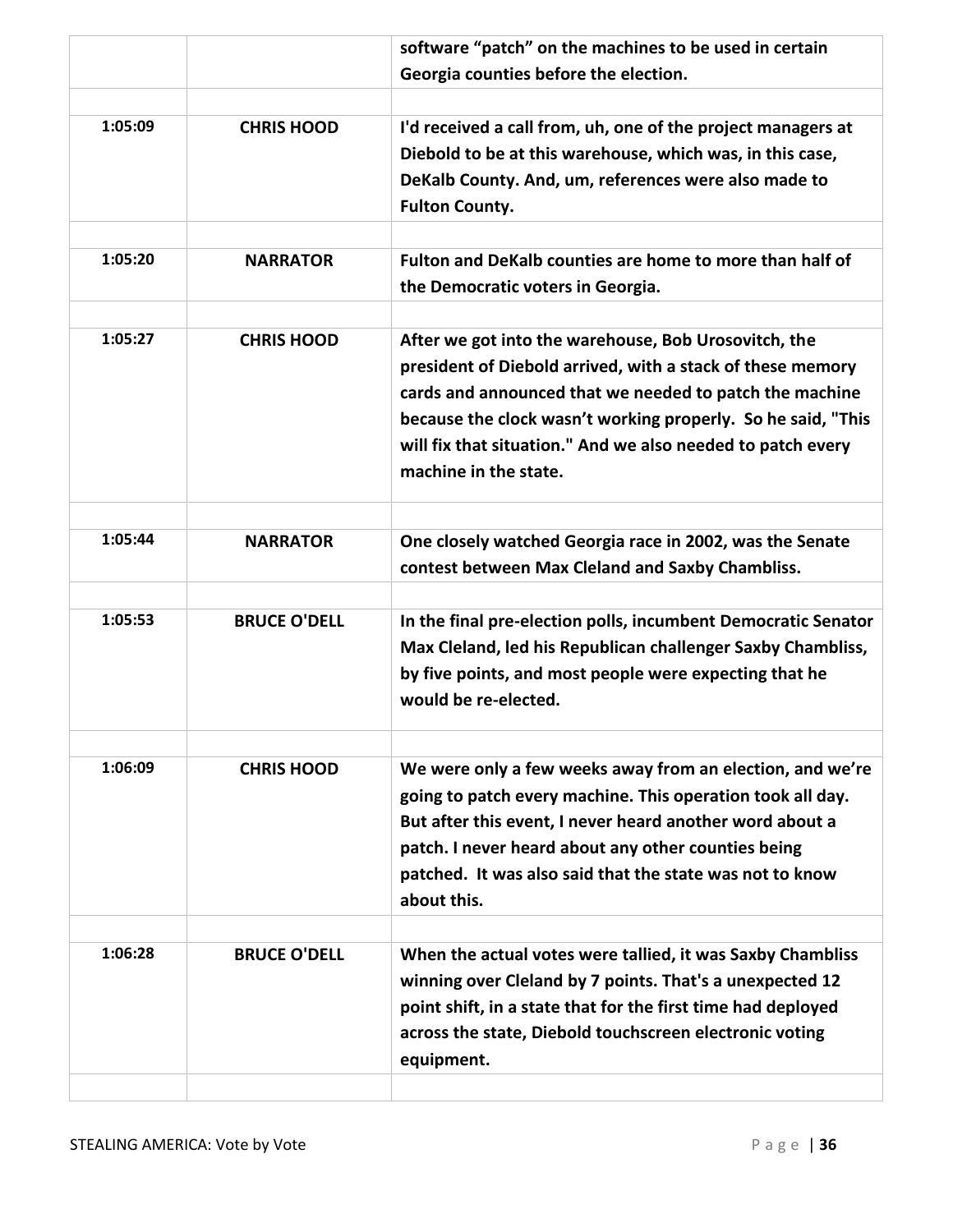| 1:06:51 | <b>NARRATOR</b>                                                                                                           | In Alabama, in 2002, initial returns showed Governor Don<br>Siegelman winning re-election. However, before his win<br>could be certified, officials in Baldwin County claimed the<br>because of a computer glitch, votes there needed to be<br>recounted.                                                                                                                                                                                                                                                                                                                                                                                                                                                         |
|---------|---------------------------------------------------------------------------------------------------------------------------|-------------------------------------------------------------------------------------------------------------------------------------------------------------------------------------------------------------------------------------------------------------------------------------------------------------------------------------------------------------------------------------------------------------------------------------------------------------------------------------------------------------------------------------------------------------------------------------------------------------------------------------------------------------------------------------------------------------------|
| 1:07:08 | <b>DONALD SIEGELMAN</b><br><b>FORMER GOVERNOR OF</b><br><b>ALABAMA</b><br><b>IN OFFICE: JAN 1999 -</b><br><b>JAN 2003</b> | After the polls had closed, after midnight, when the poll<br>workers, the Democratic poll workers and the Republican<br>poll workers and representatives of the media had gone<br>home, the election officials, all of whom are Republicans, got<br>together and recounted the votes. Uh in that process I lost<br>some 6000 votes, enough to swing the election from me to<br>my Republican opponent. It didn't affect a single other race,<br>not one vote changed that night.                                                                                                                                                                                                                                  |
| 1:07:44 | <b>TITLE</b>                                                                                                              | A DECADE OF ELECTION ANOMALIES 1996 - 2006<br>2004                                                                                                                                                                                                                                                                                                                                                                                                                                                                                                                                                                                                                                                                |
| 1:07:48 | <b>NARRATOR</b>                                                                                                           | Between the 2002 mid-term and the Presidential Election of<br>2004, the use of electronic voting machines continued to<br>expand.                                                                                                                                                                                                                                                                                                                                                                                                                                                                                                                                                                                 |
| 1:07:59 | <b>TITLE</b>                                                                                                              | Between the 2002 mid-term and the Presidential Election of<br>2004, the use of electronic voting machines continued to<br>expand.                                                                                                                                                                                                                                                                                                                                                                                                                                                                                                                                                                                 |
| 1:07:59 | <b>NARRATOR</b>                                                                                                           | While it is impossible to independently verify accurate<br>electronic vote tallies after an election is complete it is still<br>possible to compare the number of votes cast with those<br>that are counted.<br>(1:08:14) According to the U.S. Census Survey, in the 2004<br>election, there were 125.7 million votes cast. Of those, only<br>122.3 million were actually counted, which left, more than 3<br>million votes uncounted. An independent investigation<br>documented three categories of uncounted votes in 2004:<br>spoiled ballots, provisional ballots, and absentee ballots.<br>This independent finding of more than 3 million uncounted<br>votes confirmed the accuracy of the Census survey. |
| 1:08:59 | <b>TITLE</b>                                                                                                              | <b>UNCOUNTED VOTES</b>                                                                                                                                                                                                                                                                                                                                                                                                                                                                                                                                                                                                                                                                                            |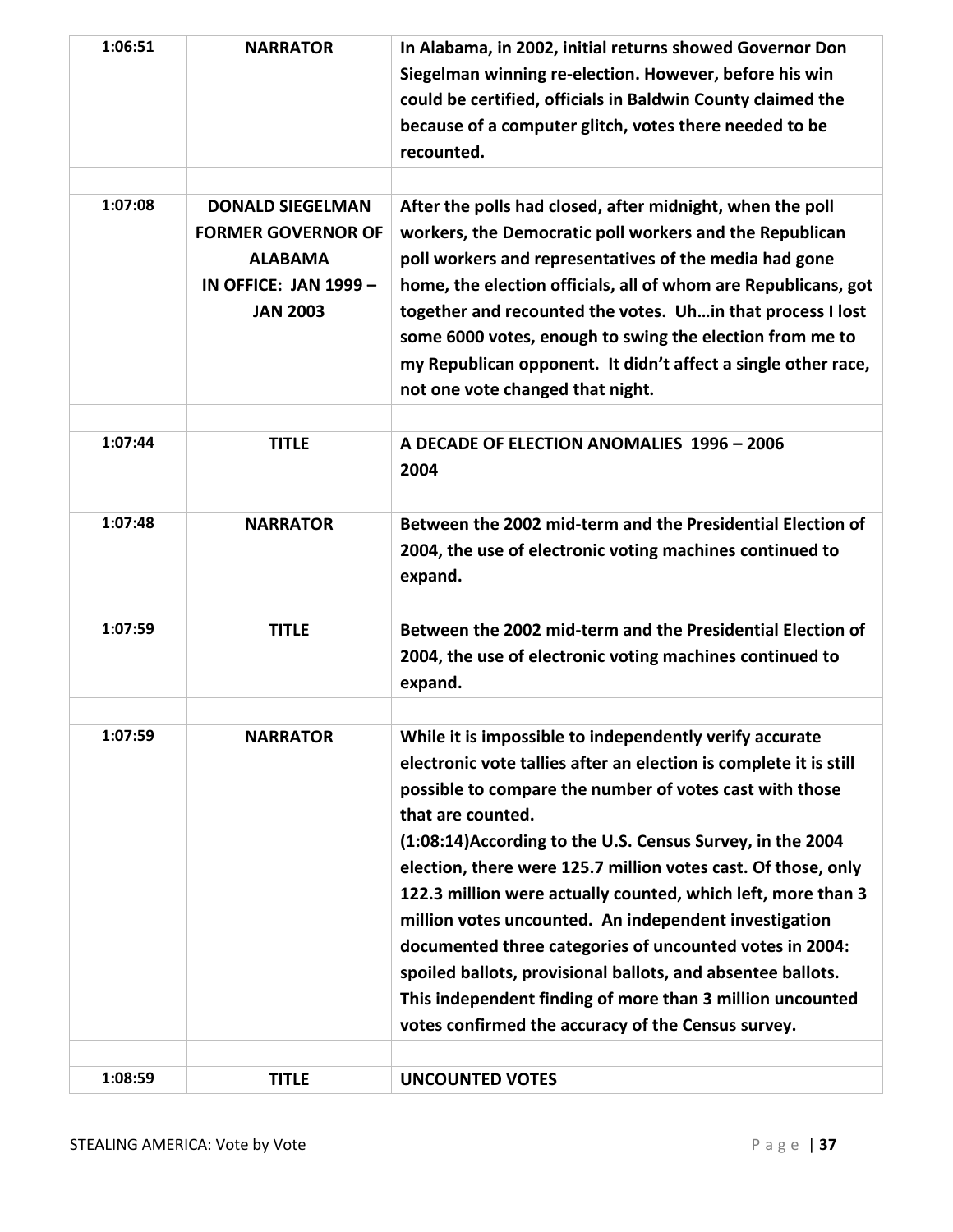| 1:08:59 | <b>NARRATOR</b>                                                                                                           | In addition to votes that were never counted, across the<br>country tallies appeared showing more votes than voters. At<br>one of Representative John Conyers meetings to gather<br>testimonies, a citizen explains his frustration with trying to<br>report 96 "overvotes" in his precinct in Perry County, Ohio.                                                                                                                                         |
|---------|---------------------------------------------------------------------------------------------------------------------------|------------------------------------------------------------------------------------------------------------------------------------------------------------------------------------------------------------------------------------------------------------------------------------------------------------------------------------------------------------------------------------------------------------------------------------------------------------|
| 1:09:22 | <b>MR. POPICK</b><br><b>C-SPAN</b><br>OHIO VOTE IN THE 2004<br><b>ELECTION</b>                                            | On or about November the 9th, I filed a report. After that, I<br>was actually in contact with the FBI agents. I provided them<br>with data. Did I do the wrong thing by contacting the FBI<br>and providing them with evidence?                                                                                                                                                                                                                            |
| 1:09:38 | <b>JOHN CONYERS</b><br>(D-MICHIGAN)<br>US CONGRESS (1965-<br><b>PRESENT)</b><br><b>HOUSE OF</b><br><b>REPRESENTATIVES</b> | What did you, what did                                                                                                                                                                                                                                                                                                                                                                                                                                     |
| 1:09:39 | <b>MR. POPICK</b>                                                                                                         | I'm telling you, I am not one of these conspiracy theorists. I<br>am a patrioticand I love my country. They are a federal<br>law enforcement agency.                                                                                                                                                                                                                                                                                                       |
| 1:09:49 | <b>JOHN CONYERS</b>                                                                                                       | I want you to know that we've received your letter and that<br>we included it in our 34 questions to Secretary of State<br>Blackwell, to which he has replied to none of them.                                                                                                                                                                                                                                                                             |
| 1:10:05 | <b>NARRATOR</b>                                                                                                           | Kenneth Blackwell, former Ohio Director of Elections, who<br>also served as honorary co-chairman of Bush's 2004 re-<br>election campaign, defended himself on television.                                                                                                                                                                                                                                                                                  |
| 1:10:18 | <b>KEITH OLBERMANN</b><br><b>COUNTDOWN WITH</b><br><b>KEITH OLBERMANN</b>                                                 | One of the criticisms regarding the campaign and the<br>election in Ohio that was directed at you personally, that as<br>the State's top election official, it is the appearance of a<br>conflict of interest for you to have also been the Honorary<br>Co-Chairman of the Bush-Cheney re-election campaign. As<br>Reverend Jackson put it, "Mr. Blackwell cannot be both the<br>owner of the team and the umpire." Should those two jobs<br>not be mixed? |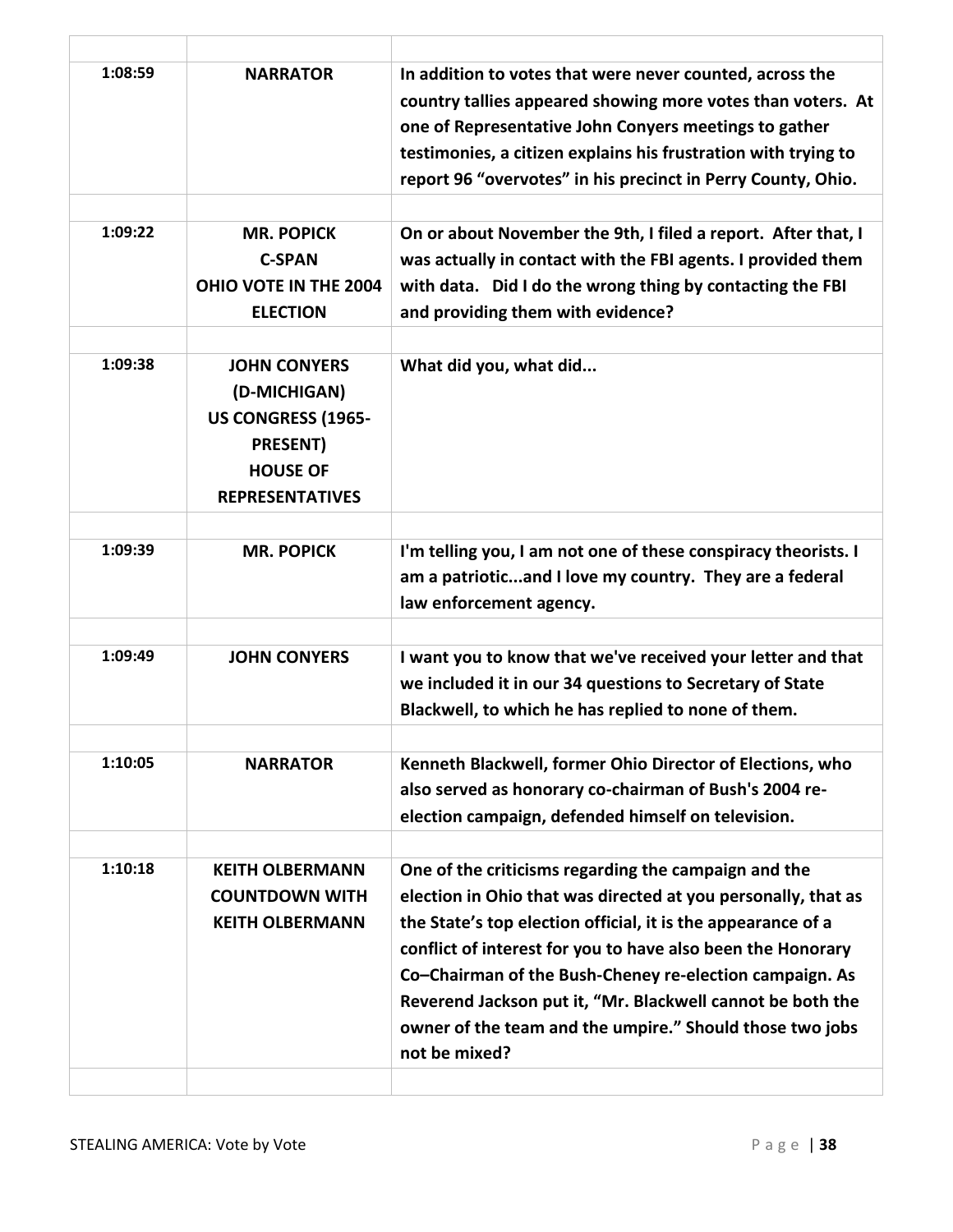| 1:10:39 | <b>KENNETH BLACKWELL</b>     | Well, let me tell you. I just told you, Keith, we have a, a bi- |
|---------|------------------------------|-----------------------------------------------------------------|
|         | <b>COUNTDOWN WITH</b>        | partisan system in Ohio, free of fraud, free of intimidation,   |
|         | <b>KEITH OLBERMANN</b>       | and that's what we delivered on Election Day. And we're         |
|         |                              | very, very proud of it, and we have met every test.             |
|         |                              |                                                                 |
| 1:10:54 | <b>TITLE</b>                 | 2004: Improbable tallies                                        |
|         |                              |                                                                 |
| 1:11:59 | <b>CNN</b>                   | At least 70 percent of Ohio uses punch card ballots. But the    |
|         |                              | state has used those kind of ballots for years never had any    |
|         |                              | problem. But this year, who knows?                              |
|         |                              |                                                                 |
| 1:11:09 | <b>NARRATOR</b>              | In some Ohio locations, especially minority communities,        |
|         |                              | punch card errors did not seem to be random.                    |
|         |                              | In Cuyahoga County, third party candidates got a high           |
|         |                              | percentage of the votes                                         |
|         |                              | (1:11:25) In Precinct 4F, an ultraconservative minor party      |
|         |                              | candidate received almost as many votes as John Kerry.          |
|         |                              | How could this have happened?                                   |
|         |                              | (1:11:37)Sometimes several precincts voted in one location.     |
|         |                              | When candidates' names appeared in different ballot orders      |
|         |                              | for each precinct, there was a risk that votes cast on the      |
|         |                              | wrong machine, which they sometimes are, might be               |
|         |                              | misread. There is evidence that that error significantly        |
|         |                              | affected some final counts.                                     |
|         |                              |                                                                 |
| 1:11:59 | <b>TITLE</b>                 | 2004: Purging                                                   |
|         |                              |                                                                 |
| 1:12:00 | <b>NARRATOR</b>              | Some voters were prevented from voting after election           |
|         |                              | officials selectively removed their names from the rolls.       |
|         |                              |                                                                 |
| 1:12:08 | <b>ROBERT F. KENNEDY JR.</b> | In Ohio, which President Bush won by 118,000 votes,             |
|         |                              | according to the official tally, there were 300,000 Demo-,      |
|         |                              | almost all Democratic voters who were purged from the rolls     |
|         |                              | immediately before the election                                 |
|         |                              |                                                                 |
| 1:12:23 | <b>NARRATOR</b>              | George Bush's margin of victory in Ohio was almost 119,000      |
|         |                              | votes.                                                          |
|         |                              |                                                                 |
| 1:12:30 | <b>BOB FITRAKIS</b>          | As long as we refuse to deal with the reality, we won't move    |
|         |                              | forward.                                                        |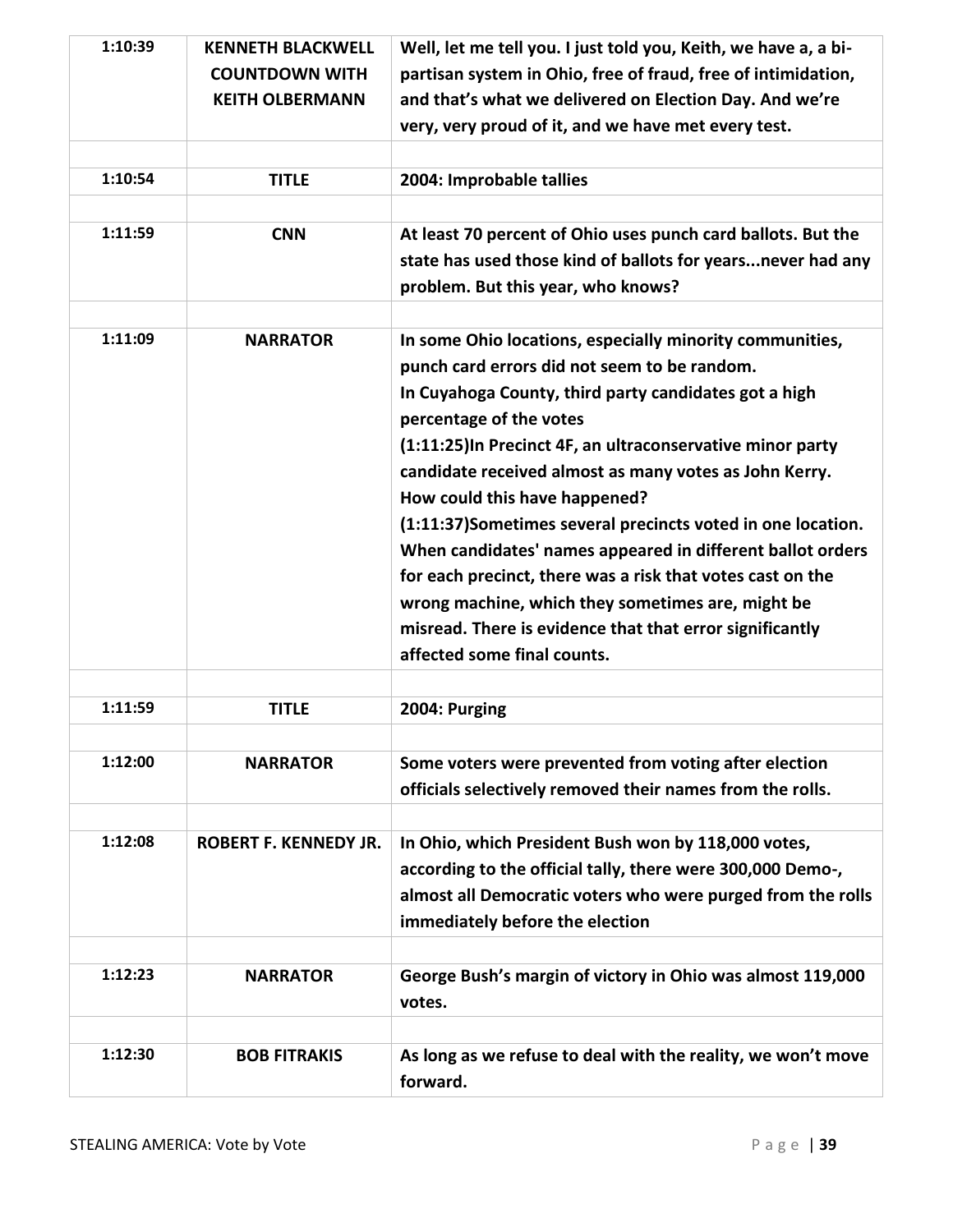|         |                      | You know, I'm not gonna shut up. I'm not gonna get over it. I<br>mean, that's what they tell you, "Well, just get over it, you<br>know." Again, what I always say, "What am I supposed to<br>get over? Fundamental human rights, my commitment to<br>democracy, my love of the constitution and the country? I'm                                                                                                                                                                                                                                                                                                                                                                                                                                                                                                                                                                                                                                                                                                                                                                                                                                     |
|---------|----------------------|------------------------------------------------------------------------------------------------------------------------------------------------------------------------------------------------------------------------------------------------------------------------------------------------------------------------------------------------------------------------------------------------------------------------------------------------------------------------------------------------------------------------------------------------------------------------------------------------------------------------------------------------------------------------------------------------------------------------------------------------------------------------------------------------------------------------------------------------------------------------------------------------------------------------------------------------------------------------------------------------------------------------------------------------------------------------------------------------------------------------------------------------------|
|         |                      | supposed to turn a blind eye when American citizens are<br>disenfranchised because of the color of their skin? Uh, I<br>don't think so."                                                                                                                                                                                                                                                                                                                                                                                                                                                                                                                                                                                                                                                                                                                                                                                                                                                                                                                                                                                                             |
|         |                      |                                                                                                                                                                                                                                                                                                                                                                                                                                                                                                                                                                                                                                                                                                                                                                                                                                                                                                                                                                                                                                                                                                                                                      |
| 1:13:08 | <b>SECTION TITLE</b> | 2004 Caging                                                                                                                                                                                                                                                                                                                                                                                                                                                                                                                                                                                                                                                                                                                                                                                                                                                                                                                                                                                                                                                                                                                                          |
|         |                      |                                                                                                                                                                                                                                                                                                                                                                                                                                                                                                                                                                                                                                                                                                                                                                                                                                                                                                                                                                                                                                                                                                                                                      |
| 1:13:10 | <b>NARRATOR</b>      | The tactic known as ""caging"" involves two steps. First,<br>registered letters are mailed to the homes of potential<br>voters. Then the names of those who don't reply are<br>deleted from the voter rolls. The Republican Campaign Staff<br>mistakenly released data on the internet, which was<br>discovered and then forwarded to BBC journalist Greg<br>Palast.                                                                                                                                                                                                                                                                                                                                                                                                                                                                                                                                                                                                                                                                                                                                                                                 |
|         |                      |                                                                                                                                                                                                                                                                                                                                                                                                                                                                                                                                                                                                                                                                                                                                                                                                                                                                                                                                                                                                                                                                                                                                                      |
| 1:13:35 | <b>GREG PALAST</b>   | We got in our computer, from the Republican National<br>Committee, uh, spreadsheets. These spreadsheets were<br>addresses and names of tens of thousands of voters. The<br>BBC confronted the Republican leadership, and they said,<br>"Oh, these are, umdonor lists." This was a challenge list, a<br>list for challenging voters, en masse, by the hundreds of<br>thousands.<br>(1:14:03) And I'm finding page after page after page of<br>African Americans soldiers. So the soldiers were shipped<br>overseas. They got a letter from the Republican Party. It was,<br>not forwarded, so the Republicans said, "Their address was<br>suspect." You had thousands of African American soldiers<br>whose votes were subject to Republican Party challenge<br>because they were shipped overseas. And by the way, it's<br>not illegal in the United States of America for a soldier to<br>vote from Baghdad, from their home district! Now, why<br>wouldn't they fess up to this? Since 1965 the Voting Rights<br>Act targeting voters for a challenge, even if you have some<br>grounds for it, but where race is a factor, is ille-, is a felony. |
|         |                      |                                                                                                                                                                                                                                                                                                                                                                                                                                                                                                                                                                                                                                                                                                                                                                                                                                                                                                                                                                                                                                                                                                                                                      |
| 1:14:53 | <b>BOB KOEHLER</b>   | There's just too many little incidents, that if you don't add                                                                                                                                                                                                                                                                                                                                                                                                                                                                                                                                                                                                                                                                                                                                                                                                                                                                                                                                                                                                                                                                                        |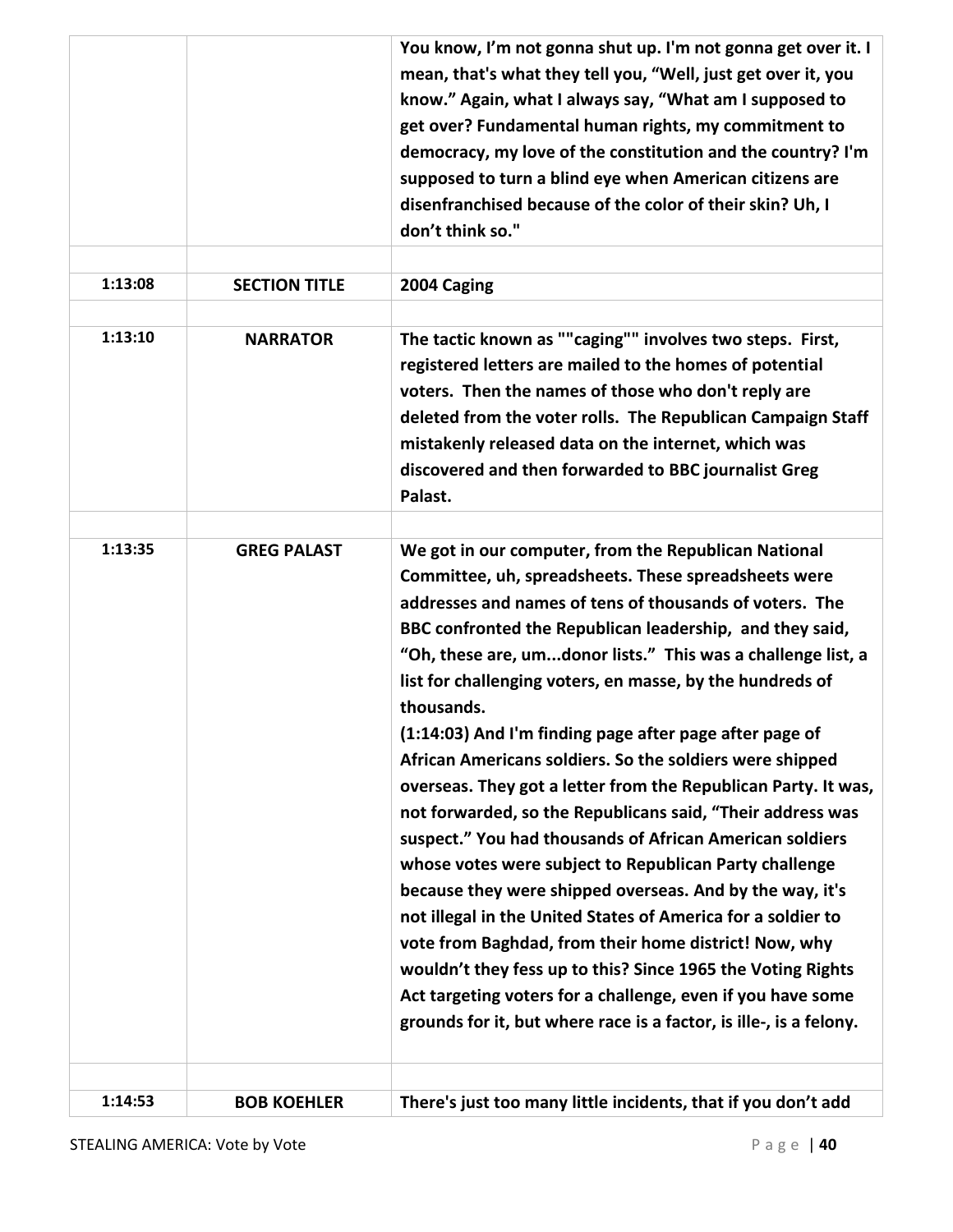|         |                       | them up, they remain little incidents scattered like marbles,    |
|---------|-----------------------|------------------------------------------------------------------|
|         |                       | and, um, it, it takes some special effort to start adding them   |
|         |                       | up and say, "This is a big story here."                          |
|         |                       |                                                                  |
| 1:15:12 | <b>TITLE</b>          | A Decade of Election Anomalies 1996-2006: 2006                   |
|         |                       |                                                                  |
| 1:15:16 | <b>CNN</b>            |                                                                  |
|         |                       |                                                                  |
| 1:15:23 | <b>NARRATOR</b>       | Given the problems in 2000, 2002, and 2004, voters               |
|         |                       | approached the mid-term Elections of 2006 with increased         |
|         |                       | caution.                                                         |
|         |                       |                                                                  |
| 1:15:34 | <b>CNN</b>            | MALE VOICE: And, of course, Wolf, we've talked a lot about       |
|         |                       | the more than 850 monitors and observers who are on hand         |
|         |                       | today in 22 states, sent by the Department of Justice, and       |
|         |                       | they're there to deal with issues as they arise.                 |
|         |                       |                                                                  |
| 1:15:45 | <b>WOLF BLITZER</b>   | Voting glitches have been popping up in some polling             |
|         |                       | stations across the country this Election Day.                   |
|         |                       |                                                                  |
| 1:15:50 | <b>MSNBC</b>          | It's the same problem, it's that they try to start the machines  |
|         |                       | up in the morning, and something goes wrong.                     |
|         |                       |                                                                  |
| 1:15:56 | <b>CNN: LOU DOBBS</b> | The biggest question tonight is whether or not your vote will    |
|         |                       | actually count. Election officials all across the country have   |
|         |                       | been reporting problems with e-voting machines.                  |
|         |                       |                                                                  |
| 1:16:06 | <b>NARRATOR</b>       | Data analysts have noted the correlation between the rise of     |
|         |                       | electronic voting devices and elections in which exit polls      |
|         |                       | don't match final tallies                                        |
|         |                       | (1:16:21) In 2006, there were, once again, a range of            |
|         |                       | computer malfunctions and discrepancies between votes            |
|         |                       | cast and official totals. At first, Exit Polls showed Democratic |
|         |                       |                                                                  |
|         |                       | House candidates winning by 11.5%. After the Exit Poll was       |
|         |                       | adjusted by Edison Mitofsky to match the vote totals, the        |
|         |                       | final result showed Democrats winning by only 7.6%.              |
|         |                       | (1:16:59) This discrepancy reflects at least 3,000,000 fewer     |
|         |                       | votes for Democratic candidates than Exit Polls predicted.       |
|         |                       | (1:17:09) Until 2002, the National Exit Poll margin of error     |
|         |                       | had always been plus or minus 1.3%. With mounting                |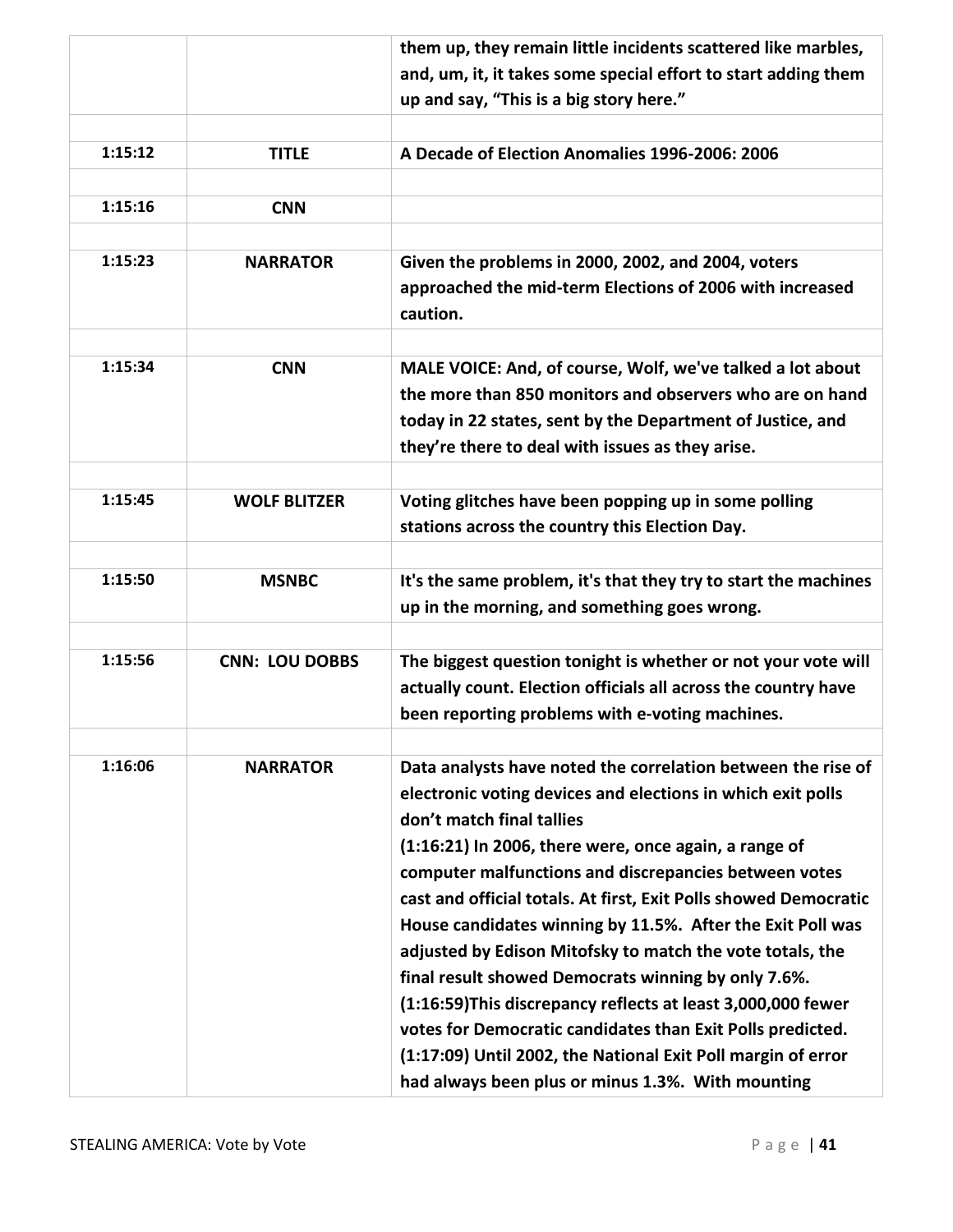|         |                      | discrepancies between exit Polls and the official vote count,    |
|---------|----------------------|------------------------------------------------------------------|
|         |                      | after the 2006 election pollsters chose to increase the official |
|         |                      | margin of error from 1.3% to 3%.                                 |
|         |                      |                                                                  |
| 1:17:35 | <b>BRUCE O'DELL</b>  | Either exit polls are becoming much harder to do or voting       |
|         |                      | manipulation is becoming easier and easier to do.                |
|         |                      |                                                                  |
| 1:17:51 |                      |                                                                  |
|         | <b>TITLE</b>         | <b>LOOKING for ANSWERS</b>                                       |
|         |                      |                                                                  |
| 1:17:52 | <b>NARRATOR</b>      | There've been a wide range of election irregularities in the     |
|         |                      | years since 1996.                                                |
|         |                      | Have any laws actually been broken?                              |
|         |                      |                                                                  |
|         |                      |                                                                  |
| 1:18:01 | <b>JON STEWART</b>   | Welcome back. My guest tonight: former Republican                |
|         | THE DAILY SHOW       | operative who served time in federal prison for his role in      |
|         |                      | the 2002 New Hampshire phone jamming operation. He               |
|         |                      | writes about the experience in his book HOW TO RIG AN            |
|         |                      | <b>ELECTION: Confessions of a Republican Operative. Please</b>   |
|         |                      | welcome to the show: Allen Raymond! Sir!                         |
|         |                      | (Audience applause.) What is the phone jamming scandal of        |
|         |                      |                                                                  |
|         |                      | 2002?                                                            |
|         |                      |                                                                  |
| 1:18:22 | <b>ALLEN RAYMOND</b> | Well, that was when I got hired by the Republican National       |
|         |                      | Committee to jam phone lines. It sounds, it's exactly what it    |
|         |                      | sounds like. We called in, it's almost, it was almost like a     |
|         |                      | prank. Democrats in Manchester, New Hampshire-                   |
|         |                      |                                                                  |
| 1:18:33 | <b>JON STEWART</b>   | A prank on democracy! (Audience laughter.)                       |
|         |                      |                                                                  |
|         |                      |                                                                  |
| 1:18:37 | <b>ALLEN RAYMOND</b> | What we did is we called into, uh, where the Democrats           |
|         |                      | were doing GOTV, and we tied up the phone lines. So              |
|         |                      | nothing could go in or could go out on Election Day, and         |
|         |                      | anything you do on Election Day is to Get Out the Vote.          |
|         |                      |                                                                  |
| 1:18:47 | <b>JON STEWART</b>   | How do you convince yourself that this isn't voter               |
|         |                      | suppression?                                                     |
|         |                      |                                                                  |
|         |                      |                                                                  |
| 1:18:50 | <b>ALLEN RAYMOND</b> | Well, um, you talk to an attorney, which is exactly what I       |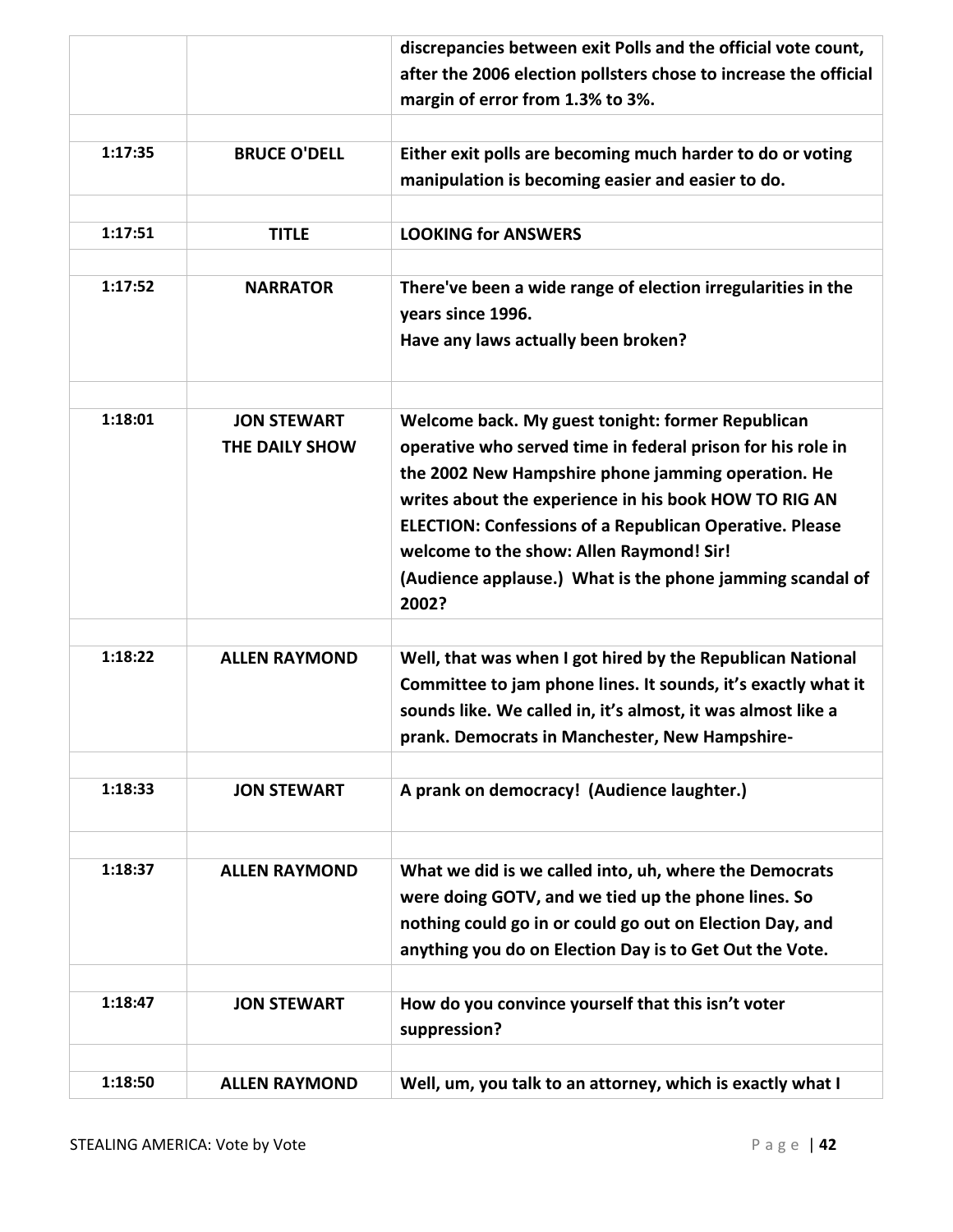|         |                           | did. And so, in politics, there's right and wrong, and then                                                                                                                                              |
|---------|---------------------------|----------------------------------------------------------------------------------------------------------------------------------------------------------------------------------------------------------|
|         |                           | there's what happens in a campaign.                                                                                                                                                                      |
|         |                           |                                                                                                                                                                                                          |
| 1:19:00 | <b>NARRATOR</b>           | Allegations of wrongdoing in the 2004 Presidential Election<br>were widespread, especially in OHIO. Has anyone been held<br>accountable?<br>(1:19:13) Franklin County Board of Election Deputy Director, |
|         |                           | Democrat Michael Hackett, was convicted on charges of<br>profiting from a voting machine contract. Hackett's<br>punishment was a year of probation. 3,250 dollars in fines                               |
|         |                           | and 45 hours of community service. His superior, Matt<br>Damschroeder was also convicted of illegal actions. His<br>penalty? He was censured and suspended from work for a                               |
|         |                           | month. In Cuyahoga County, Ohio, two election workers<br>were convicted for pre-selecting ballots to avoid                                                                                               |
|         |                           | discrepancies when the votes were re-tallied.<br>(1:19:57) Before the end of the year in 2007, 56 of Ohio's 88                                                                                           |
|         |                           | counties reported that they had destroyed most of their<br>ballots and other records, from the 2004 Presidential                                                                                         |
|         |                           | Election. This action was taken despite Ohio election law<br>and in violation of a Federal Court Order to retain them.                                                                                   |
|         |                           | Without those ballot records, the accuracy of the OH vote<br>reported on Election night 2004 will never be known.                                                                                        |
|         |                           | (1:20:29) Even though various investigations have been<br>carried out, there have been few convictions.                                                                                                  |
|         |                           |                                                                                                                                                                                                          |
| 1:20:37 | <b>BRUCE O'DELL</b>       | If you look at the pattern, the behavioral pattern of<br>embezzlers: When they have a successful scam or a                                                                                               |
|         |                           | successful hack, they don't go whole hog at first. They tend                                                                                                                                             |
|         |                           | to be very, very careful to make sure they're not caught, and                                                                                                                                            |
|         |                           | the longer that they go without being detected, the more                                                                                                                                                 |
|         |                           | that they try, and the more that they get away with.                                                                                                                                                     |
| 1:20:59 |                           |                                                                                                                                                                                                          |
|         | <b>PAUL CRAIG ROBERTS</b> | People can't conceive of, uh, a party or sitting government<br>stealing an election. You know, this is not something their                                                                               |
|         |                           | government would do. And, you know, some, some corrupt                                                                                                                                                   |
|         |                           | local government might steal a local election, but nationally,                                                                                                                                           |
|         |                           | to see a government organized to steal an election is beyond                                                                                                                                             |
|         |                           | comprehension, but you see it is not beyond the                                                                                                                                                          |
|         |                           | comprehension for an ideologically motivated government.                                                                                                                                                 |
|         |                           | (1:21:32) And if you're an ideological government, the only                                                                                                                                              |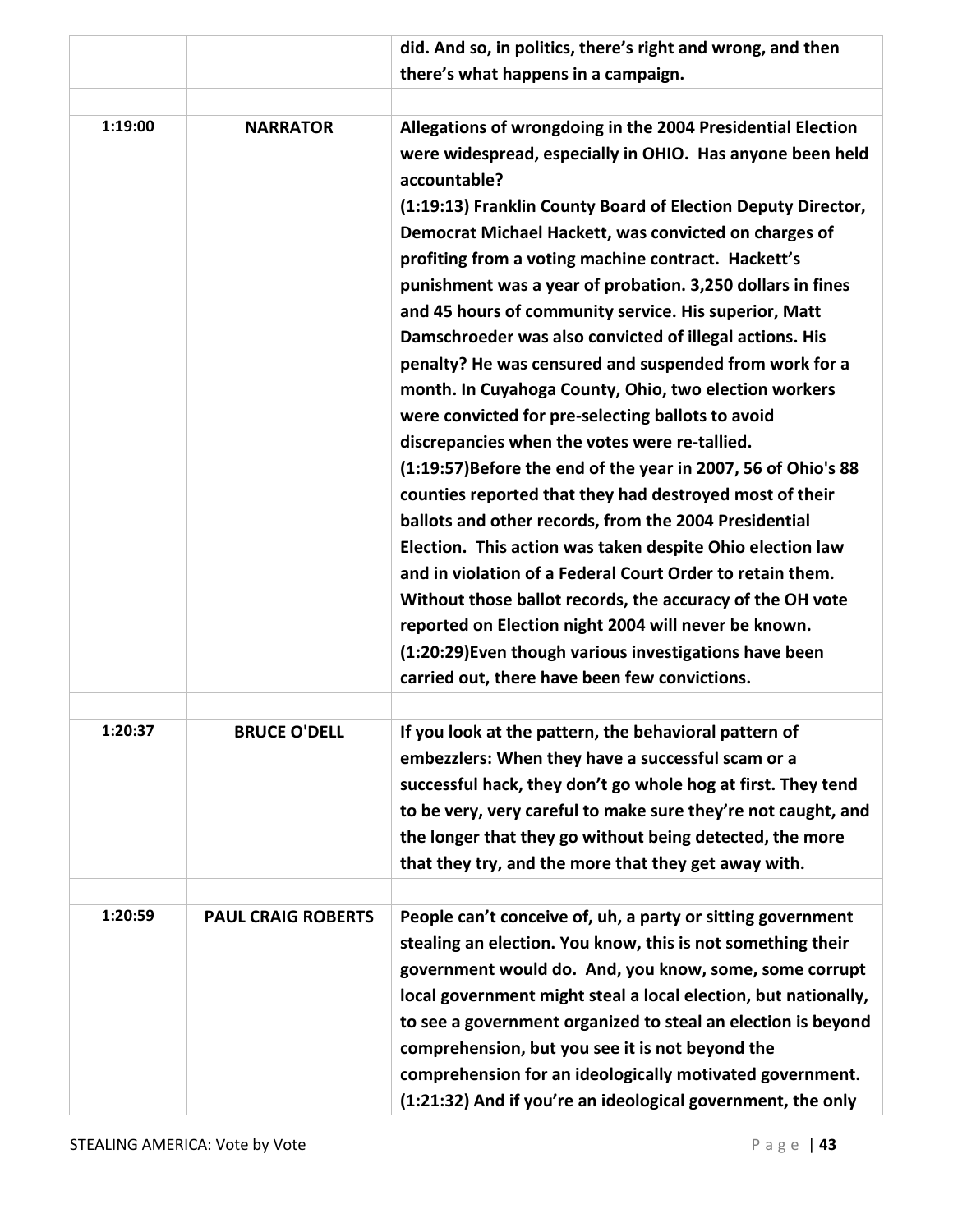|         |                        | thing important is, is your ends. Your ends justify any means. |
|---------|------------------------|----------------------------------------------------------------|
|         |                        | Indeed, your ends require you to steal the election. If you    |
|         |                        | need to steal the election, to stay in power to achieve your   |
|         |                        | ends.                                                          |
|         |                        |                                                                |
| 1:21:58 | <b>HELEN MCCLOSKEY</b> | There are people from every background, every socio-           |
|         |                        |                                                                |
|         | <b>ENVIRONMENTAL</b>   | economic group, every race, every, everything in this          |
|         | <b>ACTIVIST</b>        | country, that knows something very bad happened, and           |
|         | <b>HUMAN RIGHTS</b>    | knows it impacts themselves and their family, and they want    |
|         | <b>ADVOCATE</b>        | their country back.                                            |
|         |                        |                                                                |
| 1:22:14 | <b>TITLE</b>           | <b>VOTING ON PAPER</b>                                         |
|         |                        |                                                                |
| 1:22:16 | <b>JONATHAN SIMON</b>  | We have to be sharperin our pursuit of the truth precisely     |
|         |                        | because it's being so cleverly hidden from view, and pursuit   |
|         |                        | of the truth, in this case, might mean paper ballots, things   |
|         |                        | that can actually be counted.                                  |
|         |                        |                                                                |
| 1:22:34 | <b>BOB WILTFONG</b>    | It takes a long time to change 10,000 paper ballots by hand.   |
|         |                        |                                                                |
|         | THE DAILY SHOW         | It takes three seconds to change 10,000 votes on a             |
|         |                        | computer. I think the most appropriate technology is, is       |
|         |                        | what we should be going for, instead of the latest and         |
|         |                        | greatest.                                                      |
|         |                        |                                                                |
| 1:22:46 | <b>CHUCK HERRIN</b>    | It takes a long time to change 10,000 paper ballots by hand.   |
|         |                        | It takes three seconds to change 10,000 votes on a             |
|         |                        |                                                                |
|         |                        | computer. I think the most appropriate technology is, is       |
|         |                        | what we should be going for, instead of the latest and         |
|         |                        | greatest.                                                      |
|         |                        |                                                                |
| 1:23:02 | <b>JOHN BOYD</b>       | If you can just talk to another person, another citizen,       |
|         |                        | and you say, "Look, these are the issues. How do you want      |
|         |                        | your elections conducted?" It's a "no-brainer." I mean,        |
|         |                        | people are thoroughly on the side of this. They say, "Yeah,    |
|         |                        | let's have ballots. Let's have paper ballots!"                 |
|         |                        |                                                                |
| 1:23:20 | <b>PAT LEAHAN</b>      | So in New Mexico, when we realized we had to get               |
|         |                        | legislative action accomplished, it just seemed like, "Oh boy, |
|         |                        | how are we ever going to do this?" But we tapped into all      |
|         |                        | the activists across the state, each one with their ow         |
|         |                        |                                                                |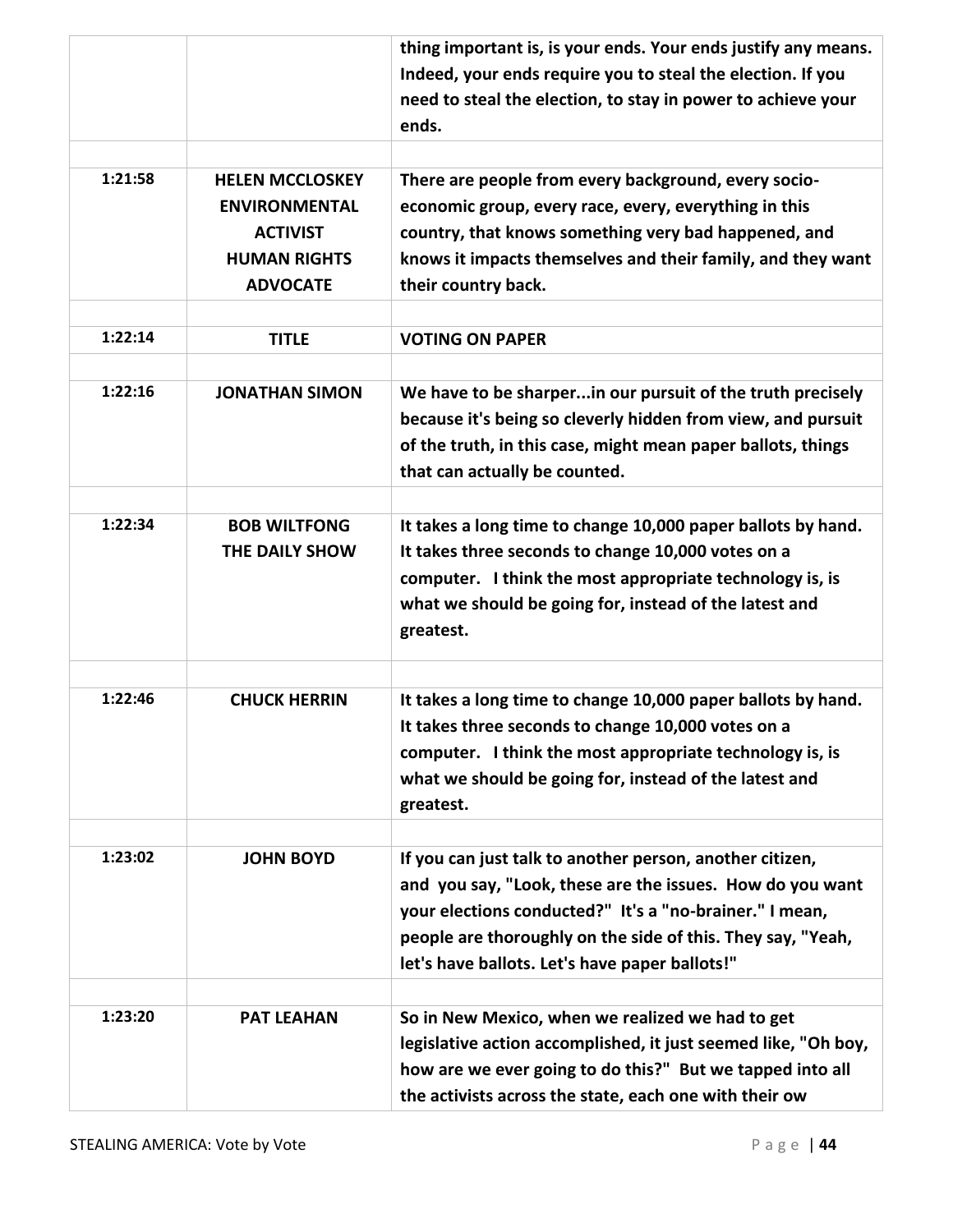|         |                   | particular skills or talents. As overwhelming as it was to<br>imagine trying to change our electoral system, or to shift<br>from corporate back into the hands of the people our vote,<br>uh, it seemed, so overwhelming. But one woman in the<br>group said, "Why don't you get on the internet, post<br>something somewhere and find out if there is any other<br>groups in New Mexico who are working on that?" It was<br>such a simple idea,<br>(1:24:07) and so I posted a piece on that and I said, "Here we<br>are in Las Vegas, is there anybody else out there?" I bet you<br>it was a day that I got an email, said, "We're working on that<br>here down in Los Alamos county. I knew it. That's it. This is<br>all it is going to take: two groups in different parts of the<br>state hooking up, and then it'll just spread. Some of us went<br>and testified at the legislature and said, "Here's our<br>concerns," and they listened. |
|---------|-------------------|-----------------------------------------------------------------------------------------------------------------------------------------------------------------------------------------------------------------------------------------------------------------------------------------------------------------------------------------------------------------------------------------------------------------------------------------------------------------------------------------------------------------------------------------------------------------------------------------------------------------------------------------------------------------------------------------------------------------------------------------------------------------------------------------------------------------------------------------------------------------------------------------------------------------------------------------------------|
| 1:24:36 | <b>JOHN BOYD</b>  | And the pressure from various voting rights groups and<br>individuals, on the governor's office, caused the governor of<br>New Mexico to sit down and actually take a look at this, and<br>so he proposed this legislation, and the New Mexico<br>legislature passed it, and so now, we have paper ballots and<br>optical scan technology in New Mexico.                                                                                                                                                                                                                                                                                                                                                                                                                                                                                                                                                                                            |
| 1:24:58 | <b>NARRATOR</b>   | Citizen efforts are now looking to pass legislation to<br>strengthen the audit process for those machines. At the<br>same time, some grassroots activists are laying the<br>groundwork for hand counting the paper ballots.                                                                                                                                                                                                                                                                                                                                                                                                                                                                                                                                                                                                                                                                                                                         |
| 1:25:13 | <b>PAT LEAHAN</b> | So, when I was overwhelmed, I was overwhelmed, because I<br>was thinking I would have to do it by myself. But when you<br>unite across the state you can get a lot accomplished<br>(1:25:24) How we got this done in New Mexico needs to<br>happen all over the country, and once we get that in place<br>we will finally get our vote count back in the hands of the<br>people.                                                                                                                                                                                                                                                                                                                                                                                                                                                                                                                                                                    |
| 1:25:37 | <b>TITLE</b>      | <b>TAKING ACTION</b>                                                                                                                                                                                                                                                                                                                                                                                                                                                                                                                                                                                                                                                                                                                                                                                                                                                                                                                                |
|         |                   |                                                                                                                                                                                                                                                                                                                                                                                                                                                                                                                                                                                                                                                                                                                                                                                                                                                                                                                                                     |
| 1:25:42 | <b>NARRATOR</b>   | We need to ensure that all citizens who are able to vote, are<br>able to vote, and that all votes cast are accurately counted.                                                                                                                                                                                                                                                                                                                                                                                                                                                                                                                                                                                                                                                                                                                                                                                                                      |